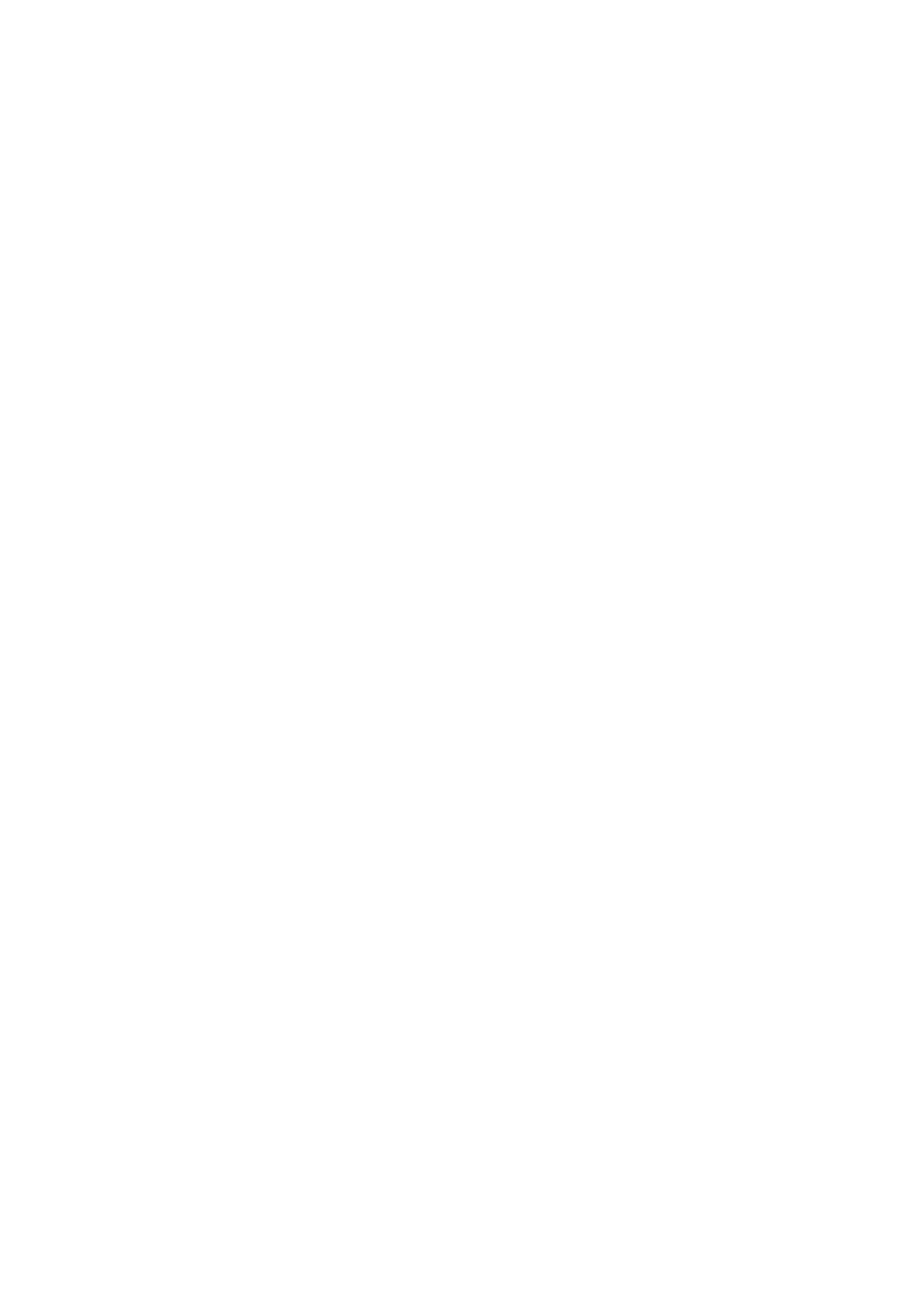# **Acknowledgements**

The author is grateful to Dr. Andy Seaborne and Dr. Christopher James Dollin from HP Labs Bristol (UK), PD Dr. Mosi Mresse, Dipl. Inf. Bastian Quilitz, and Dr. Boris Motik for numerous discussions and support during the last months. Many thanks also to the communities around mailing lists, forums and IRC channels for helpful and quick answers.

The comprehension and English grammar of this thesis was improved in quality thanks to an accurate proofreading by Magdalena Gwozdz and Jakub Kalla. Without their help, reading the thesis would be far from a pleasant task.

Special thanks to my advisor Christoph Kiefer and Prof. Abraham Bernstein, Ph.D., for giving me the opportunity to write this thesis and for supporting me at each stage with groundbreaking discussions. I very much appreciated the good team work and friendly ambiance, as well as the willingness to always find some time to review the work. Additionally, the always challenging discussions constantly motivated me to go further into the topics.

I would like to thank all my friends for tearing me away once in a while from the pixel screen which was tracking me all the time, and for conversations which help the brain to rest from daily issues related to the thesis. Thanks also to the fellow students I got to know during the studies for numerous funny events which sweetened the sometimes dry university classes.

Last but not least, thanks to my parents for supporting me over my entire life. It is also their merit, that I could terminate my studies writing this thesis.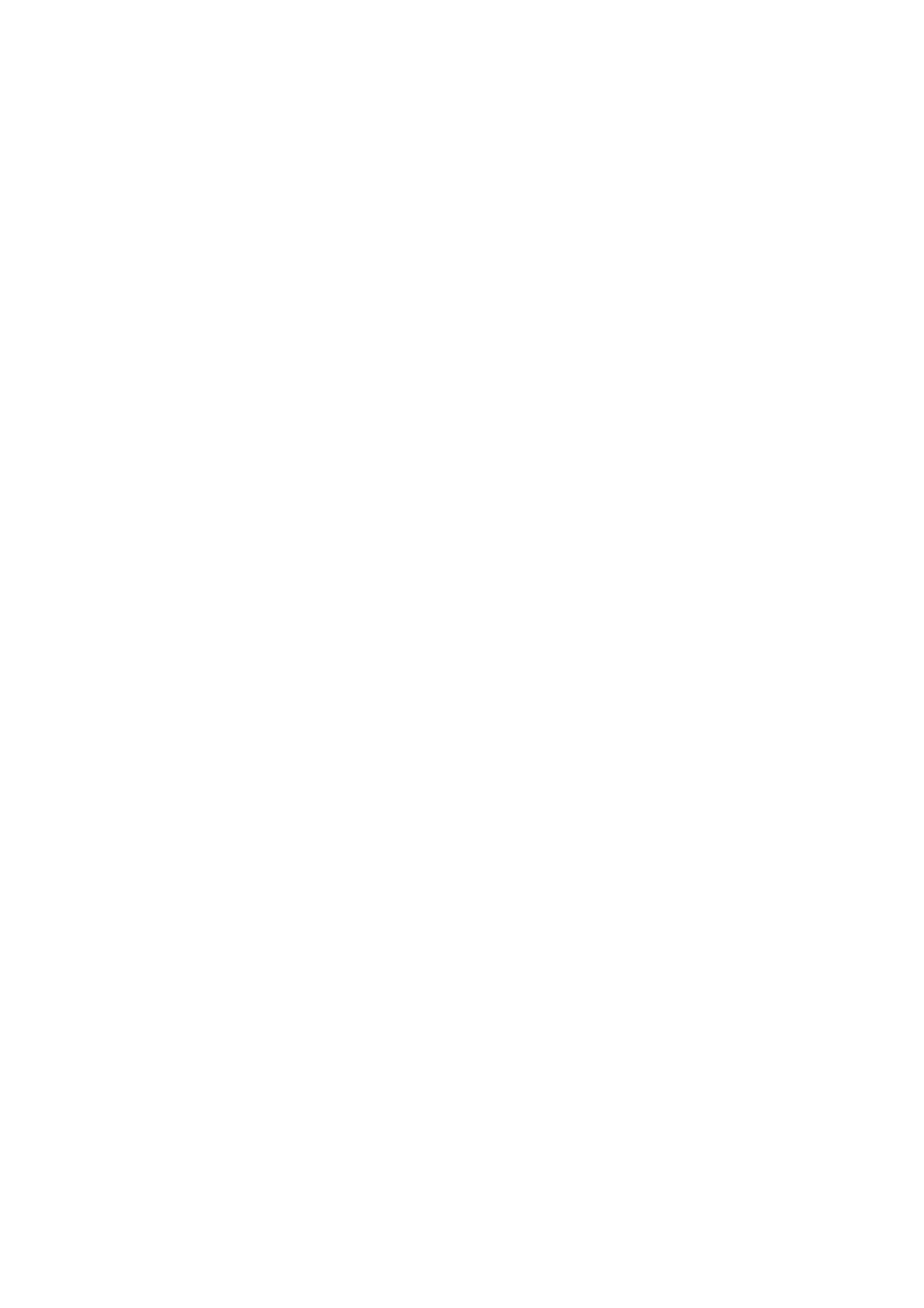# **Abstract**

The growing amount of semantically annotated data and published ontologies opens an interesting and challenging application for similarity measures. In face of limited knowledge about the distributed data on the Semantic Web, similarity measures allow a retrieval which is expected to improve the performance compared to exact querying. This thesis presents iSPARQL, an extension to SPARQL which allows querying for similar resources in both RDF/RDFS and OWL ontologies, and supports the development of strategies to compute the similarity of ontological resources.

Huge data volume forced the development of query optimization techniques for relational database systems. However, query engines for ontological data based on graph models, mostly execute user queries without considering any optimization. Especially for large ontologies, optimization techniques are required to ensure that query results can be delivered within reasonable time. OptARQ is a first prototype for iSPARQL query optimization based on the concept of triple pattern selectivity estimation. The evaluation we conduct demonstrates how triple pattern reordering according to their selectivity affects the query execution performance.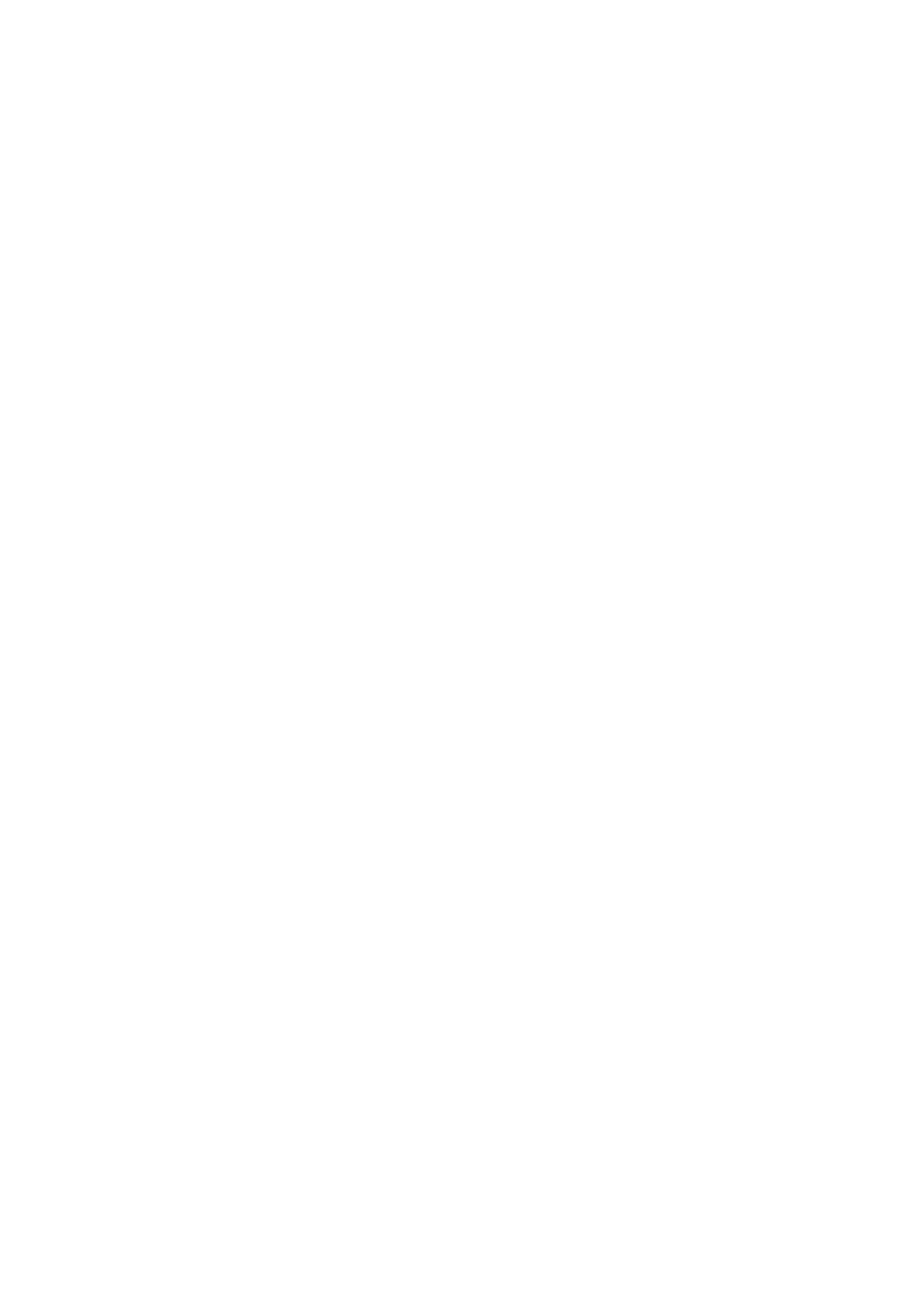# **Zusammenfassung**

Die wachsende Menge semantisch annotierter Daten und verfügbaren Ontologien schaffen eine Basis für interessante und herausfordende Anwendungen für Ahnlichkeitsmasse. Bei fehlendem Wissen über die auf dem Semantic Web verteilten Informationen, ermöglichen Ähnlichkeitsmasse eine Suche, die erwartungsgemäss leistungsstärker sein dürfte, als die für exakte Suchsysteme. Diese Diplomarbeit stellt iSPARQL vor, eine SPARQL Erweiterung, die es ermoglicht, nach ¨ ähnlichen Ressourcen sowohl in RDF/RDFS als auch in OWL Ontologien zu suchen. Weiter unterstützt iSPARQL die Entwicklung von Strategien, um die Ähnlichkeit zwischen Ressourcen in Ontologien zu berechnen.

Grosse Datenmengen führten bei relationalen Datenbanksystemen schon seit längerem zur Entwicklung verschiedener Optimierungstechniken. Systeme fur Datenmodelle, die auf Graphen ¨ basieren, führen die Anfrage hingegen meist ohne Optimierungen durch. Speziell für grosse Ontologien sind Optimierungstechniken entscheidend, um die Resultate in nutzlicher Zeit zu ¨ ermitteln. OptARQ ist ein erster Prototyp für iSPARQL Optimierung, der die Selektivität von *Triple Patterns* berücksichtigt. Die durchgeführte Evaluation zeigt, wie eine Ordnung der *Triple* Patterns gemäss deren Selektivität die Geschwindigkeit der Anfragen massiv verbesseren kann.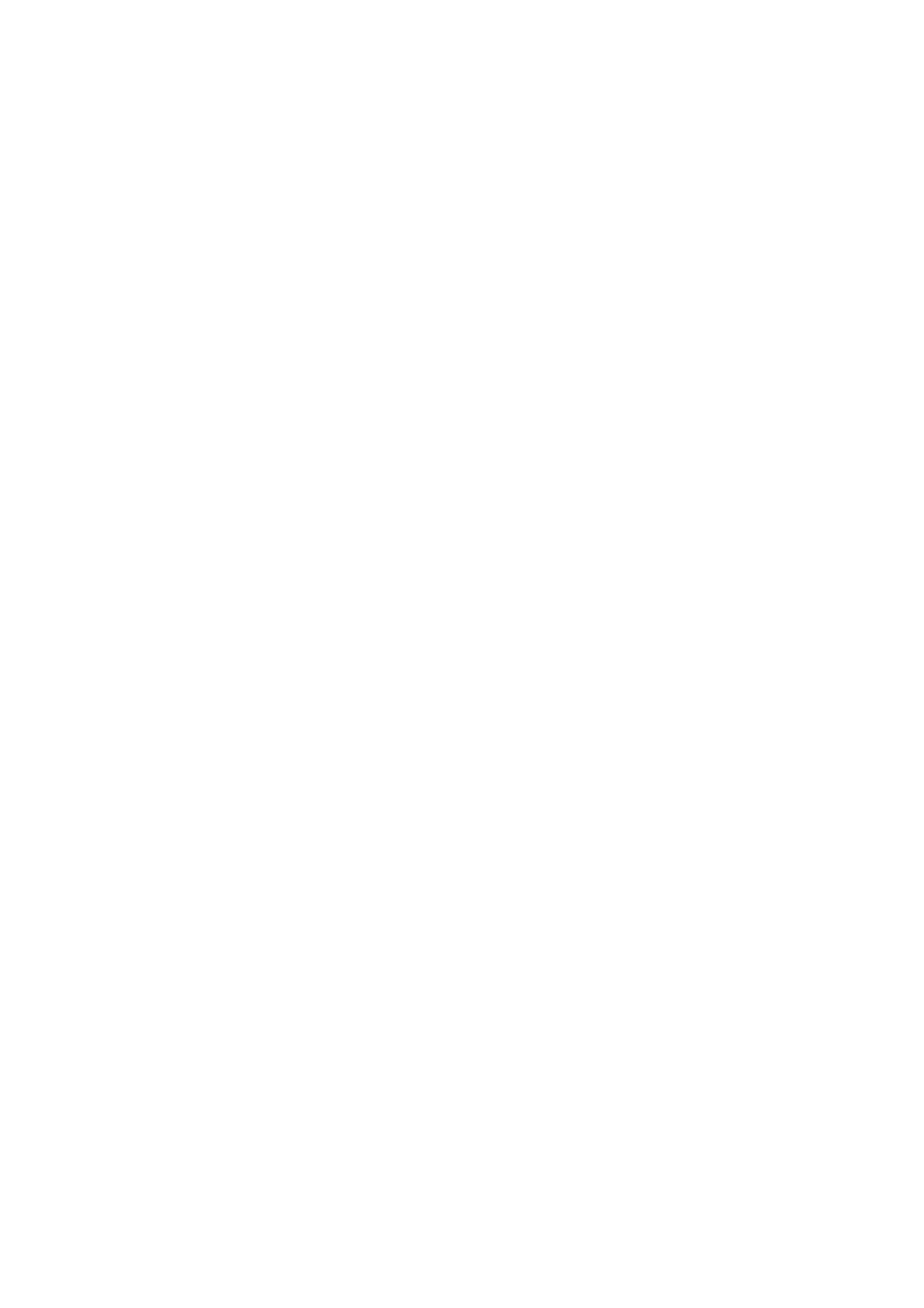# **Table of Contents**

| $\mathbf{1}$     |     | Introduction                                                                                                | $\mathbf{1}$   |  |
|------------------|-----|-------------------------------------------------------------------------------------------------------------|----------------|--|
|                  | 1.1 |                                                                                                             | $\overline{2}$ |  |
|                  | 1.2 |                                                                                                             | $\overline{2}$ |  |
|                  | 1.3 |                                                                                                             | 3              |  |
| $\overline{2}$   |     | Similarity                                                                                                  | 5              |  |
|                  | 2.1 |                                                                                                             | 5              |  |
|                  | 2.2 |                                                                                                             | 6              |  |
|                  | 2.3 |                                                                                                             | 7              |  |
| 3                |     | The Imprecise Extension                                                                                     | 9              |  |
|                  | 3.1 |                                                                                                             | 9              |  |
|                  | 3.2 |                                                                                                             | 9              |  |
|                  |     | Jena and ARQ $\ldots \ldots \ldots \ldots \ldots \ldots \ldots \ldots \ldots \ldots \ldots \ldots$<br>3.2.1 | 10             |  |
|                  |     | 3.2.2                                                                                                       | 10             |  |
|                  | 3.3 |                                                                                                             | 10             |  |
|                  | 3.4 |                                                                                                             | 11             |  |
|                  |     | 3.4.1                                                                                                       | 11             |  |
|                  | 3.5 |                                                                                                             | 13             |  |
|                  | 3.6 |                                                                                                             | 16             |  |
|                  |     | 3.6.1                                                                                                       | 16             |  |
|                  |     | 3.6.2                                                                                                       | 16             |  |
|                  | 3.7 |                                                                                                             | 17             |  |
| $\boldsymbol{4}$ |     | <b>Query Optimization</b>                                                                                   | 19             |  |
|                  | 4.1 |                                                                                                             | 19             |  |
|                  | 4.2 |                                                                                                             | 20             |  |
|                  | 4.3 |                                                                                                             | 20             |  |
|                  | 4.4 |                                                                                                             | 20             |  |
|                  |     | 4.4.1                                                                                                       | 21             |  |
|                  |     | 4.4.2                                                                                                       | 21             |  |
|                  |     | 4.4.3                                                                                                       | 21             |  |
|                  | 4.5 |                                                                                                             | 22             |  |
|                  | 4.6 |                                                                                                             | 22             |  |
|                  | 4.7 |                                                                                                             | 25             |  |
|                  |     | 4.7.1                                                                                                       | 25             |  |
|                  |     | 4.7.2                                                                                                       | 27             |  |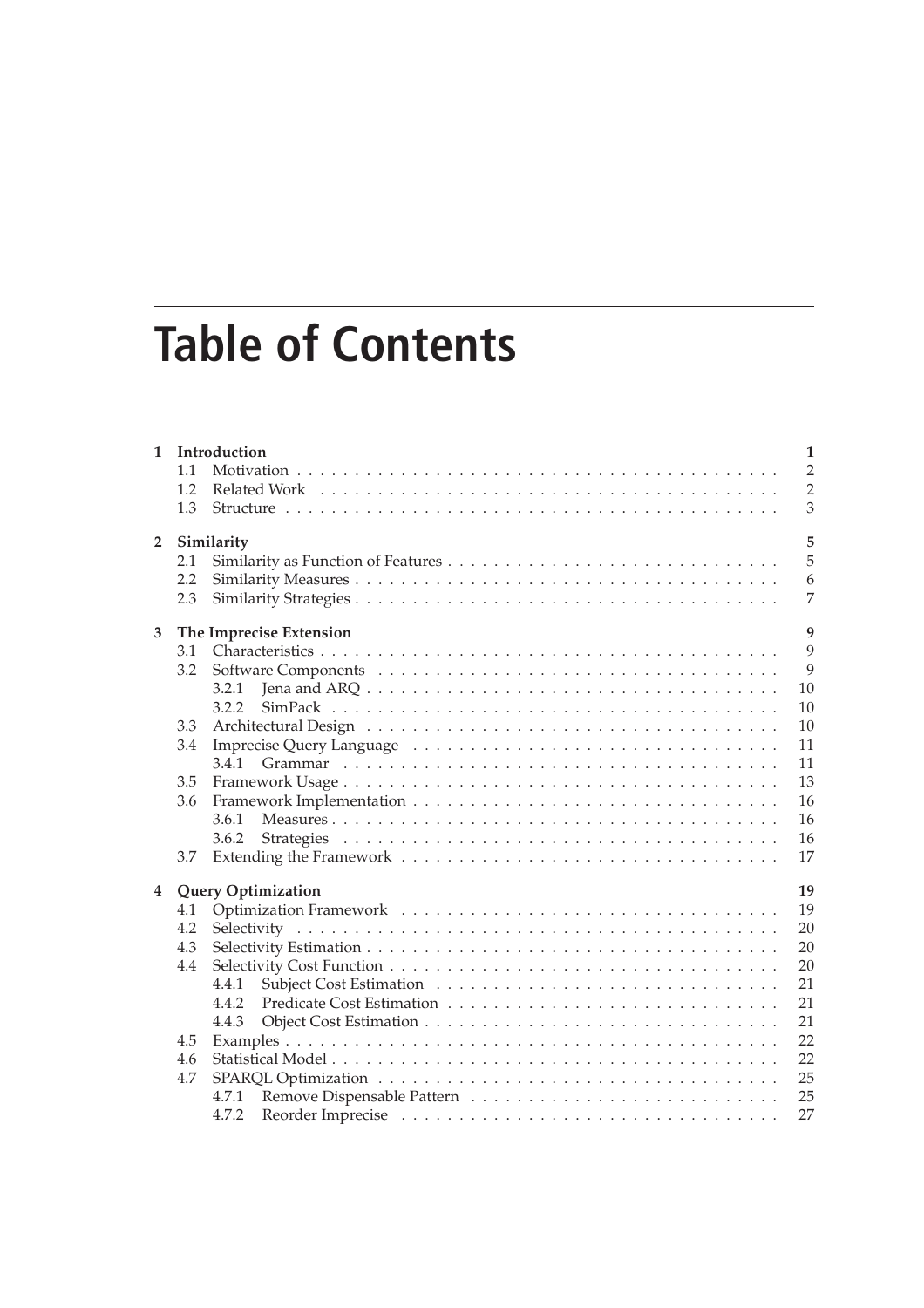|   | 4.8<br>4.9 | 4.7.3<br>4.7.4<br>4.7.5<br>4.8.1<br>4.8.2<br>4.8.3<br>4.8.4<br>4.9.1<br>4.9.2 | 27<br>28<br>29<br>29<br>29<br>29<br>30<br>30<br>30<br>31<br>32 |
|---|------------|-------------------------------------------------------------------------------|----------------------------------------------------------------|
| 5 |            | Evaluation                                                                    | 33                                                             |
|   | 5.1        |                                                                               | 33                                                             |
|   |            | 5.1.1                                                                         | 33                                                             |
|   |            | 5.1.2                                                                         | 34                                                             |
|   |            | 5.1.3                                                                         | 35                                                             |
|   |            | 5.1.4                                                                         | 36                                                             |
|   |            | 5.1.5                                                                         | 38                                                             |
|   |            | 5.1.6                                                                         | 49                                                             |
|   |            | 5.1.7                                                                         | 51                                                             |
|   | 5.2        |                                                                               | 53                                                             |
|   |            | 5.2.1                                                                         | 53                                                             |
|   |            | 5.2.2                                                                         | 54                                                             |
| 6 |            | Conclusions                                                                   | 59                                                             |
|   | 6.1        |                                                                               | 59                                                             |
|   | 6.2        |                                                                               | 60                                                             |
|   |            | A Appendix A                                                                  | 63                                                             |
|   |            | <b>B</b> Appendix <b>B</b>                                                    | 65                                                             |
|   |            | Bibliography                                                                  | 69                                                             |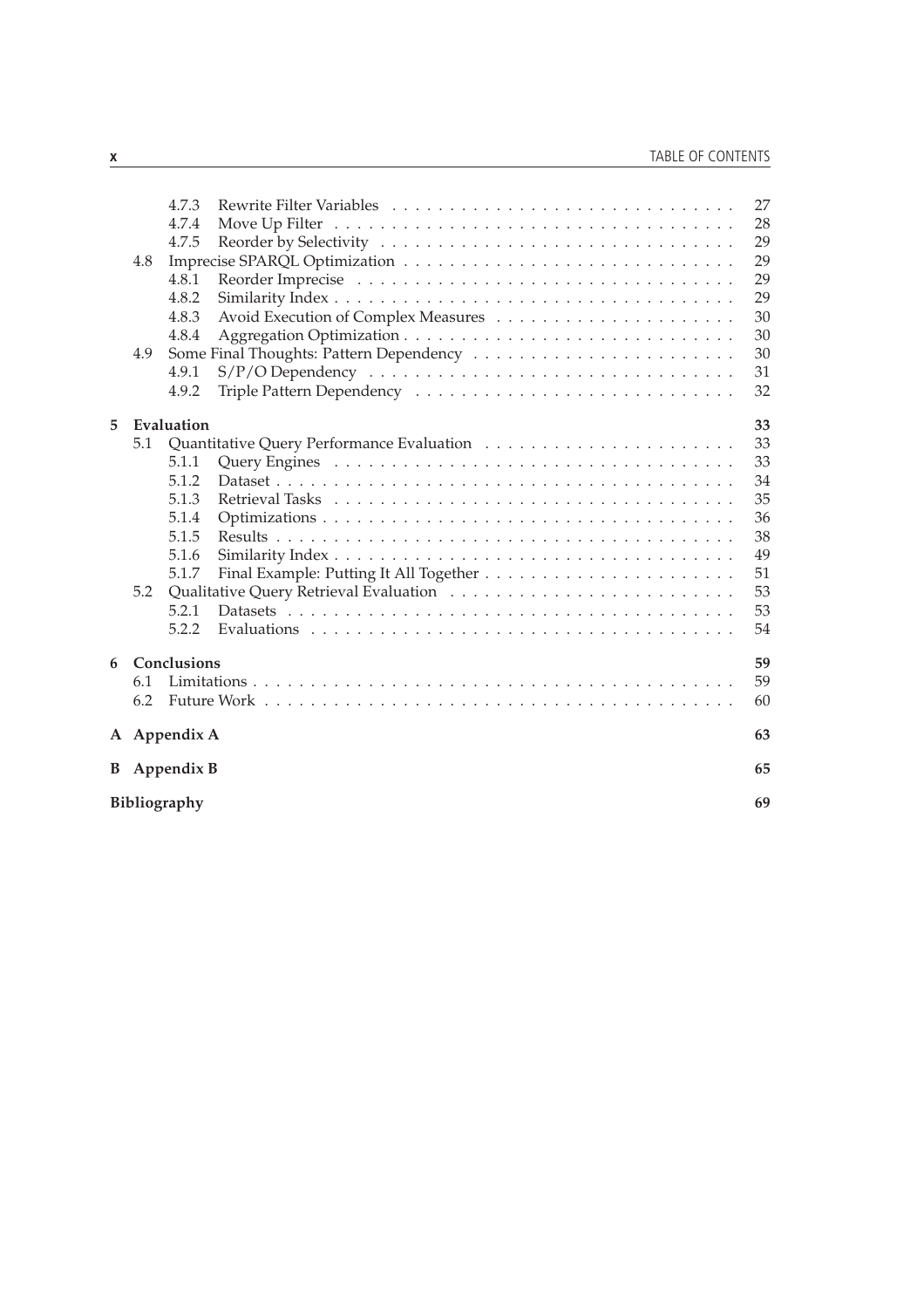# **List of Figures**

| 3.1 | 12                                                                              |
|-----|---------------------------------------------------------------------------------|
| 4.1 | 24                                                                              |
| 4.2 | 26                                                                              |
| 5.1 | 39                                                                              |
| 5.2 | 39                                                                              |
| 5.3 | 39                                                                              |
| 5.4 | Retrieval Task A: Absolute Values (logarithmic scale)<br>40                     |
| 5.5 | 40                                                                              |
| 5.6 | Retrieval Task A: Sesame SeRQL OptARQ Normalized Values<br>41                   |
| 5.7 | 41                                                                              |
| 5.8 | 42                                                                              |
| 5.9 | 43                                                                              |
|     | 44                                                                              |
|     | 44                                                                              |
|     | 45<br>5.12 Retrieval Task B: OptARQ and Sesame SeRQL Absolute Values            |
|     | 45                                                                              |
|     | 46<br>5.14 Retrieval Task B: Normalized by OptARQ (logarithmic scale)           |
|     | 46                                                                              |
|     | 47                                                                              |
|     | 47                                                                              |
|     | 47                                                                              |
|     | 49                                                                              |
|     | 49                                                                              |
|     | 50                                                                              |
|     | 51                                                                              |
|     | 52<br>5.23 Final Example: Performance Rule-by-Rule including Similarity Index   |
|     | 54                                                                              |
|     | 55<br>5.25 Precision, Recall, F-Measure: Levenshtein of Levenshtein Strategy B. |
|     | 55                                                                              |
|     | 56                                                                              |
|     | 56                                                                              |
|     | 57                                                                              |
|     | 5.30 Gold Standard vs. Levenshtein of Levenshtein Strategy<br>57                |

# **List of Tables**

| 5.1 SwetoDblp Samples: Sample Size, Number of Triples, Number of Resources and                                                                                                                                                 |  |
|--------------------------------------------------------------------------------------------------------------------------------------------------------------------------------------------------------------------------------|--|
| 5.2 Retrieval Task A: Absolute Values rums rums rums rums rums rums rums and the S2 Retrieval Task A: Absolute Values rums rums rums rums rums rums and the S2 Retrieval Task A: Absolute Values rums rums rums rums rums rums |  |
|                                                                                                                                                                                                                                |  |
|                                                                                                                                                                                                                                |  |
|                                                                                                                                                                                                                                |  |
|                                                                                                                                                                                                                                |  |
|                                                                                                                                                                                                                                |  |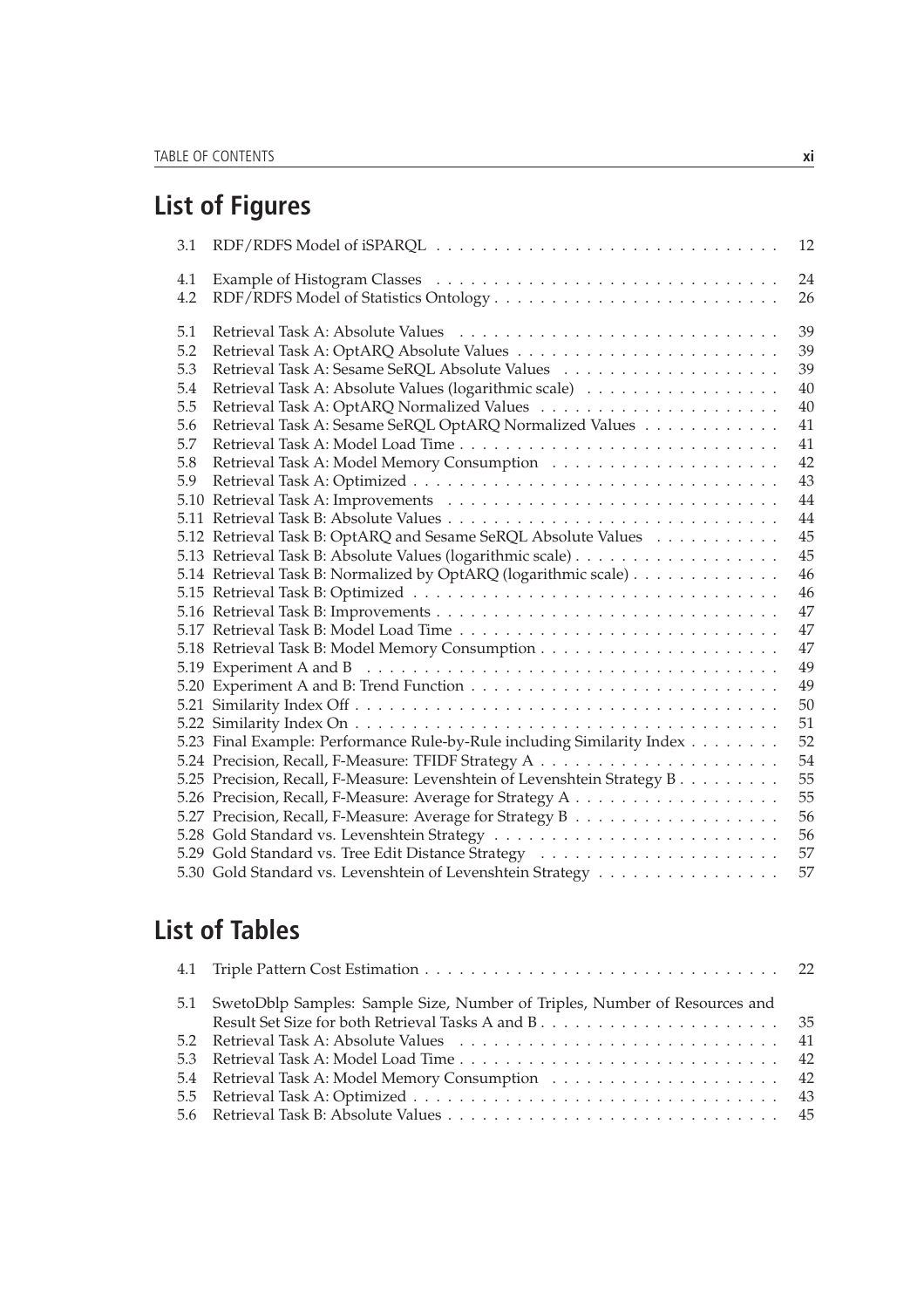| 5.8 Absolute Values for Rule-by-Rule Evaluation including Similarity Index 53 |  |
|-------------------------------------------------------------------------------|--|
|                                                                               |  |

# **List of Listings**

| 3.1 | 13                                                                                                              |
|-----|-----------------------------------------------------------------------------------------------------------------|
| 3.2 | 14                                                                                                              |
| 3.3 | 14                                                                                                              |
| 3.4 | 15                                                                                                              |
| 3.5 | 16                                                                                                              |
| 3.6 | 17<br>$iSPARCL$ Example 5 $\dots \dots \dots \dots \dots \dots \dots \dots \dots \dots \dots \dots \dots \dots$ |
| 4.1 | Statistical Ontology Model: Average Number of Predicates and Number of Triples<br>23                            |
| 4.2 | 24                                                                                                              |
| 4.3 | 25                                                                                                              |
| 4.4 | 27                                                                                                              |
| 4.5 | 28                                                                                                              |
| 4.6 | 28                                                                                                              |
| 5.1 | 35                                                                                                              |
| 5.2 | 36                                                                                                              |
| 5.3 | 36                                                                                                              |
| 5.4 | 37                                                                                                              |
| 5.5 | 38                                                                                                              |
| 5.6 | 48                                                                                                              |
| 5.7 | 48                                                                                                              |
| 5.8 | 50                                                                                                              |
| A.1 | 63                                                                                                              |
| B.1 | 65                                                                                                              |
| B.2 | 66                                                                                                              |
|     |                                                                                                                 |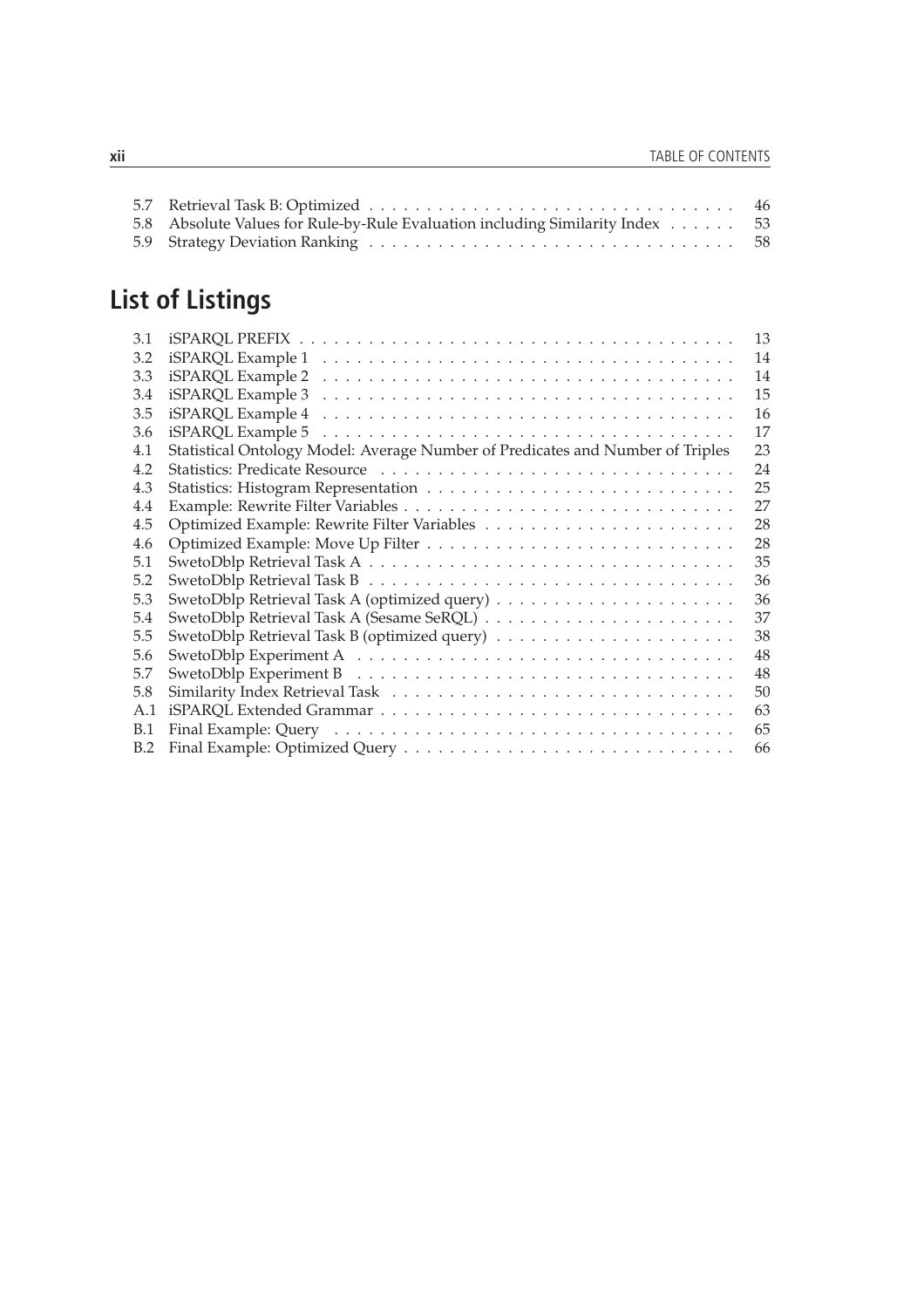# **1 Introduction**

As the acronym iSPARQL indicates, this thesis is about an extension to SPARQL Protocol And RDF Query Language, SPARQL [Prud'hommeaux and Seaborne, 2006].

The denotation of iSPARQL is: imprecise SPARQL. Thus, we present an extension to SPARQL which provides the ability to query for similar resources in ontologies. Ontologies as a 'formal and explicit specification of a shared conceptualization' [Gruber, 1993] represent a fundamental layer of the Semantic Web, which is described by Fensel as an 'extended Web of machine-readable information' [Fensel, 2004], originally referred by Tim Berners-Lee as the future of the current World Wide Web<sup>1</sup>.

Primarily a topic in philosophy, ontologies were first introduced in computer science by artificial intelligence research communities to facilitate knowledge sharing and reuse [Fensel, 2004]. Recently the popularity of ontologies has grown because of their adoption in multiple fields such as enterprise information integration, electronic commerce, and knowledge management [Fensel, 2004].

The architecture of the Semantic Web<sup>2</sup> adopt ontologies in two different layers: ontologies are first introduced on the RDF and RDF-Schema layer, the fundamental layer on which the Semantic Web is based. RDF-Schema (RDFS) allows the definition of mainly hierarchic ontologies by means of class and property inheritance with domain and range restrictions. The ontology vocabulary layer (OWL) provides a language which supports the development of more expressive ontologies allowing the definition of disjointness and boolean combinations of classes, cardinality restrictions, special characteristics of properties, and range restrictions that apply to some classes only [Antoniou and van Harmelen, 2004]. Our iSPARQL framework allows querying for similar resources by means of general or specific similarity strategies in both RDF/RDFS and ontology vocabulary ontologies.

The second discussed subject area are (i)SPARQL optimization techniques. In relational database systems query optimization is a highly discussed topic since the advent of IBM System R [Chamberlin et al., 1981]. This thesis investigates the importance of query optimization, focusing on a widely used SPARQL query engine (ARQ). We present a prototype optimization framework, used to evaluate the performance improvement (OptARQ).

<sup>1</sup>http://www.xml.com/pub/a/2000/12/xml2000/timbl.html

<sup>2</sup>http://www.w3.org/2000/Talks/1206-xml2k-tbl/slide10-0.html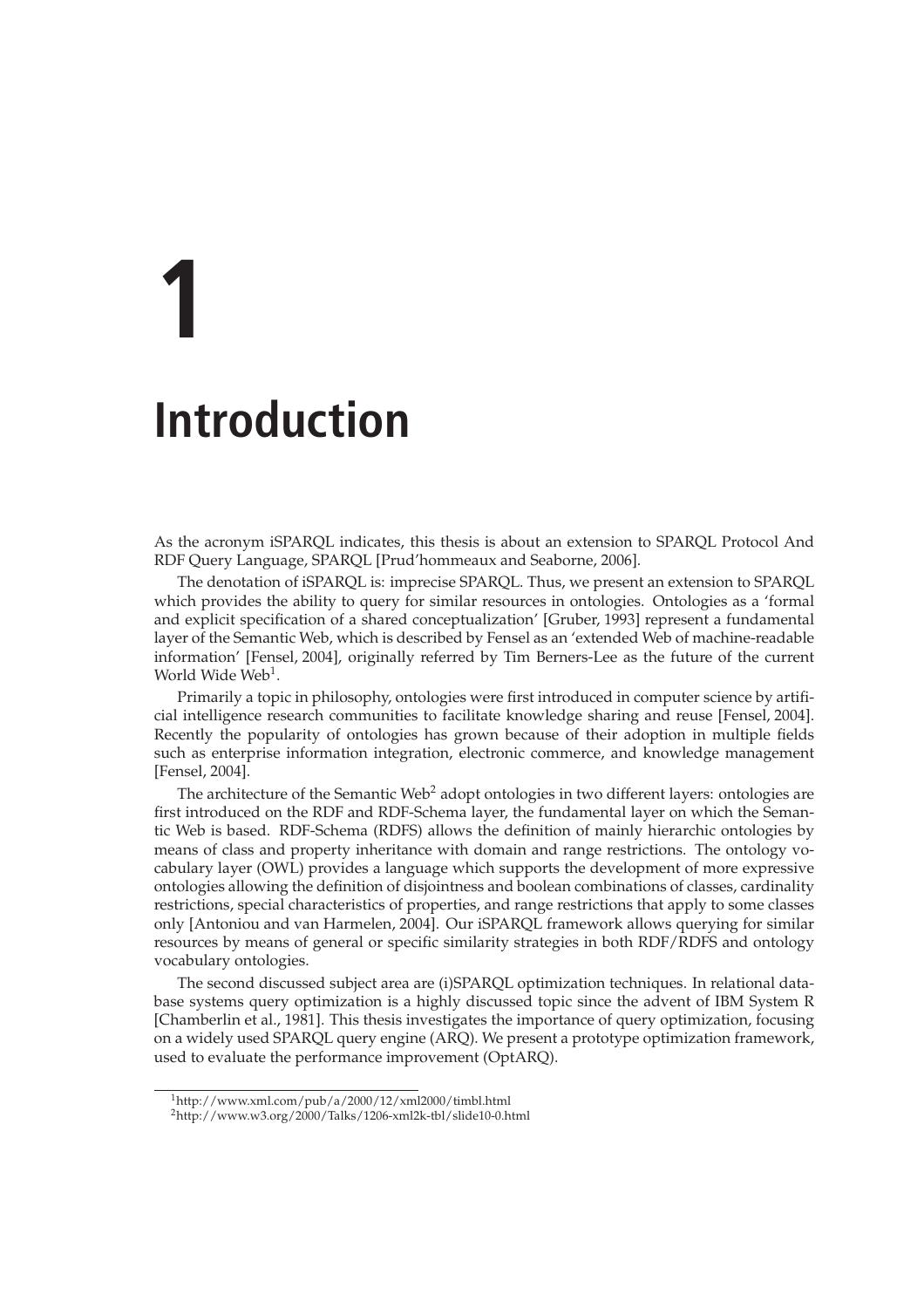# **1.1 Motivation**

Similarity plays an important role in human mind. It allows people to make educated guesses in the face of limited knowledge [Medin et al., 1993]. If we do not know something because we miss the experience of it, we try to make a guess based on similarity. To give a simple example, think about an unfamiliar type of tree. Although we may never have seen the tree before and perhaps we may never have experienced the tree family neither, by means of similarity it is possible to guess that the object we are looking at must be a kind of tree.

Similarity is a type of comparison [Medin et al., 1993]. Similar things tend to be grouped together. Thus, we use similarity to categorize things. When we walk through a forest, we may compare features of trees to guess that trees might belong to the same family, even if we don't know the family name. Just because of common or different features, as the tree size or the leaves color and structure, we are able to figure out similarities (or dissimilarities) and use them to categorize.

Similarity enables an 'interpretative flexibility' which is required in a truly distributed Semantic Web where ontologies are integrated from multiple sources. Exact querying requires that information is globally modeled and equal things are also described equally. Similarity querying allows a retrieval which is expected to improve the performance compared to exact querying. Thus, similarity plays an important role in information retrieval, but also for data integration and data mining.

## **1.2 Related Work**

Imprecise RDQL, iRDQL $^3$ , is an extension to traditional RDF Data Query Language (RDQL) that enables querying for similar resources [Bernstein and Kiefer, 2006]. iRDQL was developed by Dynamic and Distributed Information Systems Group, University of Zurich, Switzerland and is a predecessor of iSPARQL. Although the approach used by iRDQL and iSPARQL is different, the aim of a new ranking by similarity is the same. As a predecessor of iSPARQL, iRDQL inspired many concepts and is a headstone on which the approach implemented for iSPARQL is based on. The main difference is the way how similarity strategies are configured. While iRDQL introduces new keywords, such as SIMMEASURE, IMPRECISE, and OPTIONS, for iSPARQL we introduce *virtual triples* as imprecise statements to configure similarity strategies. Thus, the approach used for iRDQL breaks the standard RDQL language grammar, while iSPARQL does not affect the SPARQL grammar.

The Semantic Similarity Retrieval Model<sup>4</sup> (SSRM) [Hliaoutakis et al., 2006] developed at the Technical University of Crete (TUC), Greece, is an information retrieval method based on semantic similarity which allows querying for documents containing conceptually similar terms. SSRM suggests query expansion by adding semantically similar terms to those already in the query. The similarity between document terms is calculated using the lexical database for the English language WordNet<sup>5</sup> and MeSH<sup>6</sup> (Medical Subject Headings), an ontology of medical and biological terms.

In their paper, Siberski *et al.* [Siberski et al., 2006] present a SPARQL extension that allows the user to query ontologies with preferences. They introduce new keywords to SPARQL, such as PREFERRING, to allow expressing ranking relevance by adding soft constraints to the query

<sup>3</sup>http://www.ifi.unizh.ch/ddis/?id=333

<sup>4</sup>http://www.intelligence.tuc.gr/similarity/

<sup>5</sup>http://wordnet.princeton.edu

<sup>6</sup>http://www.nlm.nih.gov/mesh/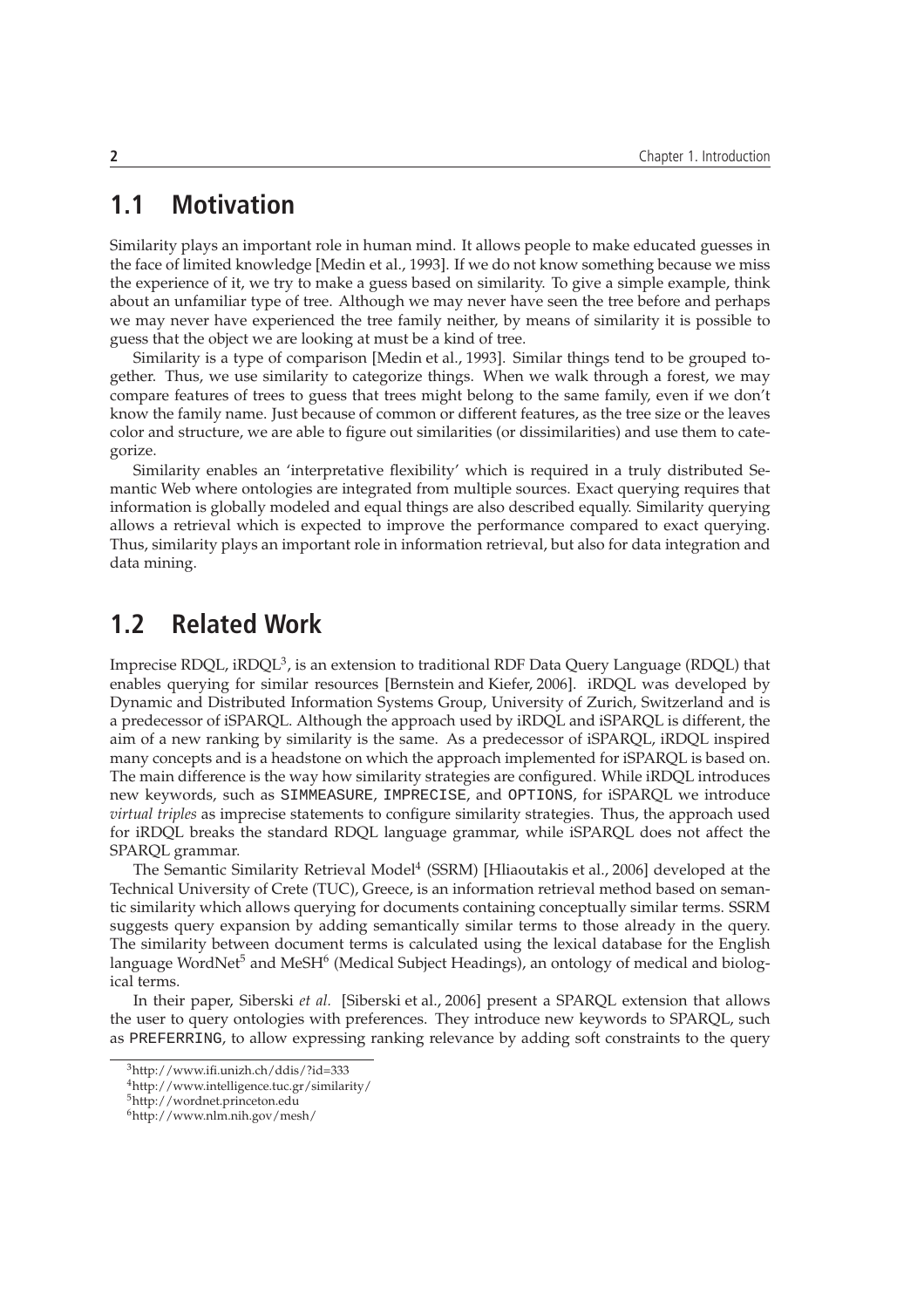according to the user preference. The extension covers two features. First, it returns the solutions that are not dominated by any other solutions. Further, preferably only the solutions that satisfy all the constraints are returned (otherwise, constraints are relaxed). Our approach allows querying for objects which shows the highest similarity to a reference object, using a multitude of similarity strategies (focusing on different object features). iSPARQL employs weighting schemes to enable features preference.

Hurtado *et al.* [Hurtardo et al., 2006] present an approach to make queries more flexible by logical relaxation of their conditions. The approach focuses (but is not limited) to RDFS ontologies. The authors argue, that the OPTIONAL clause introduced by SeRQL and SPARQL relaxes query conditions only to a limited extent. They introduce a RELAX clause as a generalization of the OPTIONAL clause. Mainly, the RDFS hierarchy is exploited to rewrite conditions with a more general concept. Thus, the approach saves the user effort of inspecting the ontology, since the system automatically returns more relaxed answers for the same original query. Furthermore, they introduce a notion of ranking which orders relaxed versions of a query from less to more general.

Perz *et al.* [Perez et al., 2006] conduct an extensive analysis of the semantics and complexity of SPARQL, focusing, as argued by the authors, on the two most complicated operators in SPARQL, UNION and OPTIONAL. This work may be a starting point for discussions about iSPARQL optimizations especially for future optimization rules, since we do currently not consider query optimization for queries including SPARQL OPTIONAL or UNION keywords.

Sirin [Sirin et al., 2006] presents optimization techniques for OWL-DL ontologies focusing on knowledge bases containing large number of individuals. Aduna Software<sup>7</sup>, developer and maintainer of Sesame open source RDF framework $^8$ , introduced some general query optimization techniques based on query rewriting rules for Sesame RDF Query Language (SeRQL).

KAON2<sup>9</sup>, an infrastructure for managing OWL-DL ontologies, introduces algorithms which allow optimization of DL reasoning by applying deductive database techniques. According to [Motik and Sattler, 2006] such algorithms yield to significant performance improvement compared to other available DL reasoners.

### **1.3 Structure**

We introduced and motivated the importance of similarity in computer science. In the following chapters, we focus on our framework to query for similar resources in ontologies. Furthermore, we discuss some general query optimization rules and we present our iSPARQL framework. Finally, we conduct an extensive evaluation and we present our findings.

The chapters are organized as follows. Chapter 2, introduces the concept of similarity theory which mainly influenced the development of iSPARQL, stressing on the difference of similarity measures and strategies. Chapter 3, describes in more details our imprecise framework developed as extension to SPARQL. In Chapter 4, we present our (i)SPARQL optimization techniques mainly based on query rewriting rules which are implemented as an ARQ optimization module, called OptARQ. In Chapter 5, we conduct an extensive quantitative and qualitative evaluation of both query and retrieval performance for iSPARQL queries and we present our findings. We conclude our discussion in Chapter 6 with some final thoughts.

<sup>7</sup>http://www.aduna-software.com/

<sup>8</sup>http://www.openrdf.org/

<sup>9</sup>http://kaon2.semanticweb.org/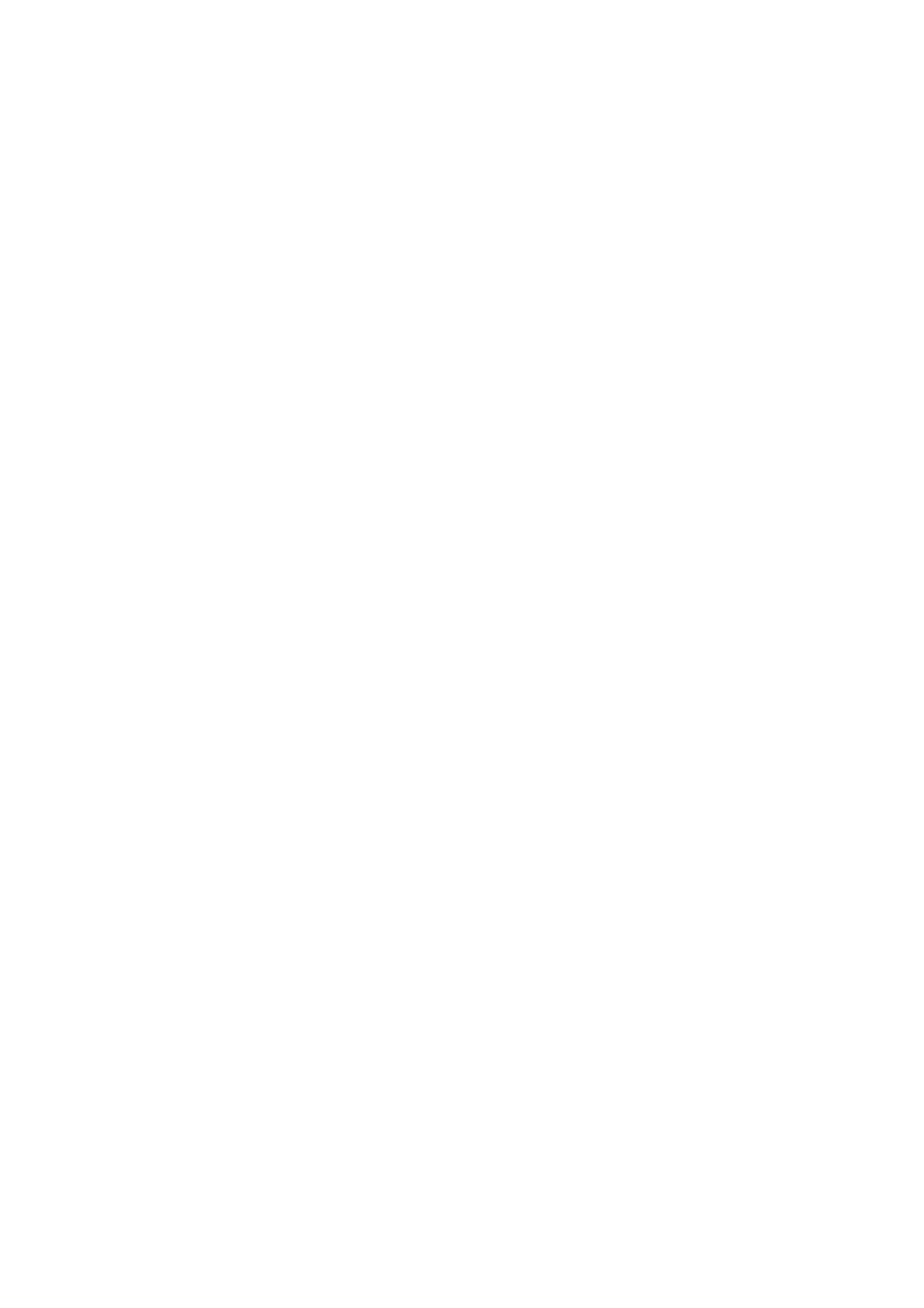# **2 Similarity**

The concept of similarity is ubiquitous in psychological theories of perception, learning and judgment. While geometric models dominated the theoretical analysis of similarity relations, Tversky, 'one of the most influential similarity theorists' [Medin et al., 1993], argued in his *Features of Similarity* [Tversky, 1977], that models which define similarity as a metric distance function are appropriate only for certain stimuli (e.g., colors). Tversky suggested that the similarity between stimuli may be better described as a comparison of features, rather than as a computation of metric distance between points.

This chapter outlines the similarity theory defined by Tversky and how it influences our framework to query for similar resources. We discuss the difference between a similarity strategy and a similarity measure, which is fundamental in our framework. Furthermore, we present the most relevant similarity measures used in our framework.

# **2.1 Similarity as Function of Features**

Tversky argued in [Tversky, 1977], that the similarity  $s(a, b)$  of two objects a and b, can be expressed as a function of their common and distinctive features. According to this, the similarity function takes three arguments [Tversky and Gati, 1978]:

- $A \cap B$ , the features shared by objects a and b
- $A B$ , the features of a that are not shared by b
- $B A$ , the features of b that are not shared by  $a$

Thus, the similarity between two objects behaves accordingly to the number of shared features. Two objects show the highest similarity if  $A \cap B = A \cup B$ , where  $A \cup B$  is the features union of both objects  $a$  and  $b$ . As we will describe later on in this chapter, our framework supports the development of strategies to quantify the similarity between resources in ontologies. Basically, strategies are functions which map a set of features to a similarity value. They consider the similarity (or dissimilarity) of features and allow feature weighting.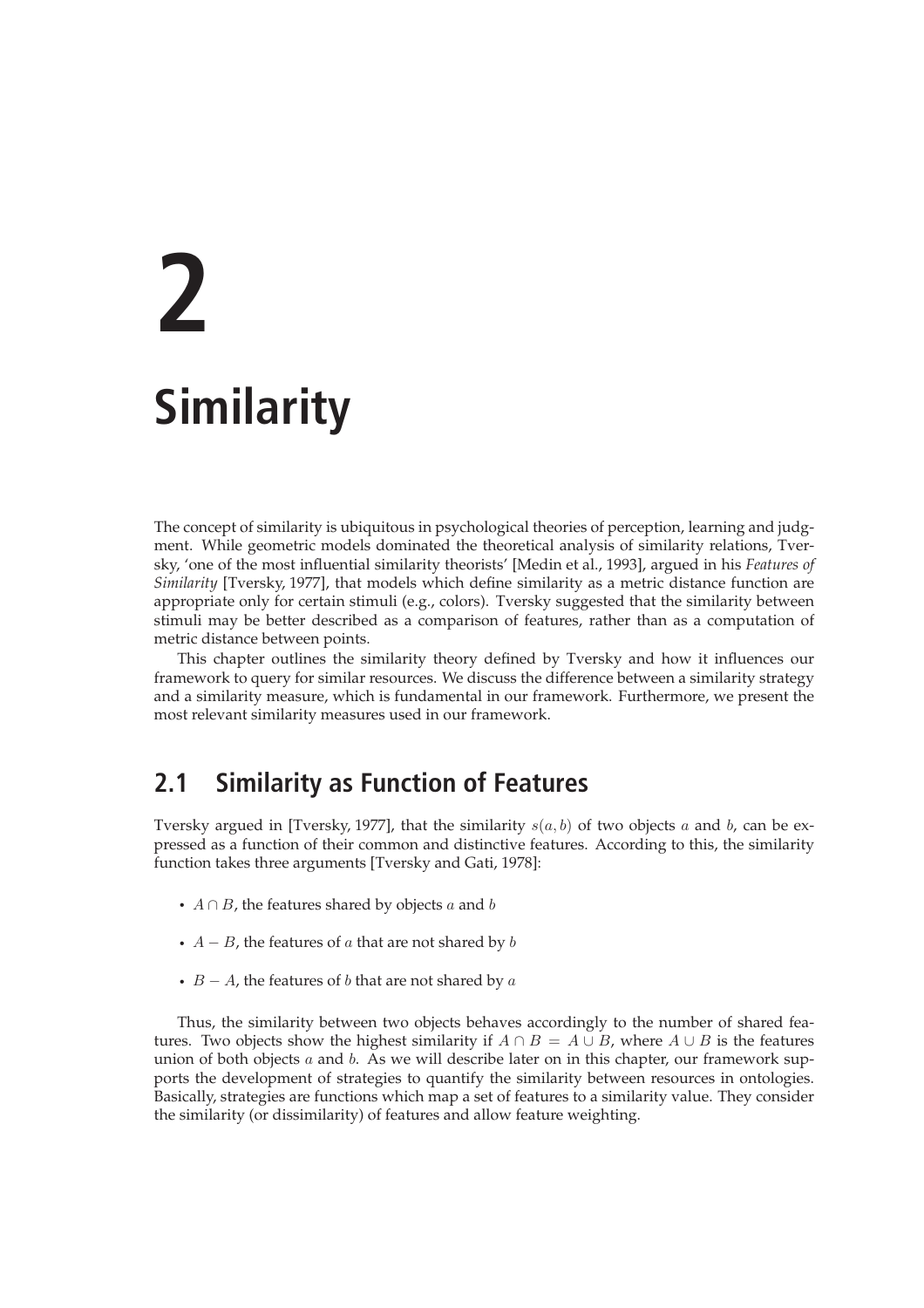## **2.2 Similarity Measures**

Our iSPARQL framework uses similarity measures as atomic functions to calculate the similarity of a specific feature shared by two objects. We strictly distinguish measures from strategies (Section 2.3). While measures are used to capture the similarity of a specific feature, strategies depict the overall similarity of objects and implement a specific logic required to map features to a similarity value.

A taxonomy for similarity measures with a detailed description about their properties can be found in [Bernstein et al., 2005]. In the following, we briefly discuss the similarity measures which are relevant for this thesis.

Both Levenshtein and Levenshtein Level2 (also called Levenshtein of Levenshtein) similarity measures use the Levenshtein string edit distance to characterize the similarity of strings. The edit distance measures the relatedness in terms of the number of insert, remove, and replacement operations to turn one string into another [Levenshtein, 1966]. The Levenshtein similarity between two strings  $str_1$  and  $str_2$  is calculated by

$$
sim_{lev}(str_1, str_2) = 1 - \frac{xform(str_1, str_2)}{xform_{wc}(str_1, str_2)}
$$

where  $xform(str_1, str_2)$  defines the edit distance which is normalized by the worst case transformation cost  $xform_{wc}(str_1, str_2)$ . We get a similarity value by subtracting the normalized edit distance from 1.

Resnik [Resnik, 1995] and Lin [Lin, 1998] compute the similarity of objects in a taxonomy in terms of information-theoretic entropy. The entropy of an object corresponds to the negative logarithm of the probability of encountering that object (or those which are subsumed by it). More specific objects in a taxonomy show a lower probability to be encountered and consequently a higher entropy. Both measures can be used to calculate the semantic similarity of concepts in ontologies. According to Resnik, the similarity is computer as

$$
sim_{resnik}(o_1, o_2) = max_{o3 \in S(o_1, o_2)}[-log_2 p(o_3)]
$$

where  $S(o_1, o_2)$  is the set of common ancestors of  $o_1$  and  $o_2$  (i.e., concepts that subsume both objects) and  $p(o_3)$  is the probability of encountering a concept of type  $o_3$  (i.e., subsumed by both  $o_1$  and  $o_2$ ). Lin defined the similarity of two concepts as

$$
sim_{lin}(o_1, o_2) = \frac{2 * log_2p(MRCA(o_1, o_2))}{log_2p(o_1) + log_2p(o_2)}
$$

where  $p(MRCA(o_1,o_2))$  is the probability of the most recent common ancestor of two concepts  $o_1$  and  $o_2$  [Bernstein et al., 2005], i.e., the probability of the most specific class that subsumes both  $o_1$  and  $o_2$ .

The Dice [Ganesan et al., 2003] and the Jaccard [Cohen et al., 2003] similarity measure determine the relatedness of objects in terms of common and distinctive attributes. Strings are considered as bags of tokens and the similarity is computed as a function of the common ( $|o_1 \cap o_2|$ ) and distinctive ( $|o_1|$  resp.  $|o_2|$ ) attributes. The Dice coefficient is defined as

$$
sim_{dice}(o_1, o_2) = \frac{2 * |o_1 \cap o_2|}{|o_1| + |o_2|}
$$

whereas Jaccard is defined as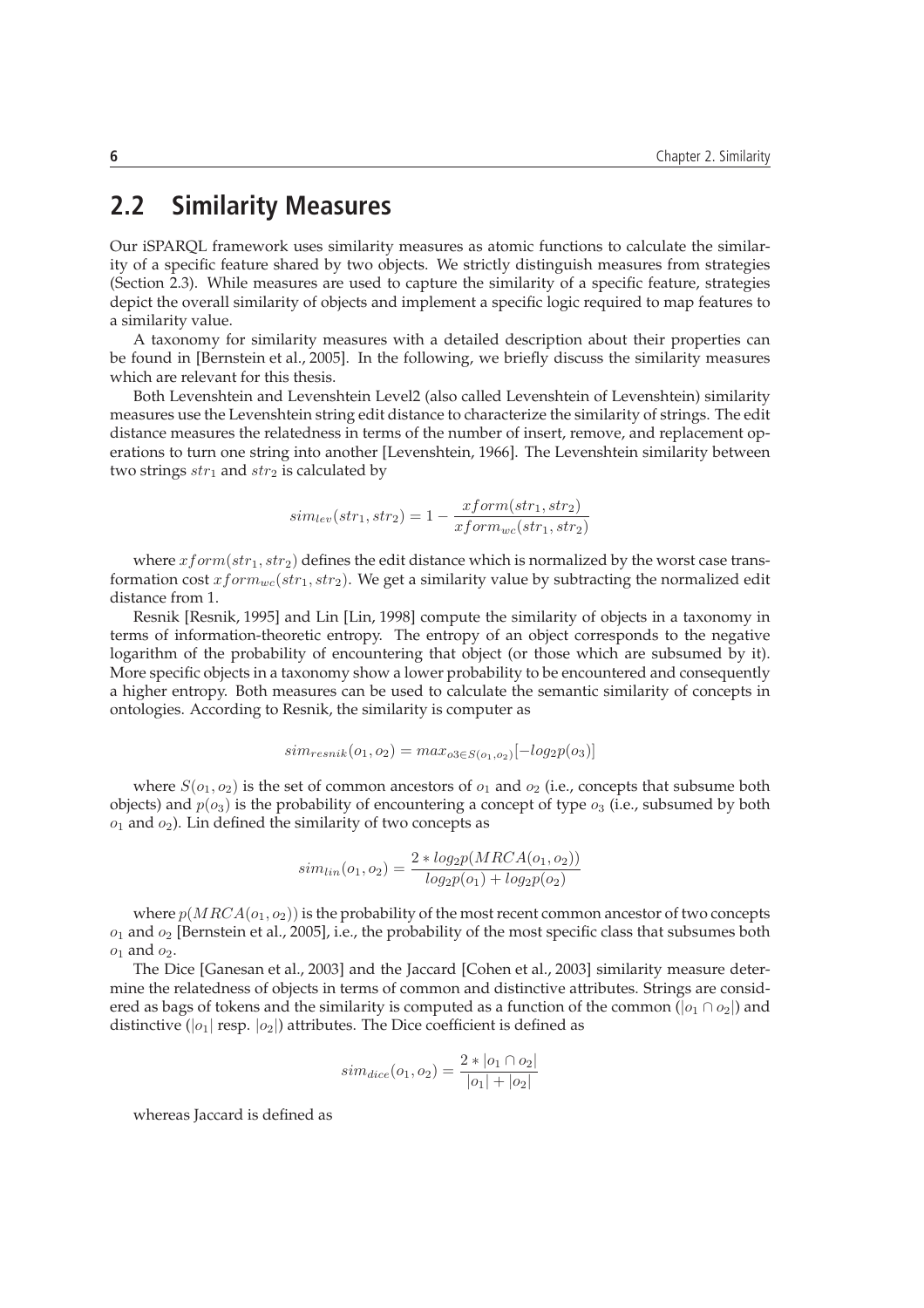$$
sim_{jaccard}(o_1, o_2) = \frac{|o_1 \cap o_2|}{|o_1| + |o_2| - |o_1 \cap o_2|}
$$

The Cosine string similarity [Baeza-Yates and Ribeiro-Neto, 1999] maps strings to binary vectors. The similarity is computed as the cosine of the angle between the vectors. For two vectors  $v_1$  and  $v_2$ , the measure is defined as

$$
sim_{cosine}(v_1, v_2) = \frac{v_1 \bullet v_2}{\|v_1\|_2 \times \|v_2\|_2}
$$

where  $\left\|v\right\|_2=\sqrt{\sum_{i=1}^n\left|v_i\right|^2}$ , i.e., the  $L^2$ -norm.

The TFIDF measure [Baeza-Yates and Ribeiro-Neto, 1999] computes the similarity of strings (generally speaking documents) as the cosine of the angle between the vectors which represent the documents. The measure associates a weight  $w_{t_i,d}$  to each term  $t_i$  in a document  $d$ , which is computed as

$$
w_{t_i,d} = t f_{t_i,d} \times idf_{t_i} = t f_{t_i,d} * log(\frac{N}{d_{t_i}})
$$

where  $tf_{t_i,d}$  is the term frequency of  $t_i$  in document d, N the total number of documents in the corpus, and  $d_{t_i}$  the number of documents where the term  $t_i$  appears. The higher the term frequency and lower the inverse document frequency, the higher is the resulting term weight.

Shortest path and tree edit distance similarity measures consider the ontological graph structure while computing the similarity of objects. Both can be used to calculate the semantic similarity of concepts in ontologies. The shortest path measure is defined as

$$
sim_{edge}(o_1, o_2) = \frac{2 * MAX - len(o_1, o_2)}{2 * MAX}
$$

where  $MAX$  is the length of the longest path from the root of the ontology to any of its leaf concepts and  $len(o_1, o_2)$  is the length of the shortest path from  $o_1$  to  $o_2$ . Basically, this is a edge counting distance measure which is converted to a similarity measure.

As for Levenshtein, the tree edit distance is a function of the operations required to turn the tree  $T_1$  into the tree  $T_2$  by applying insertion, substitution, and deletion of nodes [Valiente, 2002]. We turn the normalized least-cost transformation of  $T_1$  to  $T_2$  into a similarity value by subtraction from 1. Thus, the similarity based on tree edit distance is defined as

$$
sim_{tree}(o_1, o_2) = 1 - \frac{TreeDist(T_1, T_2)}{|T_1| + |T_2|}
$$

where  $|T|$  is the sum of nodes for  $T$ .

### **2.3 Similarity Strategies**

Our framework to query for similar resources in ontologies, iSPARQL, allows the implementation and reuse of similarity strategies. Basically, it is a container for strategies where a strategy implements the required logic to capture the similarity of things. In ontologies, things may be either URI-references or literals and we generally call them objects. In our framework, we assign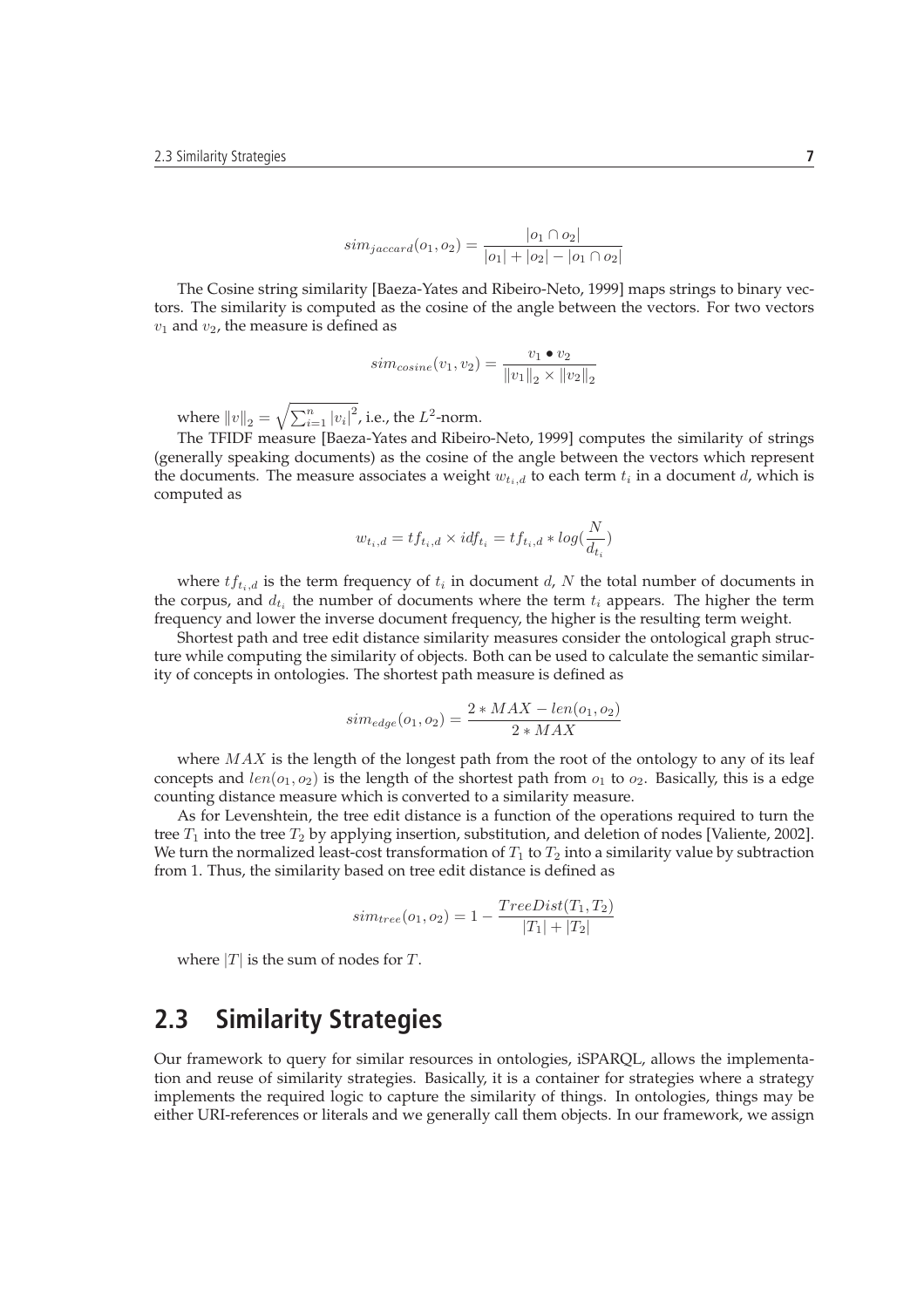ontological objects to strategies. A strategy may exploit not only the corresponding object features, but extract more related features from the underlying ontology in order to get an optimal similarity approximation.

The fundamental questions are (1) how the similarity of objects is best approximated and (2) against whom or what should the approximation be compared, i.e., a reference similarity value is required. A reasonable reference may be human similarity judgment. As in the experiment performed by Miller and Charles [Miller and Charles, 1991], ultimately similarity algorithms are compared to human similarity judgment. Thus, it is a matter of finding the similarity strategy which minimizes the deviation from human judgment.

Given two ontological objects, we can think of very different ways how to determine the similarity between them. For example, we may calculate an overall similarity based on a comparison of either all features shared by the objects or just a subset. Furthermore, the similarity of an object feature can be typically calculated by a number of different measures and each approximates the similarity differently. Normally, there is a measure that approximates better human similarity judgment for the observed feature than others. Moreover, strategies (i.e., the function which maps object features to a similarity) are highly affected by the pursued similarity goal. As a simple example, consider the task of evaluating the similarity of some curriculum vitae. A strategy which captures the similarity on experience and skills may consider different features than a strategy which targets at capturing the similarity in education.

Object features are of different types. We distinguish two classes: intrinsic and extrinsic. Intrinsic features are characteristics that describe an individual object. Object attributes (i.e., predicates) are examples for intrinsic features (e.g., the age of a person). Extrinsic features are characteristics that an object exhibits in reference to other objects. For example, the subtype hierarchy observed for a specific class should be considered as extrinsic feature.

Whether a similarity measure is meaningful for a specific feature depends on the class to which the feature belongs. While the similarity of intrinsic features is usually better captured by some character sequence measure, for extrinsic features, edge counting or information content methods are usually more suitable to approximate human similarity judgment.

Consequently, we are able to measure the similarity of 'things' in a number of different ways, each of them resulting in different and specific strategies. In order to determine the goodness of a strategy, we should evaluate it against a reference value, i.e., human similarity judgment.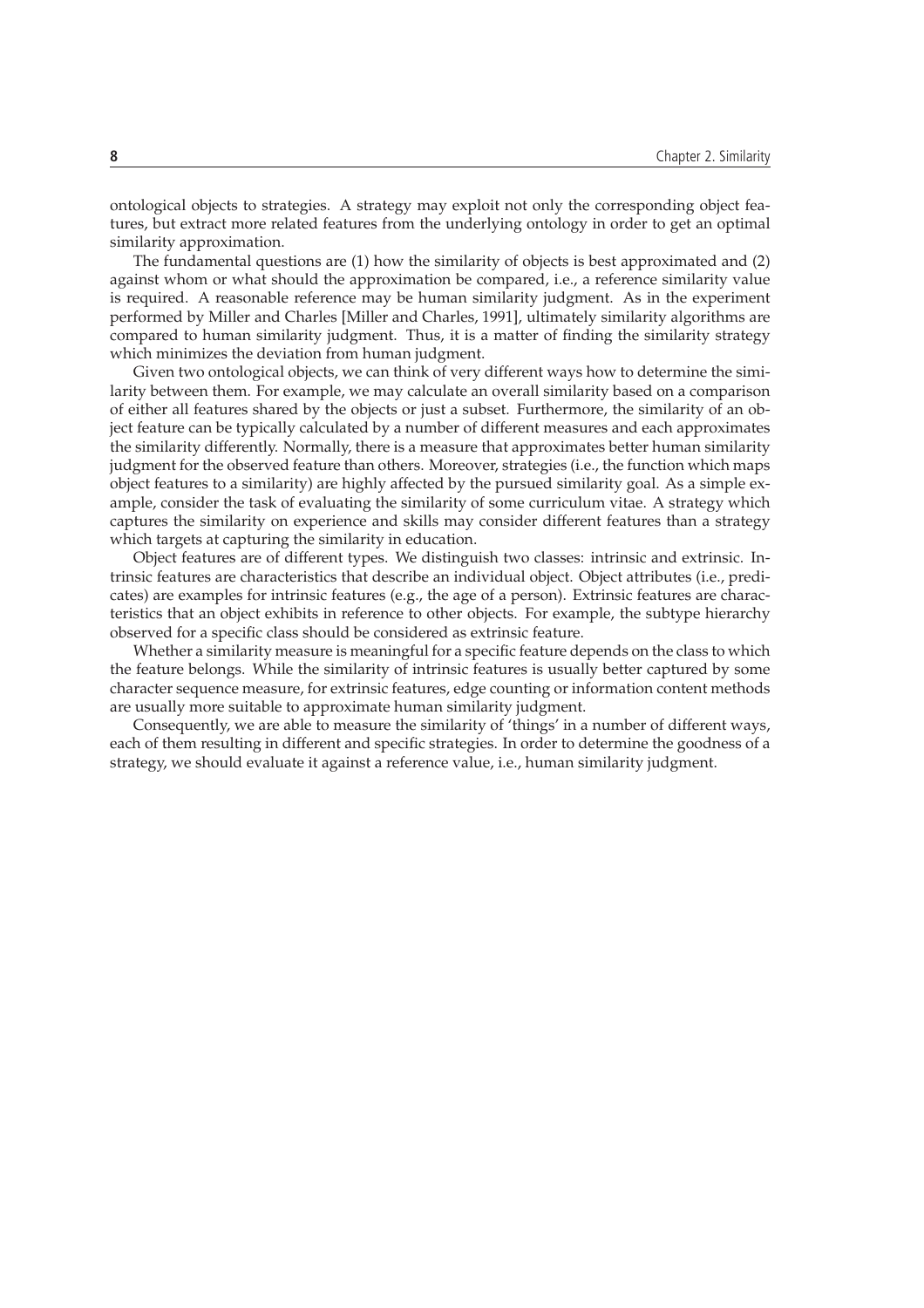# **3**

# **The Imprecise Extension**

Inspired by A. Tversky (Chapter 2), we implement an imprecise extension to SPARQL as a framework for similarity strategies which allows a novel ranking of resources based on similarity.

In the following sections we describe our approach and proposed framework to query for similar resources in ontologies in more details.

# **3.1 Characteristics**

Our approach fulfills two fundamental characteristics. First, iSPARQL queries are fully compatible SPARQL queries. As we will see later in this chapter, imprecise statements are embedded in SPARQL queries and are SPARQL compatible. The approach does not require additional query language constructs and allows defining similarity strategies in SPARQL syntax. Secondly, the imprecise framework can be integrated as extension to the query engine used for the implementation (ARQ).

The combination of both characteristics yields an optimal and seamless integration of our imprecise framework into the query engine. No customization is required for the query engine in order to enable the imprecise framework.

## **3.2 Software Components**

The imprecise framework requires a number of software components. As a SPARQL extension, it requires a SPARQL query engine. Thus, we build the imprecise extension on top of a SPARQL query engine, in order to reuse all the functionality required to execute SPARQL queries. This includes dataset loading, query parsing and syntax checking, query execution planning, query execution and result set consumption.

The imprecise framework fits into the result set consumption stage, where matching resources are compared against their similarity, and it returns a similarity value, which reflects the corresponding strategy. The similarity value may further be reused in (i)SPARQL, e.g., for a similarity ranking.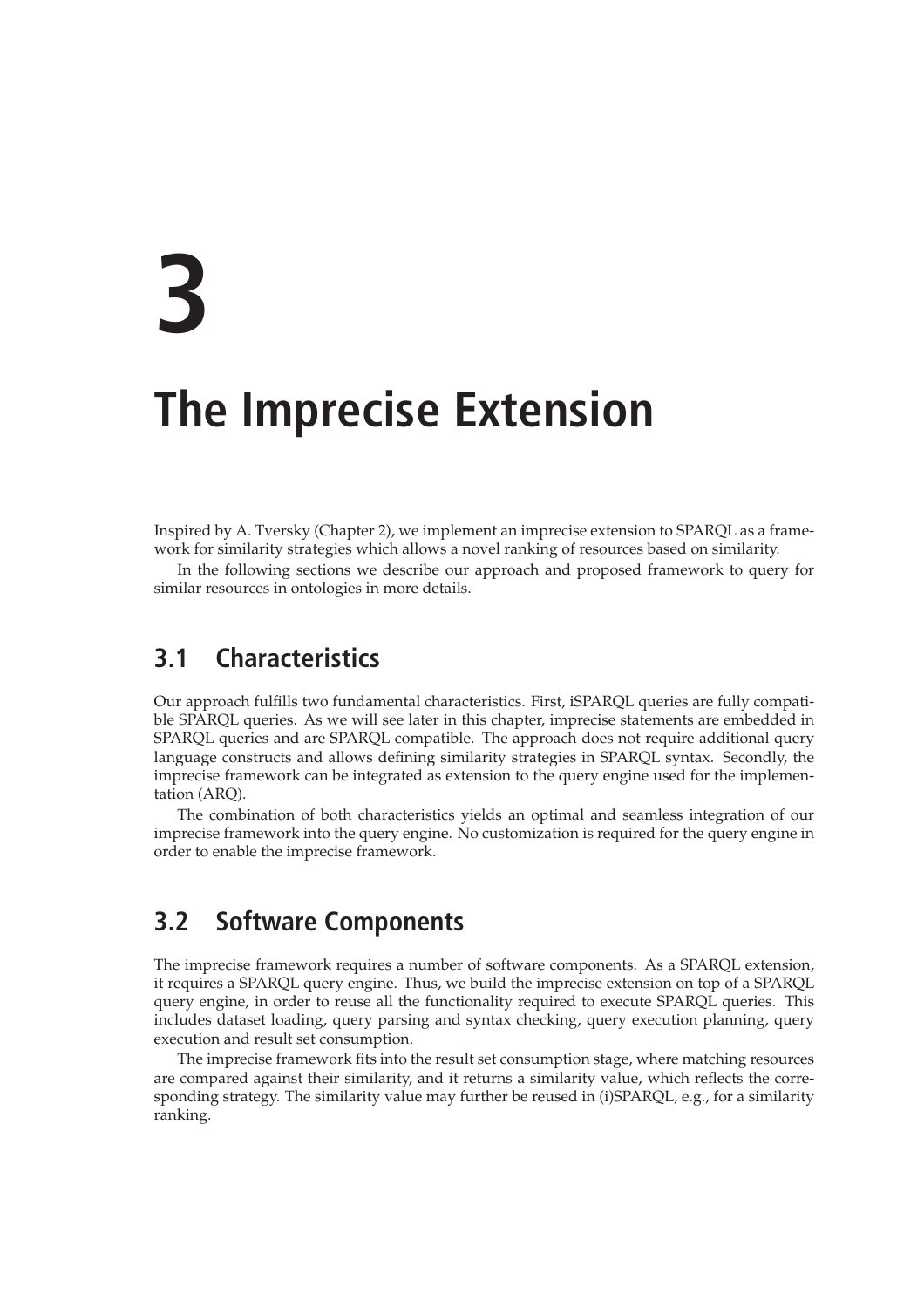#### **3.2.1 Jena and ARQ**

Jena<sup>1</sup> is an open source Java framework for building Semantic Web applications developed within the HP Labs Semantic Web Programme<sup>2</sup>. It includes a  $\mathrm{RDF^3}$  and  $\mathrm{OWL^4}$  API, reading and writing RDF in RDF/XML $^5$ , N3 $^6$  and N-Triples $^7$  and in-memory or persistent dataset storage as well. Jena includes a SPARQL query engine called ARQ $^8$  - a SPARQL Processor for Jena. ARQ supports multiple query languages like SPARQL, RDQL and ARQ (the engine's own language - a superset of SPARQL) and multiple query engines.

#### **3.2.2 SimPack**

SimPack<sup>9</sup> is a generic Java library of similarity measures for the use in ontologies and other application domains activated by the Dynamic and Distributed Information Systems  $Group^{10}$  of the University of Zurich, Switzerland.

Because of the generic design character used in SimPack, the library is optimally integrated into the imprecise framework. SimPack allows a comfortable usage of similarity measures within the framework. Thus, our imprecise framework delegates the similarity computation to SimPack and acts as a layer between the ARQ query engine and the SimPack library, where it adds the concept of a similarity strategy which allows features mapping of complex ontological resources to basic similarity measures in order to characterize the similarity between ontology resources.

## **3.3 Architectural Design**

As we described above, the imprecise framework is invoked by ARQ during the result set consumption stage of query processing. The framework exploits a special feature of ARQ which allows to wrap Java classes behind predicates of triple pattern statements in SPARQL queries.

Similarity strategies are defined in SPARQL queries as a block of imprecise statements. During result set consumption ARQ processes each statement defined in query and assigns the strategy attributes to the imprecise framework. Once the strategy attributes are set, the corresponding similarity strategy is executed by the framework, which returns a single similarity value as result of this process.

The interface of similarity strategies is kept very small. Every imprecise strategy is obliged to implement a similarity logic that returns an adequate similarity value which is finally bound to a SPARQL variable. Because of the binding, we are able to reference similarity values in SPARQL queries or in other similarity strategies. For example, ARQ may use the similarity value to rank the resulting tuples, or a subsequent similarity strategy may reuse a similarity value as a threshold, or aggregate multiple similarity values.

The imprecise framework supports a number of attributes which may be used to configure similarity strategies. Setting a strategy threshold may be an example for such an attribute. Furthermore, it includes a number of similarity measures which can be used in similarity strategies.

<sup>1</sup>http://jena.sourceforge.net

<sup>2</sup>http://www.hpl.hp.com/semweb/

<sup>3</sup>http://www.w3.org/RDF/

 $4$ http://www.w3.org/2004/OWL/

<sup>5</sup>http://www.w3.org/TR/rdf-syntax-grammar/

<sup>6</sup>http://www.w3.org/DesignIssues/Notation3 <sup>7</sup>http://www.w3.org/2001/sw/RDFCore/ntriples/

<sup>8</sup>http://jena.sourceforge.net/ARQ/

<sup>9</sup>http://www.ifi.unizh.ch/ddis/research/semweb/simpack/

<sup>10</sup>http://www.ifi.unizh.ch/ddis/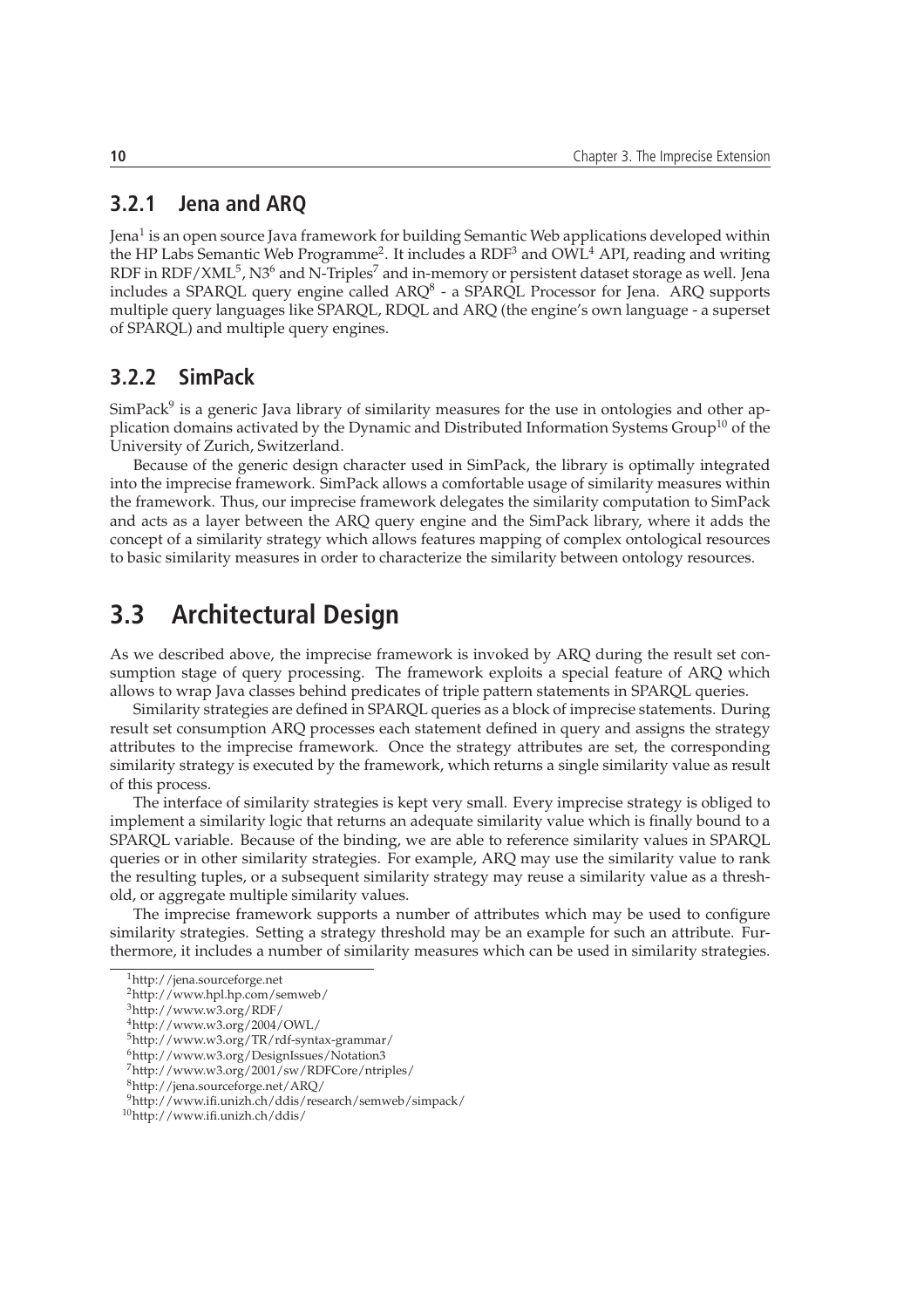Framework measures are the interface to SimPack and invoke the corresponding SimPack measures from the library. Thus, the framework provides measures as wrappers around SimPack similarity measures.

Figure 3.1 illustrates the RDFS for an iSPARQL similarity strategy. Moreover, we include an individual which specifies a set of imprecise statements to show the usage of the schema for a typical strategy.

# **3.4 Imprecise Query Language**

The imprecise query language, iSPARQL, extends traditional SPARQL by introducing specific imprecise statements (i.e., virtual triples). SPARQL is a declarative language to query RDF graphs. It allows querying by triple patterns and supports the definition of conjunctive, disjunctive as well as optional patterns [Manola and Miller, 2004]. Standard features known from SQL, e.g., order and limit are supported too. In this section we take a closer look to the specific imprecise statements. We will start by defining the extended iSPARQL grammar.

#### **3.4.1 Grammar**

The extended imprecise query language grammar is based on traditional SPARQL grammar [Prud'hommeaux and Seaborne, 2006]. As we stated previously in this chapter, iSPARQL does not introduce new language constructs.

Instead, we tie up to the expression of FilteredBasicGraphPattern defined in traditional SPARQL grammar, by adding our ImpreciseBlockOfTriples symbol. Although the structure of an ImpreciseBlockOfTriples is very similar to the one of a BlockOfTriple, the behavior of imprecise statements is completely different compared to usual triple patterns, though they may look alike. In fact, instead of matching a pattern in some graph model, imprecise statements are not matched against a graph. The goal of imprecise statements, is to create a bridge between ARQ and the imprecise framework, in order that the strategy attributes specified in some iSPARQL query are assigned to the imprecise framework which executes similarity strategies. To reflect this behavioral difference of SPARQL triple patterns and iSPARQL imprecise statements, we found it necessary to extend the SPARQL grammar. The grammar extension is displayed in Appendix A.

An ImpreciseBlockOfTriples is a similarity strategy query definition, which is a sequence of imprecise statements. Our imprecise framework implements two different classes of strategies. The first class includes strategies that calculate a similarity value out of ontology resources. The second class, however, covers strategies that calculate a similarity out of multiple similarity scores. We call them aggregation strategies because they aggregate similarity scores to an overall similarity value.

An ImpreciseBlockOfTriples requires a NameStatement. In addition, depending on whether or not the ImpreciseBlockOfTriples is a aggregation strategy, a ScoresStatement or ArgumentsStatement is required too. Moreover, a SimilarityStatement is required to bind the strategy similarity value to a SPARQL variable.

A NameStatement is used to specify the similarity strategy designated to calculate the similarity value. Further, the statement initializes a new strategy inside of the imprecise framework. This statement is mandatory for every strategy, regardless to whether or not it is an aggregation strategy.

An ArgumentsStatement assigns two ontological objects to the framework. They will be used while executing the similarity strategy as the objects on which the similarity is calculated.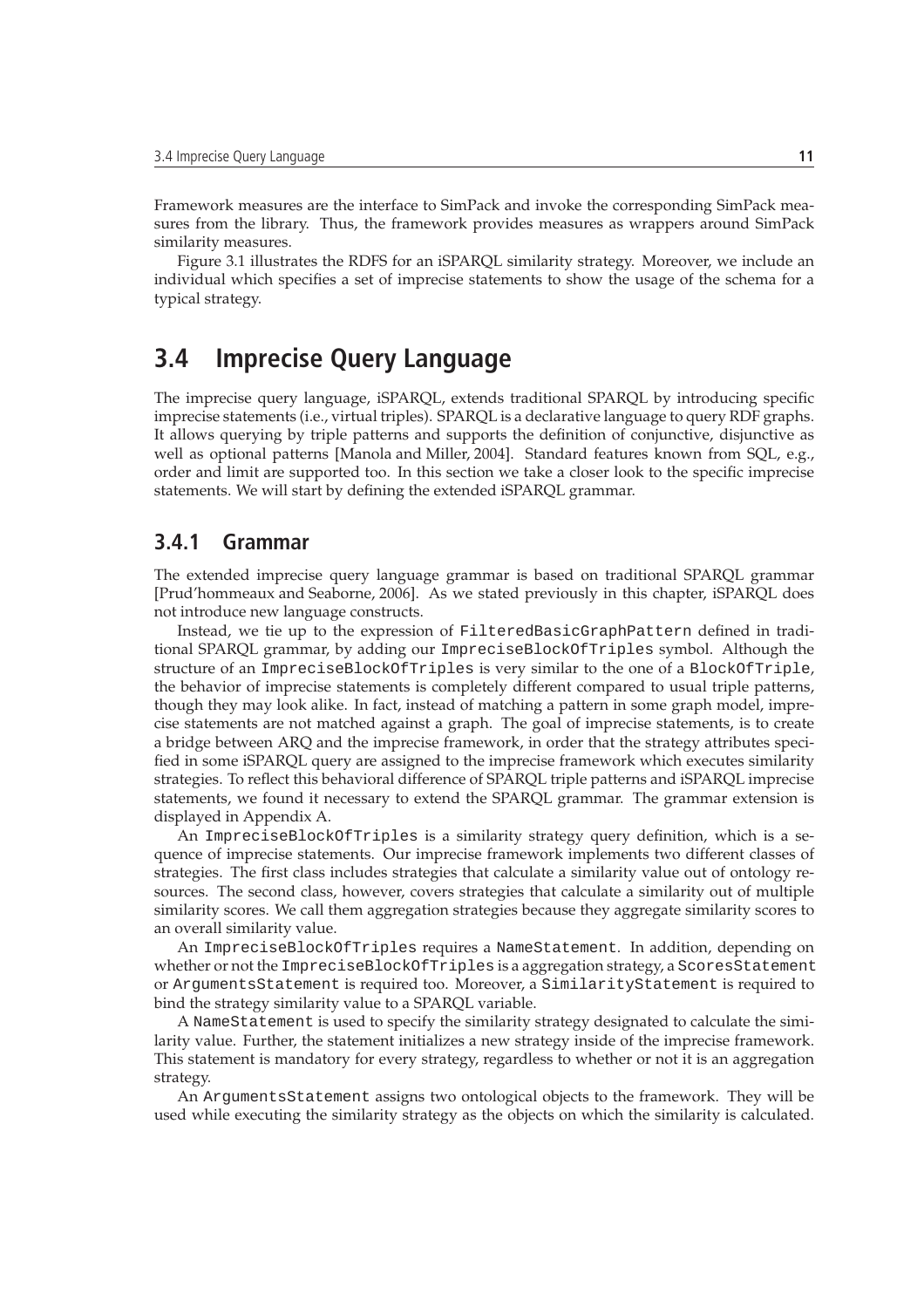

**Figure 3.1:** RDF-Schema for iSPARQL Imprecise Statements with an Individual.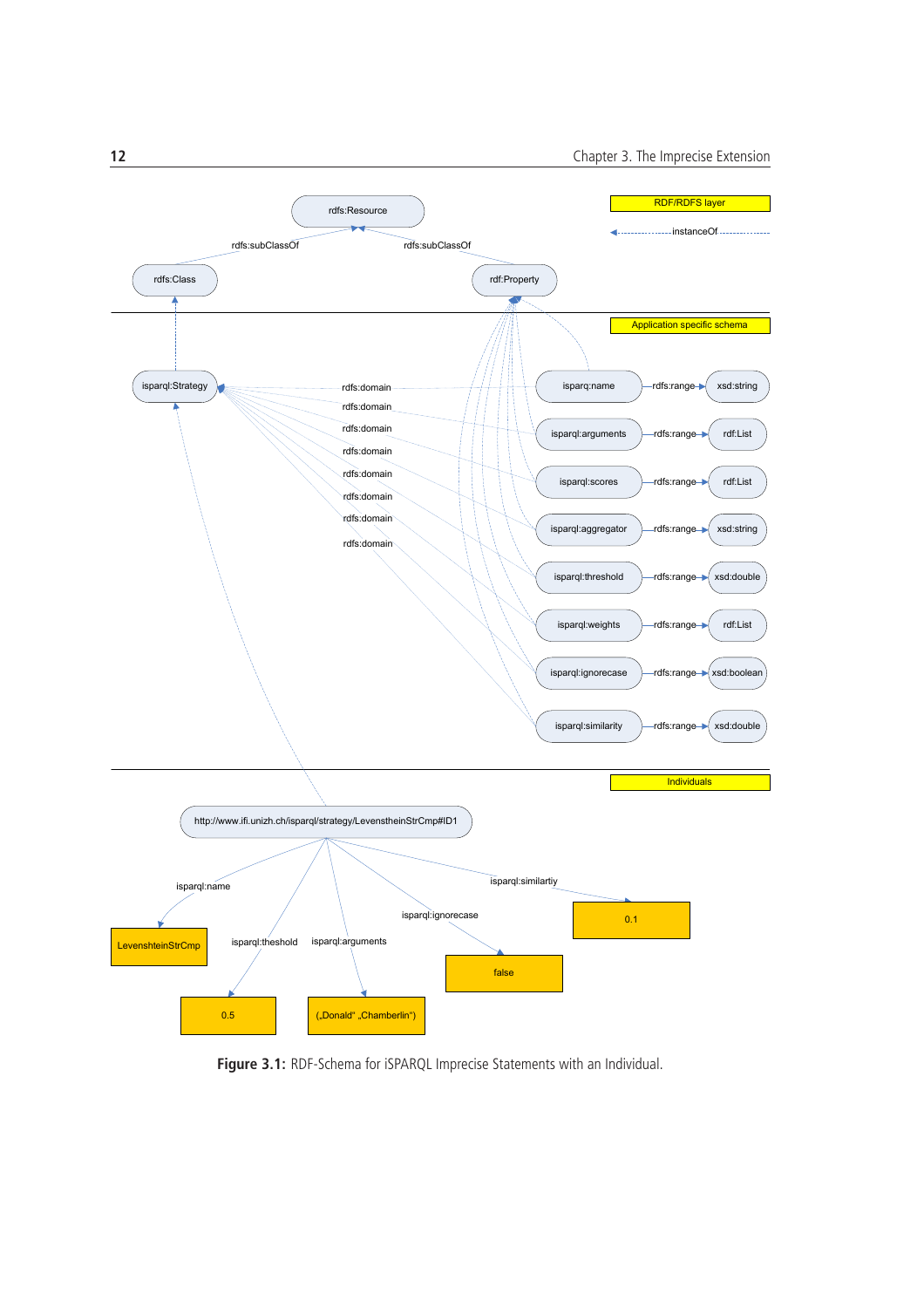The statement takes a list of variables, URI-references or literals as parameters. Please note that variables must be bound by ARQ in a previous stage. This statement is mandatory for every strategy except for aggregation strategies.

A ScoresStatement takes a list of one or more similarity variables or values as parameters. Variables must be previously bound in query by some other similarity strategies. This statement is used for aggregation strategies only.

A WeightsStatement is used in combination with a ScoresStatement. Thus, it is inherent to aggregation strategies but not mandatory. The goal is to provide a weighting method for similarity scores. This allows specifying strategy relevance directly in iSPARQL queries by weighting their similarity values.

An AggregatorStatement allows setting an aggregation method which is used to aggregate multiple similarity values. An aggregation method is required for an aggregation strategy. Also, strategies where ontology resources are compared by a complex logic usually aggregate multiple similarity scores. The statement is not mandatory and can be used in both strategy classes.

A ThresholdStatement allows setting a strategy threshold. This statement is not mandatory and may be used in both strategy classes. If a threshold is set, the similarity value calculated by the strategy has to satisfy the threshold in order to be considered a result. If the threshold is not satisfied, the pattern match is not considered further and the binding is dropped.

An IgnorecaseStatement is used in combination with strategies, where the case of character sequences may matter. Thus, it depends on the selected strategy, whether or not this statement is useful.

Finally, a SimilarityStatement executes the similarity strategy according to its configuration and implementation. The statement executes the similarity logic implemented by the strategy specified in NameStatement and requires a SPARQL variable as parameter. The variable is used to bind the resulting similarity value. The SimilarityStatement is mandatory in both similarity strategy classes.

### **3.5 Framework Usage**

This section sets the focus on framework usage which is demonstrated by short commented examples. In order to enable imprecise querying in SPARQL queries, we need to add an additional PREFIX to the query. This special PREFIX imports the Java namespace of iSPARQL strategy attributes. Thus, we first add the PREFIX listed in 3.1 to any iSPARQL query.

|  | <b>Listing 3.1: ISPARQL PREFIX</b>                                                 |
|--|------------------------------------------------------------------------------------|
|  | <b>PREFIX</b> $i$ sparql: $\langle i$ ava:ch.unizh.ifi.isparql.query.property. $>$ |

The PREFIX enables the defining of iSPARQL statements and may be named arbitrarily. We use 'isparql' as a convention in order to better differentiate SPARQL from iSPARQL statements.

The first iSPARQL query example (Listing 3.2) shows a retrieval of resource predicates based on a RDF dataset of individuals. The query returns the similarity value between the first name and last name of each person. The similarity is calculated by means of the LevenshteinStrCmp strategy which allows calculating the similarity of two strings using Levenshtein. The query shows a minimal configuration for a valid iSPARQL query. As explained previously in this chapter, we need to specify a strategy, set the similarity arguments, and provide a variable to which the similarity value is bound.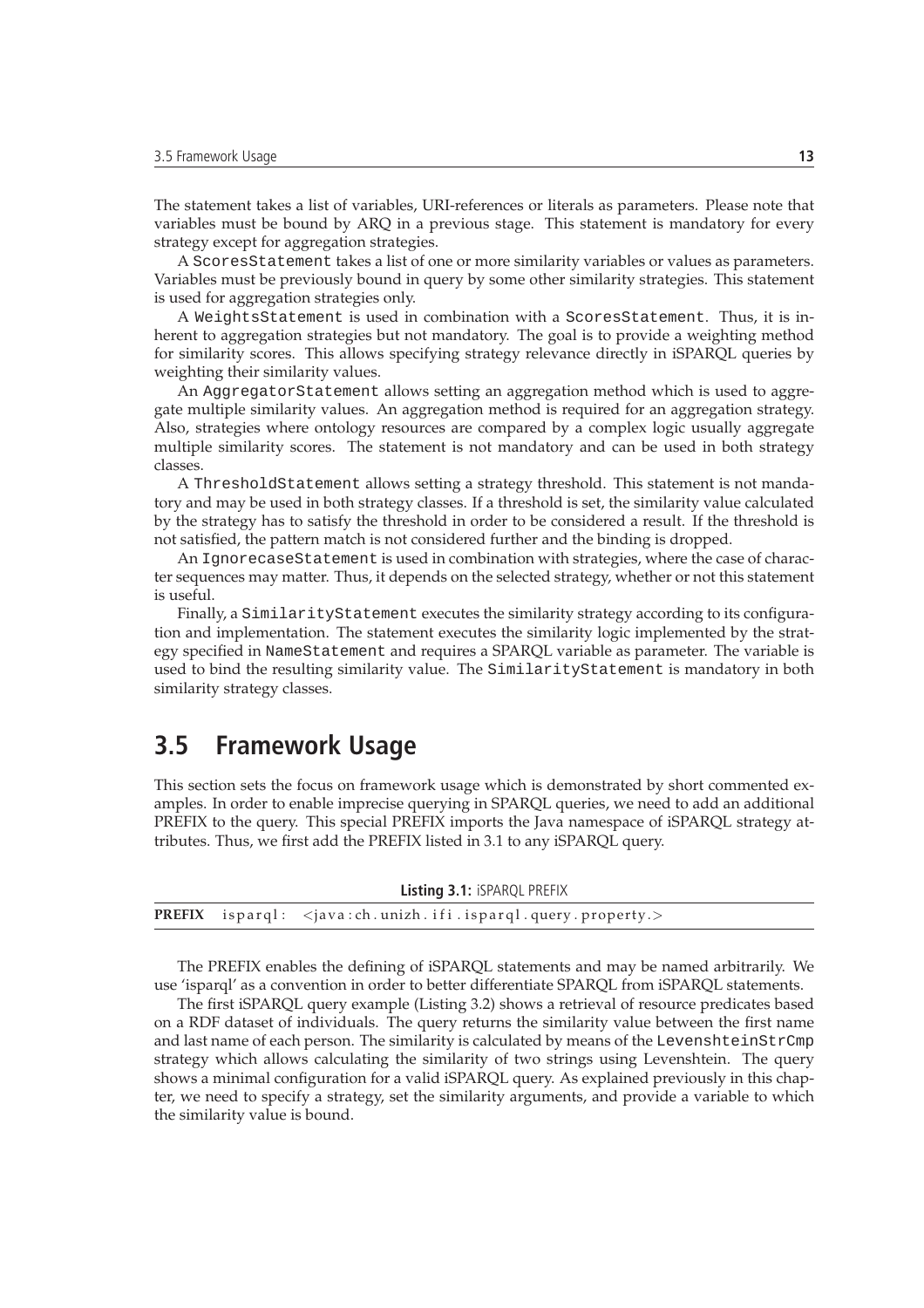**Listing 3.2:** iSPARQL Example 1

```
PREFIX person: <http://person/>
PREFIX is pargl: \langle java: ch. unizh. if i. is pargl. query. property. >SELECT ? firstname ? lastname ? similarity
WHERE {
  ? person person: firstname ? firstname .
  ? person person : lastname ? lastname .
  ? strategy isparql: name "LevenshteinStrCmp".
  ? strategy isparql: arguments (? firstname ? lastname).
  ? strategy isparql: similarity ? similarity
}
```

```
Listing 3.3: iSPARQL Example 2
```

```
PREFIX person: \langle \text{http://person/}\ranglePREFIX isparql: < java: ch. unizh. if i. isparql. query. property.>
SELECT ? firstname ? similarity
WHERE {
  ? person1 person: firstname "Markus".
  ? person2 person: firstname ? firstname .
  ? strategy isparql: name "Levenshtein Res Cmp".
  ? strategy isparql: arguments (? person1 ? person2).
  ? strategy isparql: threshold 0.7? strategy isparql: aggregator "median".
  ? strategy ispargl: ignorecase true.
  ? strategy isparql: similarity ? similarity
}
```
In Listing 3.3 we define a sensitive more complex strategy compared to our first example (Listing 3.2). This second example adds three more imprecise statements: a threshold, a specific aggregation method, and an 'ignore case' for string similarity comparison. Furthermore, we specify another similarity strategy.

The strategy used in this second example is more complex compared to the first one, but it is again a general purpose similarity strategy. Thus, it is not specific to any ontology. Instead of simply calculating the Levenshtein similarity of strings, the strategy iterates over each resource predicate and accumulates similarity scores to an overall similarity. Resource objects are compared by Levenshtein. Objects with a URI-reference are recursively resolved. Please note that the resulting similarity strongly depends on the selected aggregation method.

Our next example (Listing 3.4), employs both strategy classes included in iSPARQL. This is the first example of an aggregation strategy, called ScoreAggregator. An aggregation strategy is slightly different from other similarity strategies because there is no similarity measure involved. Nevertheless, it is still a strategy since a similarity strategy is a function that generates a similarity value. As we explained earlier in this chapter, the goal of an aggregation strategy is to aggregate similarity scores previously calculated by other strategies.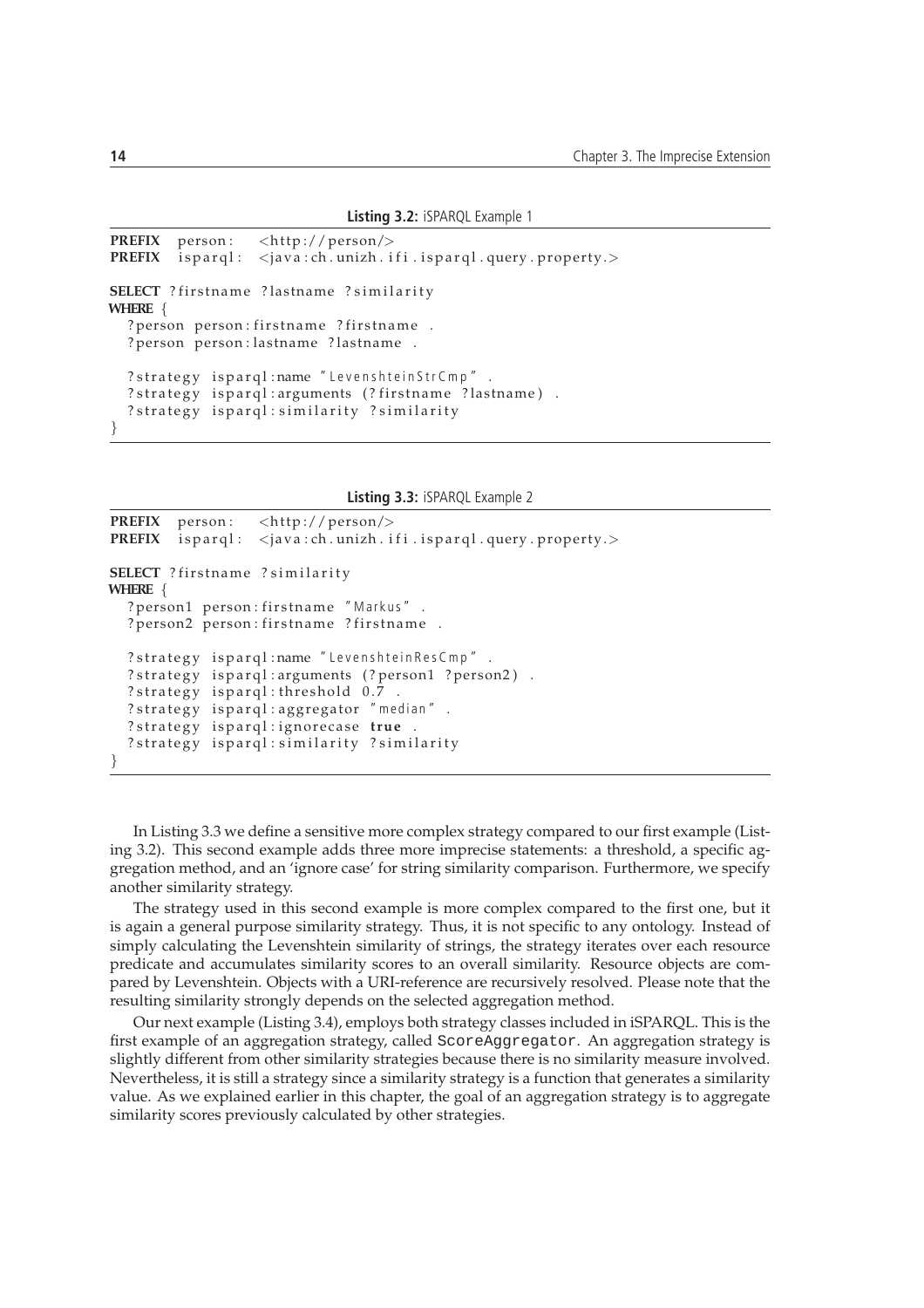**Listing 3.4:** iSPARQL Example 3

```
PREFIX person: <http://person/><br>PREFIX isparql: <java:ch.unizh.i
PREFIX is pargl: \langle java: ch. unizh. if i. is pargl. query. property. >SELECT ? person1 ? person2 ? aggregated
WHERE {
  ? person1 person: firstname ? firstname1.
  ? person1 person: lastname ? lastname1
  ? person2 person: firstname ? firstname2 .
  ? person2 person: lastname ? lastname2 .
  ? strategy1 isparql:name "LevenshteinStrCmp".
  ? strategy1 isparql: arguments (? firstname1 ? firstname2).
  ? strategy1 isparql: similarity ?sim1.
  ? strategy2 isparql:name "LevenshteinStrCmp".
  ? strategy2 isparql: arguments (? lastname1 ? lastname2).
  ? strategy2 isparql: similarity ?sim2 .
  ? strategy3 isparql:name "ScoreAggregator".
  ? strategy3 isparql: scores (?sim1 ?sim2).
  ? strategy3 isparql: weights (0.8 0.2).
  ? strategy3 isparql: aggregator "sum" .
  ? strategy3 isparql: similarity ? aggregated
}
```
**ORDER BY DESC**(? aggregated)

The example query in Listing 3.5 shows the employment of a specific strategy. The similarity strategies used in previous examples were all general, i.e., ontology independent. The strategy involved in this example is intended to better characterize the similarity of resources in MIT Process Handbook Ontology [Malone et al., 2003].

The MIT Process Handbook is a knowledge base including over 5000 business activities. Each activity is described using two dimensions: the parts-uses and the specializations-generalizations. This characteristic allows defining a wide range of strategies.

The strategy used in our query (Listing 3.5) considers the sub processes of two resources. Although it may look very similar to the one used in our previous example (Listing 3.3), this strategy is specific to the MIT Process Handbook ontology. This is because we explicitly compare only the sub processes of business activities (i.e., parts). Thus, we consider only a sub set of the predicates defined for a MIT Process Handbook resource, whereas in our previous example (Listing 3.3) every predicate was considered.

The query defined in Listing 3.6 shows the usage of another specific strategy. Once again, the underlying ontology is MIT Process Handbook. The similarity strategy is specific because it analyzes only a sub set of the resource predicates, namely the sub processes. The involved similarity measure for this example makes the major difference to the strategy used in Listing 3.5. In fact, instead of Levenshtein, the strategy considers the sub process trees generated by resources and the similarity is calculated as the edit distance of trees.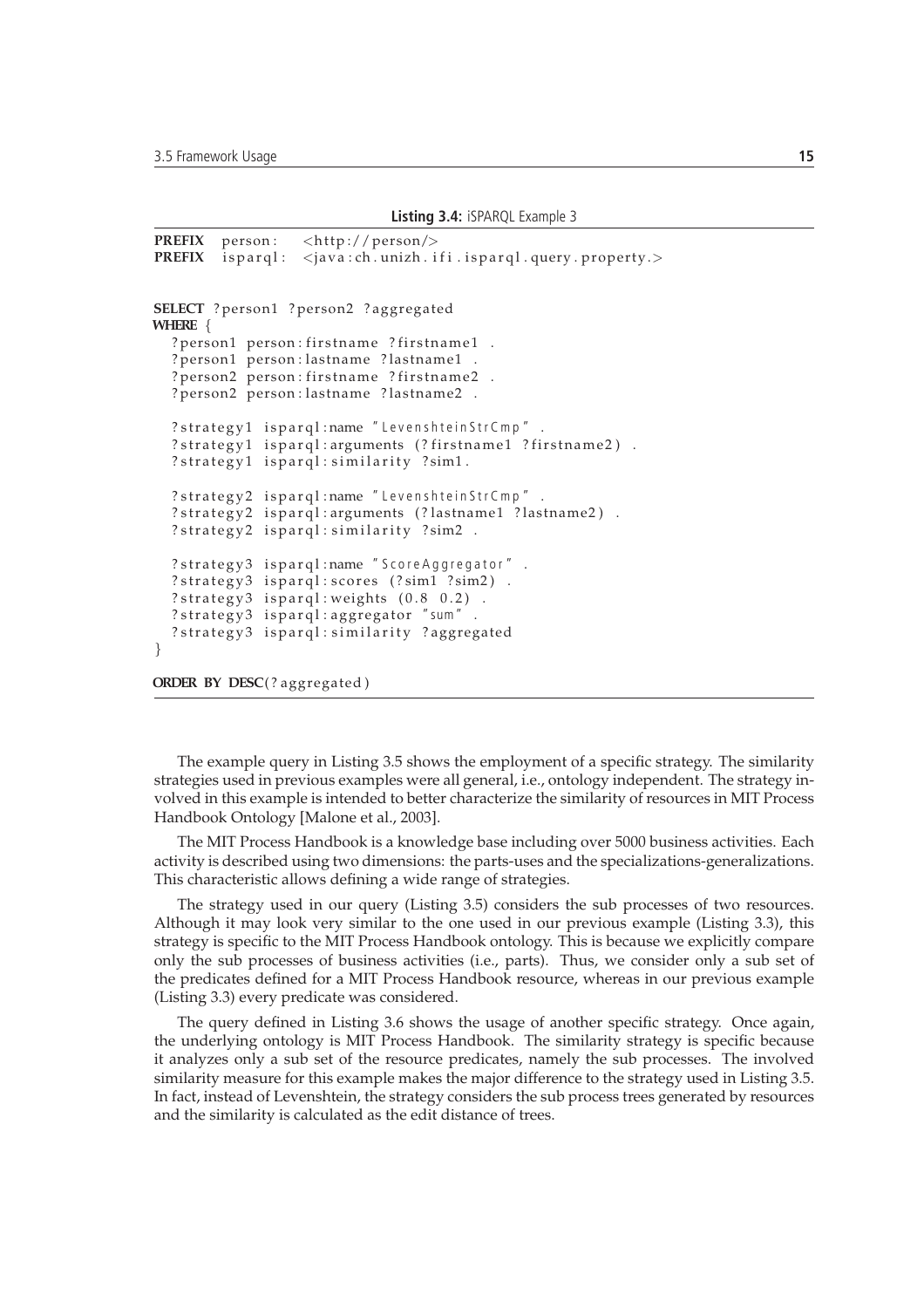```
Listing 3.5: iSPARQL Example 4
```

```
PREFIX ph: <http://www.ifi.unizh.ch/ddis/ph/2006/08/ProcessHandbook.owl#>
PREFIX is parql: < java: ch. unizh. if i. is parql. property.>
SELECT ?name ? similarity
WHERE {
  ? process1 ph:name "Sell software "@en .
  ? process2 ph:name ?name .
  ? strategy isparql:name "MITPHResCmp".
  ? strategy isparql: arguments (? process1 ? process2).
  ? strategy isparql: similarity ? similarity
}
ORDER BY DESC(? similarity)
```
**LIMIT** 20

## **3.6 Framework Implementation**

This section uncovers some of the most important framework implementation details. The design meets a typical framework architecture. Typically a framework architecture allows the organization and implementation of new software projects. Indeed, our imprecise framework is designed to allow the development of new components, especially similarity strategies.

#### **3.6.1 Measures**

The imprecise framework is an infrastructure which organizes and implements multiple similarity measures. The measure classes in our framework are not intended to implement any logic to calculate the similarity. Instead, our similarity measures are wrappers [Gamma et al., 1995] for measures implemented in the SimPack library.

Similarity measures are organized in a specific Java package $^{11}$  and are invoked in similarity strategies to calculate the similarity of resources. For complex similarity logics a strategy usually deals with two URI-references that correspond to some ontology resource. URI-references are not intended to be compared for similarity. In fact, similarity strategies and measure wrappers need to format the information about resources into data which is subsequently used for similarity computation by SimPack.

#### **3.6.2 Strategies**

Similarity strategies extend the framework abstract strategy and implement the strategy interface. The strategy interface consists of a single method which returns a double value and does not require any parameters. Thus, the interface required for a similarity strategy is very small.

<sup>11</sup>ch.unizh.ifi.isparql.query.measure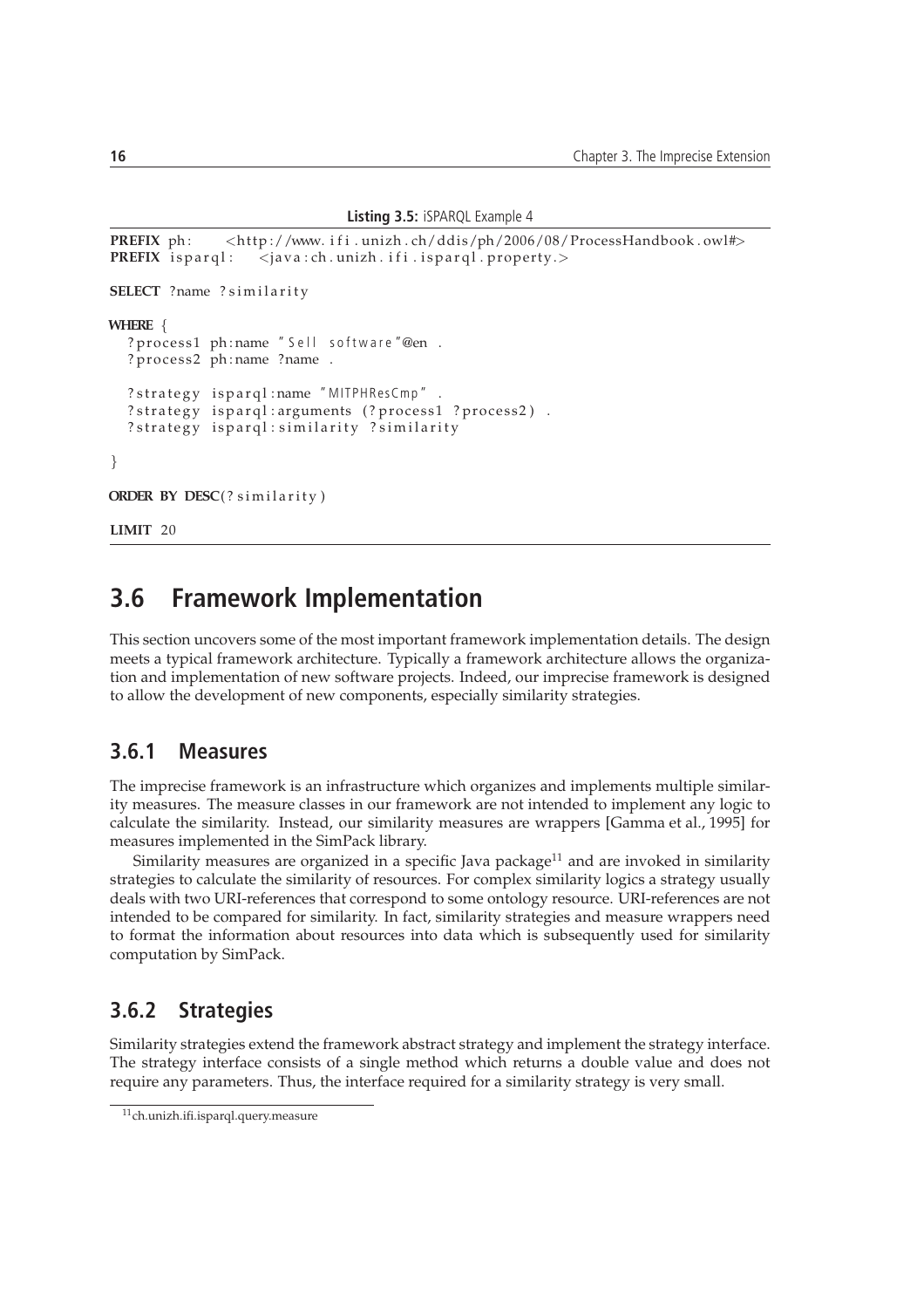**Listing 3.6:** iSPARQL Example 5

```
PREFIX ph: <http://www.ifi.unizh.ch/ddis/ph/2006/08/ProcessHandbook.owl#>
PREFIX isparql: < java: ch. unizh. if i. isparql. query. property.>
SELECT ? similarity
WHERE {
  ? process1 ph:name "Sell software "@en .
  ? process2 ph:name "Sell"@en.
  ? strategy isparql:name "MITPHTreeEditDistanceResCmp".
  ? strategy isparql: arguments (? process1 ? process2).
  ? strategy isparql: similarity ? similarity
}
```
The imprecise framework provides every strategy all the required context information about the iSPARQL query, the imprecise attributes, and the underlying graph. Thus, each strategy is able to use context information which allows building complex similarity strategies.

Strategy extensions are organized in a specific Java package<sup>12</sup> and are invoked by a strategy factory [Gamma et al., 1995]. Similarity strategies are identified by a unique URI-reference [Berners-Lee et al., 1998]. This URI-reference is bound to the corresponding SPARQL variable while processing the first imprecise statement (i.e., the NameStatement). Each time ARQ encounters an imprecise statement during query processing, the URI-reference bound to the imprecise statement subject is extracted and used as a key to identify the corresponding strategy object inside the imprecise framework. This procedure ensures that imprecise attributes defined in iSPARQL queries are assigned to the corresponding strategy represented in the framework.

## **3.7 Extending the Framework**

The imprecise framework is intended for the implementation of strategies, measures, attributes and aggregation methods. Since we believe that specific similarity strategies result in better approximation of human similarity judgment, extending the framework is expected to be a permanent activity.

Achieving good similarity approximations is anything but a trivial task. A reference similarity judgment, i.e., gold standard and a deep study of the underlying ontology are required. We need to investigate the structure of resources, identify relevant predicates, consider possible subsumption structures. Ultimately, research and experience may lead to a good similarity strategy. Once a strategy is defined, we deliberate how to implement it. The framework provides multiple features that can be reused and allows extending the not yet implemented features required to run a strategy. Wrappers for SimPack measures, imprecise attributes, similarity strategies, or aggregation methods are examples of packages where the framework may be extended while implementing new strategies.

As we explained earlier in this chapter, every similarity strategy extends the framework abstract strategy and is organized in a specific Java package. A new strategy needs to implement the similarity method that returns a double value. Aside from this interface, we are free to implement

<sup>12</sup>ch.unizh.ifi.isparql.query.strategy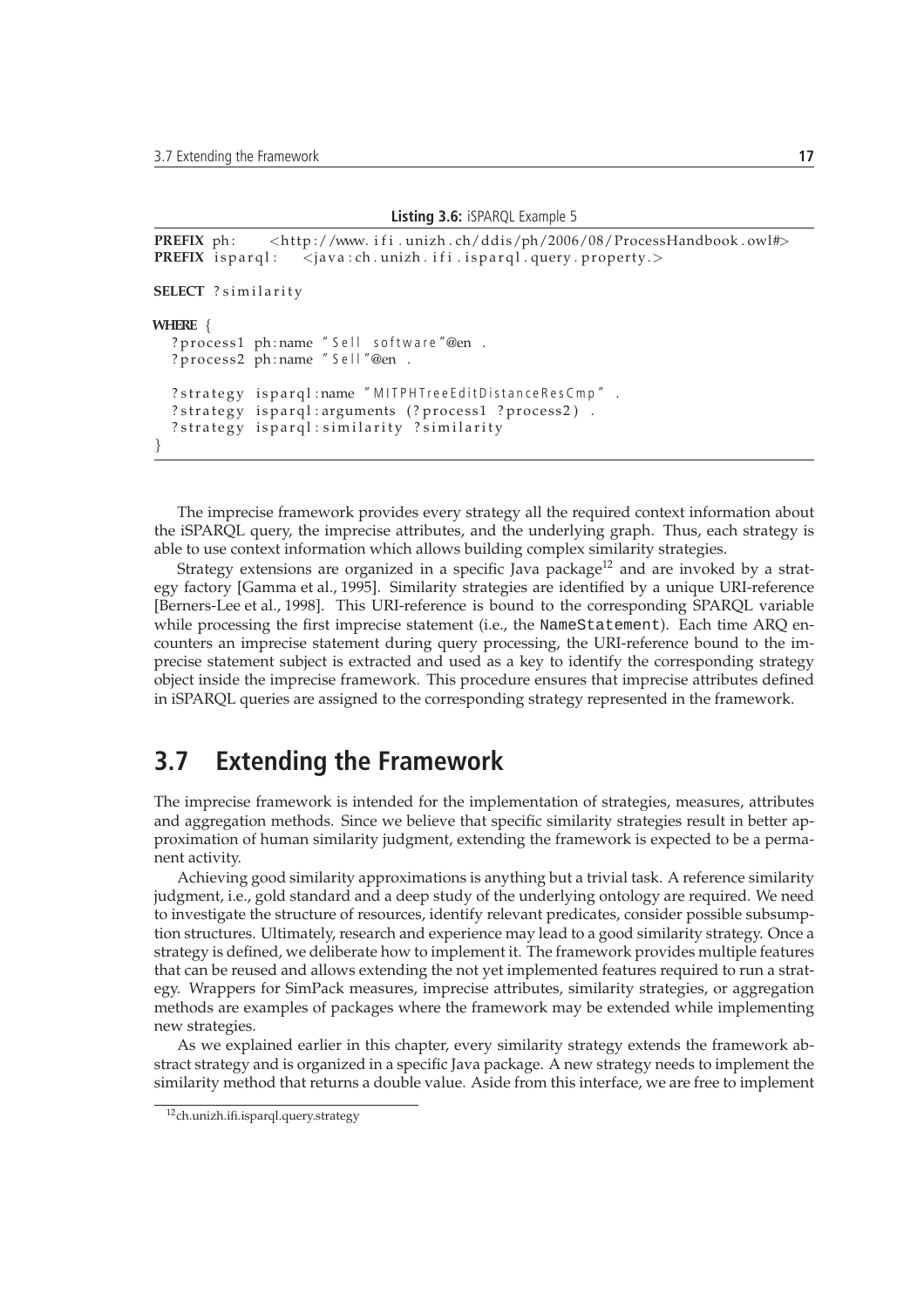any complex logic required to characterize the similarity of resources. The imprecise framework provides all required information about the imprecise attributes set in query and the underlying graph. Thus, we may access this data and gather more information concerning the resources which are usually referenced by a URI-reference.

Sometimes it is required to add a new imprecise attribute perhaps because of a newly added strategy. Imprecise attributes are Java classes that extend ARQ classes<sup>13</sup>. While measure wrappers depend on SimPack interface, imprecise attribute classes depend on ARQ interfaces. In fact, imprecise attributes with a single literal or a variable specified as object (e.g., imprecise threshold statement) extend the ARQ PFuncSimple class, whereas imprecise attributes with a list of literals or variables specified as object (e.g., imprecise arguments statement) extend the ARQ PropertyFunctionBase class. Extending those ARQ classes enables access to ARQ bindings, the subject, predicate, and object of imprecise attributes, and the ARQ query execution context.

<sup>13</sup>com.hp.hpl.jena.query.pfunction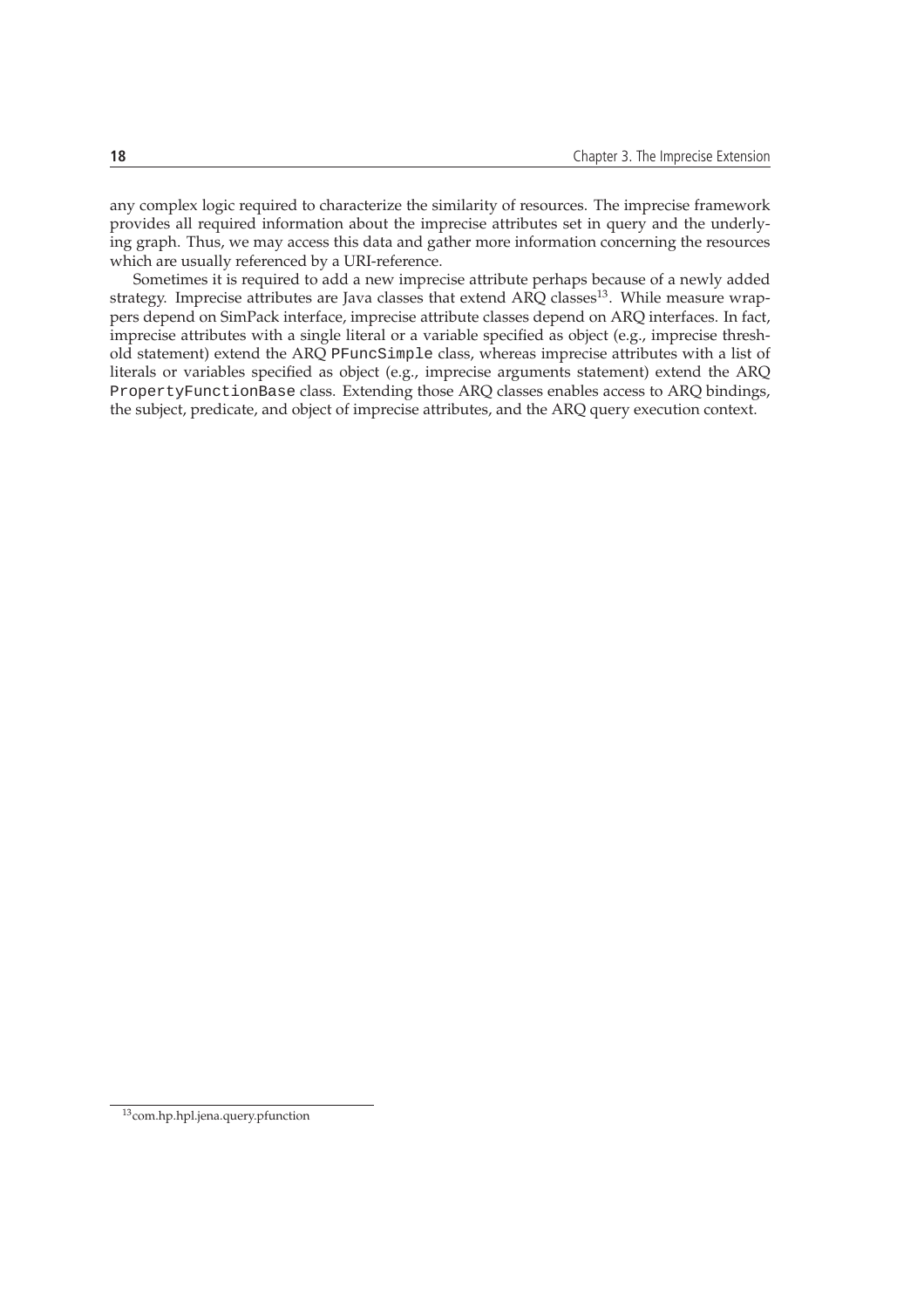# **4 Query Optimization**

Since the advent of System R [Selinger et al., 1979], query optimization has always been a research topic. The techniques introduced by D. Chamberlin and his IBM research group in San Jose, Cal- ´ ifornia, in 1979 are still used in commercial database systems [Oommen and Rueda, 2001]. The concept of selectivity factor described in [Selinger et al., 1979] is still a crucial one. Clearly, selectivity estimation methods evolved from simply formulas to more complex statistical techniques, but the foundations are yet applicable.

This chapter outlines our proposed iSPARQL optimization framework. We delineate the optimization techniques applicable to both SPARQL and iSPARQL queries. Moreover, we describe the fundamental concept of triple pattern selectivity estimation on which our query optimization approach is based. Finally, we discuss the optimization prototype implementation and we present the cost function together with the statistical model which is required for selectivity estimation.

# **4.1 Optimization Framework**

The proposed optimization framework for (i)SPARQL queries mainly focuses on static optimization techniques. By static optimization we mean general rules which may be applied in order to get an optimal query execution plan. Thus, static optimization is a query rewriting process usually executed after query parsing and syntax checking.

Our optimization framework which is implemented for ARQ, consists of a number of query rewriting rules. Some of them are trivial since they simply remove dispensable triple patterns or rewrite FILTER expressions by executing them as early as possible in a query. However, as we will describe later on in this chapter, one slightly more complex rule builds on our statistical triple pattern selectivity estimation approach.

The fundamental aim of the proposed optimization framework is to reduce intermediate result sets of triple patterns and imprecise strategies. Basically, each rule is intended to fulfill this goal. Our statistical approach allows a selectivity estimation of triple patterns, whereas a triple pattern execution cost function enables a pattern ranking by (expected) intermediate result set sizes.

Furthermore, we consider the employment of similarity indexes in order to allow a cached lookup for similarity values during query execution instead of computing them. Because of the potentially very large number of resource pairings and similarity comparisons in ontologies this technique my be useful only for small ontologies and highly complex strategies.

Finally, we discuss some best practices that may be considered while developing similarity strategies. For instance, we may avoid to execute some expensive similarity measure by evaluating the result of a faster measure or by testing resource URI-references for equality.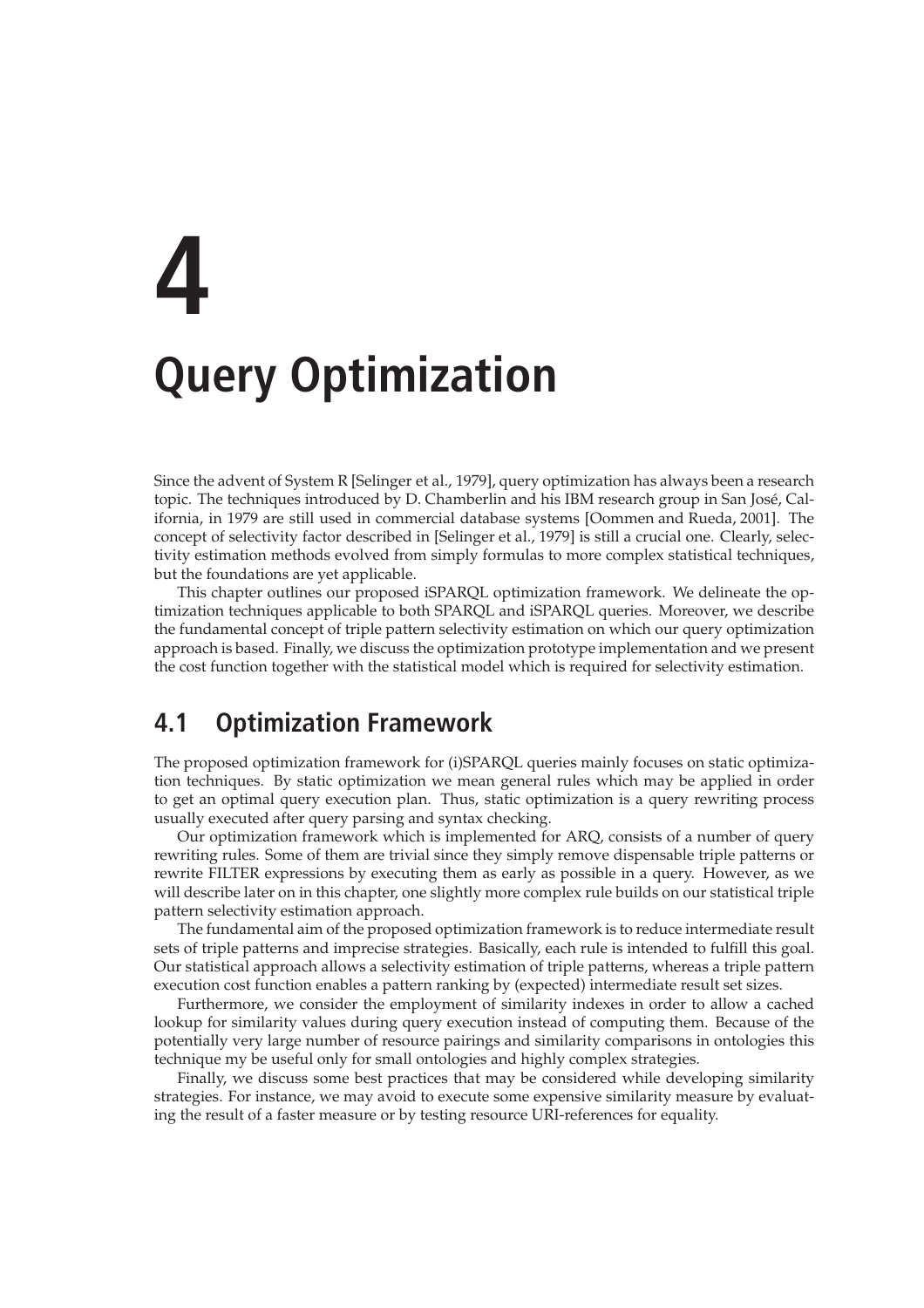# **4.2 Selectivity**

Selectivity is the most crucial concept on which our optimization model is based. Piatetsky defined the selectivity in [Piatetsky-Shapiro et al., 1984] as follows.

**Definition 1** *Selectivity of a condition E, denoted SEL(E), is the fraction of tuples satisfying this condition.*

For example,  $SEL$ (number  $= 6$ ) is about 0.16 for a typical dice. This definition can be adapted with some small modification to ontological data models. We may modify the definition for iS-PARQL queries, to

**Definition 2** *Selectivity of a triple pattern T, denoted SEL(T), is the fraction of triples satisfying the pattern.*

Selectivity is fundamental because it quantifies the size of intermediate result sets, which themselves are highly relevant in (i)SPARQL, especially when triple patterns are joined. The smaller intermediate result sets are the faster joins are processed. Thus, the key solution is to minimize the triple pattern intermediate result set size which means to execute first triple patterns with small selectivity.

The optimization we focus on is based on query rewriting rules. We found some general rules that can by applied and introduced a histogram based statistical model in order to estimate the selectivity of a triple pattern. Thus, the second fundamental topic is how to estimate the selectivity in an efficient way during query execution.

# **4.3 Selectivity Estimation**

Selectivity can be calculated by an exact formula or an estimation which is based on statistics about the resources contained in the underlying ontology. In our research, we first started to think about an index which enables extracting exact selectivity for each triple pattern. Because an exact triple pattern selectivity computation basically requires the pattern to be executed we moved from considering exact models to statistical models which allowed us to get an estimation of the selectivity.

Later on in the evaluation (Chapter 5), the estimation approach based on statistics showed to be precise enough to optimize our retrieval tasks. We believe, the estimations are precise enough to allow a correct ranking of triple pattern based on the selectivity. One of the most important benefit of using a statistical representation of the ontology resources to get a selectivity estimation is the size of the resulting statistical model. The overhead size of data required for our selectivity cost model is marginal and can be heightened or scaled down, resulting in more or less precise information about the selectivity.

# **4.4 Selectivity Cost Function**

We define a cost function that reflects the selectivity estimation and is used to rank triple patterns in increasing order of selectivity, i.e., increasing order of expected execution cost. The cost function returns a value between 0 and 1, thus, it is basically a normalization to [0,1] of the estimated selectivity.

We model the overall cost for a triple pattern as follows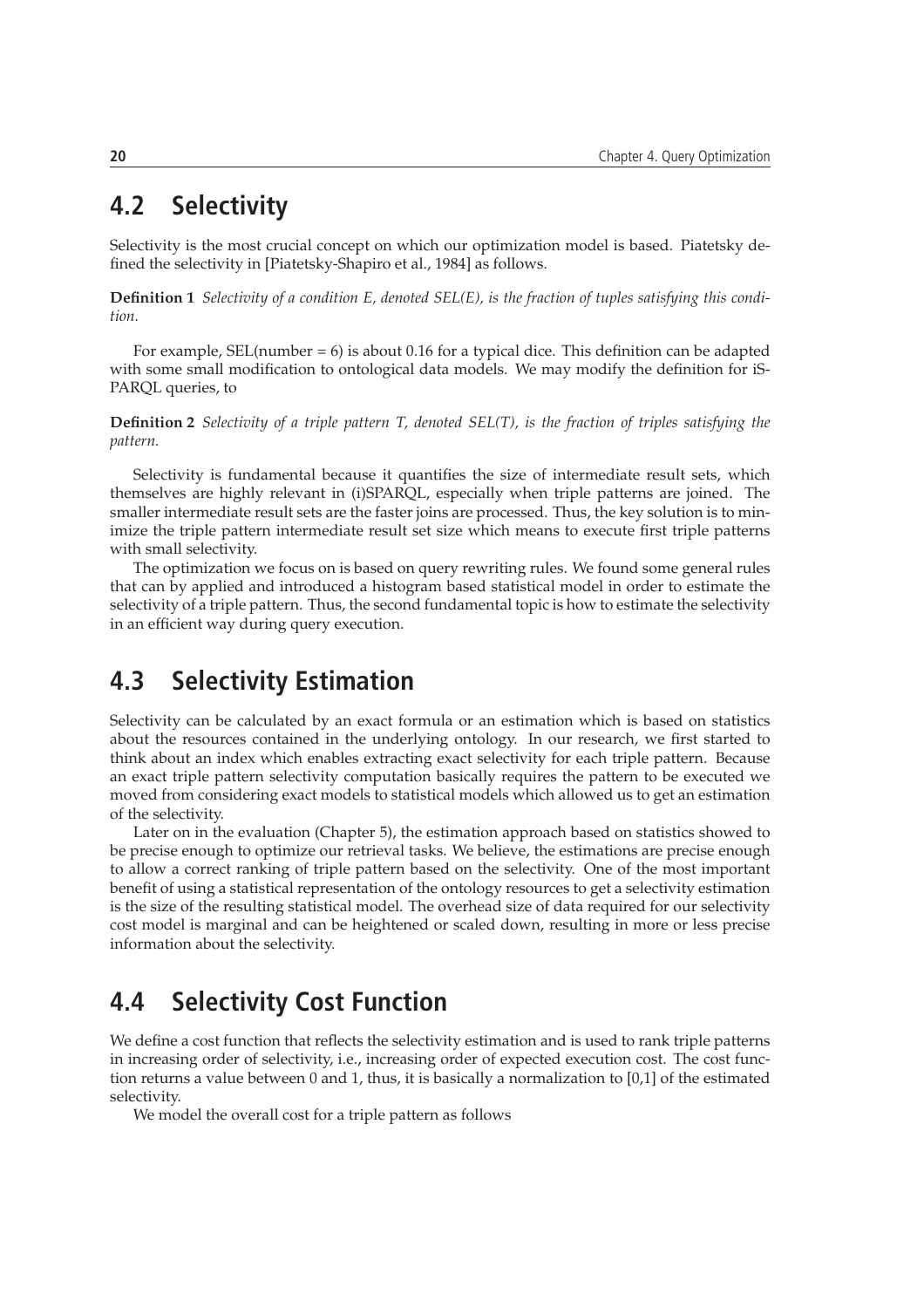$$
c(t) = c(s) * c(p) * c(o)
$$

where  $c(t)$  is the overall cost for a triple pattern t and s, p, o are respectively the subject, predicate and object of t. Thus, the expected execution cost for  $t$ ,  $c(t)$ , corresponds to the multiplication of the expected cost for the subject  $c(s)$ , predicate  $c(p)$ , and object  $c(o)$ .

#### **4.4.1 Subject Cost Estimation**

The subject of a triple pattern can be either a variable or a URI-reference. In the case of a variable, we assign the cost 1.0 since we miss information to make a more precise cost estimation. In the case of a URI-reference, it matches a resource in the model. Thus, the exact number of triples returned by a pattern where the subject is specified by a URI-reference corresponds to the number of predicates defined for the referenced resource. This information would require an index for each resource. Instead, our statistical model estimates the cost of a pattern where the subject is specified with a URI-reference by

$$
c(s) = \frac{1}{|R|}
$$

where  $|R|$  is the total number of resources in our ontology. This results in a constant for the selectivity of subjects in the queried ontology.

#### **4.4.2 Predicate Cost Estimation**

The predicate of a triple pattern can be either a variable or a URI-reference. In the case of a variable, we again assign the cost 1.0 as for the subject since we miss information to make a more precise estimation. In the case of a URI-reference, it matches each triple which features the URI as predicate. We estimate the cost for predicate  $p$  by

$$
c(p) = \frac{|T_p|}{|T|}
$$

where  $|T_p|$  corresponds to the (exact) number of triples matching predicate p and  $|T|$  is the total number of triples. This is the fraction of triples which matches predicate  $p$ . Thus, the predicate cost estimation given a URI-reference is exact.

#### **4.4.3 Object Cost Estimation**

The triple pattern object can be either a variable or a graph term. In the case of a variable, we assign the cost 1.0 as for subject and predicate. In the case of a term we extract the estimated selectivity from a histogram. The object values domain for predicates is represented by histograms, more precisely equal-width histograms [Piatetsky-Shapiro et al., 1984]. As we will depict later on in this chapter, the range of object values is divided into  $B$  equal-width histogram classes where the class height corresponds to the number of objects given a predicate that fall into the class. Hence, for each predicate a histogram of the corresponding object value domain is created. We estimate the object cost  $c(o)$  by

$$
c(o) = \begin{cases} c(p, o_c), & \text{if p is bound;} \\ \sum_{p_i \in \mathbb{P}} c(p_i, o_c), & \text{otherwise.} \end{cases}
$$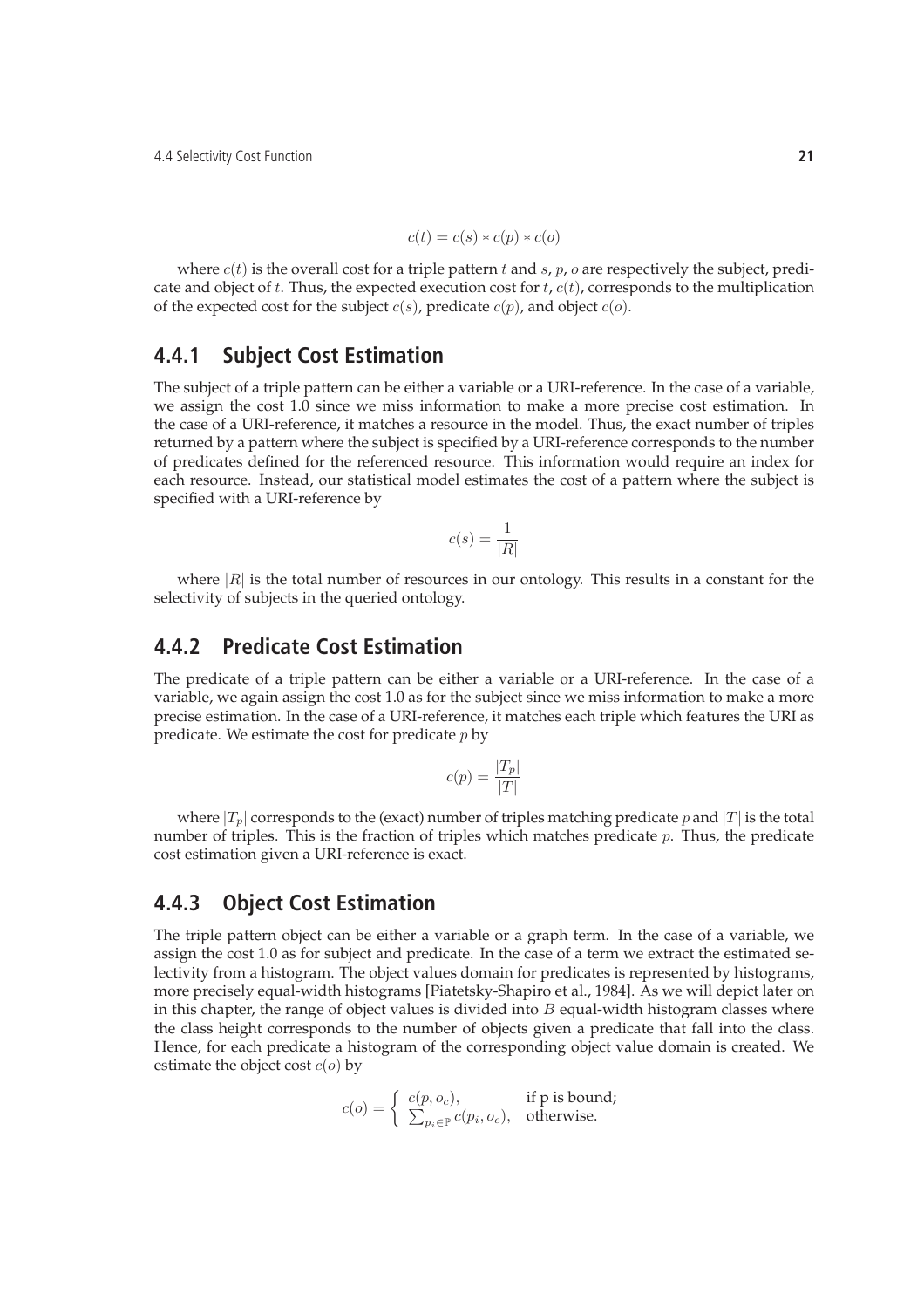where  $c(p, o_c) = \frac{h_c(p, o_c)}{|T_p|}$ , i.e., the frequency of  $o_c$  normalized by the number of triple matching  $p$ . In the case a predicate is not bound, the histogram of each predicate in the model is considered for the object cost estimation. Histograms represent the object values domain of a specific predicate. Thus, to address a histogram the predicate URI-reference is required. Please refer to Section 4.9 for a discussion about a more general case where only the object is specified.

### **4.5 Examples**

In order to illustrate the cost model described in previous section, we illustrate some examples for which we calculate the estimated cost. The examples are based on a sample ontology O. We perform an index over  $O$  to gather the required statistics.  $O$  contains 1'317 triples and an average of 11.52 predicates for each resource. Moreover, the predicate RDFS: label<sup>1</sup> appears in 114 triples. In O, RDFS:label is used to describe the title of publications. The title 'XQuery: A Query Language for XML' [Chamberlin et al., 2001] falls into a histogram class of height 17.

Based on these statistics, we are now able to estimate the cost of triple patterns. Table 4.1 illustrates some examples.

|              |                                      | c(s)     | c(p)      | c(o)      | c(t)      |
|--------------|--------------------------------------|----------|-----------|-----------|-----------|
|              | ?s ?p ?o                             | 1.0      | 1.0       | 1.0       | 1.0       |
|              | $\mathop{\text{is }}\nolimits$ ?p ?o | 0.008747 | 1.0       | 1.0       | 0.008747  |
|              | ?s rdfs:label ?o                     | 1.0      | 0.0865604 | 1.0       | 0.0865604 |
| 4            | :s rdfs:label ?o                     | 0.008747 | 0.0865604 | 1.0       | 0.0007571 |
| 5            | ?s rdfs:label "XQuery: A Query "     | 1.0      | 0.0865604 | 0.0129081 | 0.0011173 |
| $\mathbf{6}$ | :s rdfs:label "XQuery: A Query "     | 0.008747 | 0.0865604 | 0.0129081 | 0.0000097 |

**Table 4.1:** Triple Pattern Cost Estimation

The examples show the execution cost variation according to a variable or specific subject, predicate and object. At this point, an interesting question may be whether the cost estimation behaves naturally in respect to the ontology. Consider the examples listed in Table 4.1. It is straightforward that the triple pattern (5) potentially matches more triples than the pattern (6). Thus, the smaller cost for the pattern (6) is justified, but perhaps the cost function does not behave naturally in respect to the ontology. For example, in case the ontology contains only a single publication entitled 'XQuery: A Query Language for XML', the effective costs for the triple pattern (5) and (6) are the same. Our cost function returns a different estimation for the triple pattern (5) and (6), but this is admissible, since the selectivity of the triple patter (6) is a lower bound for the selectivity of the pattern (5).

# **4.6 Statistical Model**

The required statistical information about the underlying graph model is (usually) previously extracted by an indexing process. In a special case the statistics may be extracted during query execution, namely when the unoptimized query execution is expected to be longer than the indexing process required to gather the statistical information. During our evaluation we experienced that this special case is more frequent than expected.

<sup>1</sup>http://www.w3.org/2000/01/rdf-schema#label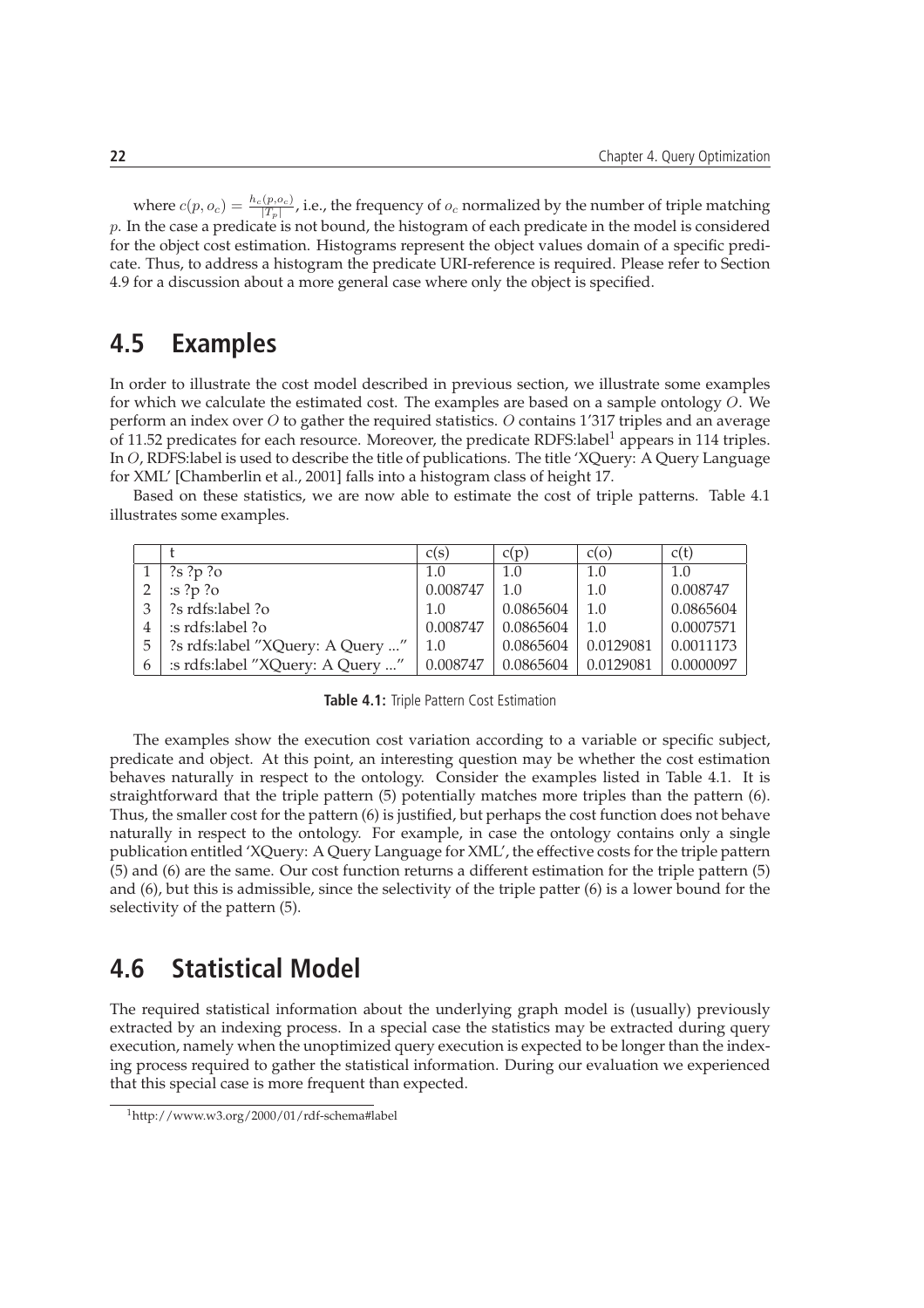```
Listing 4.1: Statistical Ontology Model: Average Number of Predicates and Number of Triples
```

```
\langle 2 \times 1 \rangle version="1.0"?>
<rd f : RDF
     xmlns: j.0=" http://localhost/"
     xmlns: rd f = " http://www.w3.org/1999/02/22 - rd f -syntax -ns#">
\ltrdf: Description rdf: about=" http://localhost/statistics">
     \langle i.0:avgNrOfPredicates > 3.333333333333335 < / j.0:avgNrOfPredicates > 3.333333333335\langlej.0:nrOfTriples >20\langlej.0:nrOfTriples >
     \langlej.0: predicates rdf: resource=" http://localhost/predicates/#P1"/>
\langlerdf: Description>
<rdf: Description rdf: about="http://localhost/predicates/#P1">
     <rdf: _7 rdf:resource="http://localhost/person/lastname"/>
     <rdf: _6 rdf:resource="http://localhost/person/firstname"/>
     \ltrdf: -5 rdf: resource=" http://localhost/address/city"/><rdf: -4 rdf: resource=" http://localhost/person/age"/>
    \langle \text{rdf} : 3 \text{ rdf} : \text{resource} = \text{"http://localhost/address/zip"} \rangle\langle \text{rdf:} \_2 \text{ rdf: resource="http://localhost/person/address''} \rangle\ltrdf: _1 rdf:resource=" http://localhost/address/street"/>
     <rdf:type rdf:resource=" http://www.w3.org/1999/02/22 - rdf-syntax -ns#Seq"/>
\langlerdf: Description>
```

```
\langlerdf:RDF>
```
In either case, the implementation of our ARQ optimizer requires a statistical model for the triple pattern cost estimation. We implement a Jena indexer which creates an ontology model containing all required statistical information. The model is serialized to a RDF/XML representation which can be loaded into a query execution environment<sup>2</sup>.

Basically the statistical model is represented as a graph (Listings 4.1, 4.2 and 4.3). It contains a statistics resource<sup>3</sup> with both predicates avgNrOfPredicates<sup>4</sup> and  $\mathrm{nr}$ OfTriples<sup>5</sup>. Furthermore, the model contains a predicates resources<sup>6</sup> with a RDF sequence<sup>7</sup> which lists all distinct predicates contained in the indexed ontology. Each predicate in the list is described on its part by a RDF resource with a predicate <code>frequency</code><sup>8</sup> for the absolute number of occurrences the predicate appears in triples and a predicate histogram<sup>9</sup> which is a reference to the histogram representation for the object values of the corresponding predicate (Listing 4.2). A histogram representation is again a resource which contains a RDF sequence of histogram classes (Listing 4.3). The histogram classes are URI-references to a RDF resource (Listing 4.3) with a predicate label<sup>10</sup>

<sup>2</sup>Please note that for performance reasons it is advisable to load the statistical model only once and to keep it in memory. This may be achieved by some query execution environment, either an own application or for example Joseki, http://www.joseki.org/

<sup>3</sup>http://localhost/statistics

<sup>4</sup>http://localhost/avgNrOfPredicates

<sup>5</sup>http://localhost/nrOfTriples

<sup>6</sup>http://localhost/predicates

<sup>7</sup>http://www.w3.org/TR/rdf-primer/

<sup>8</sup>http://localhost/frequency

<sup>9</sup>http://localhost/histogram

<sup>10</sup>http://localhost/histogram/class/label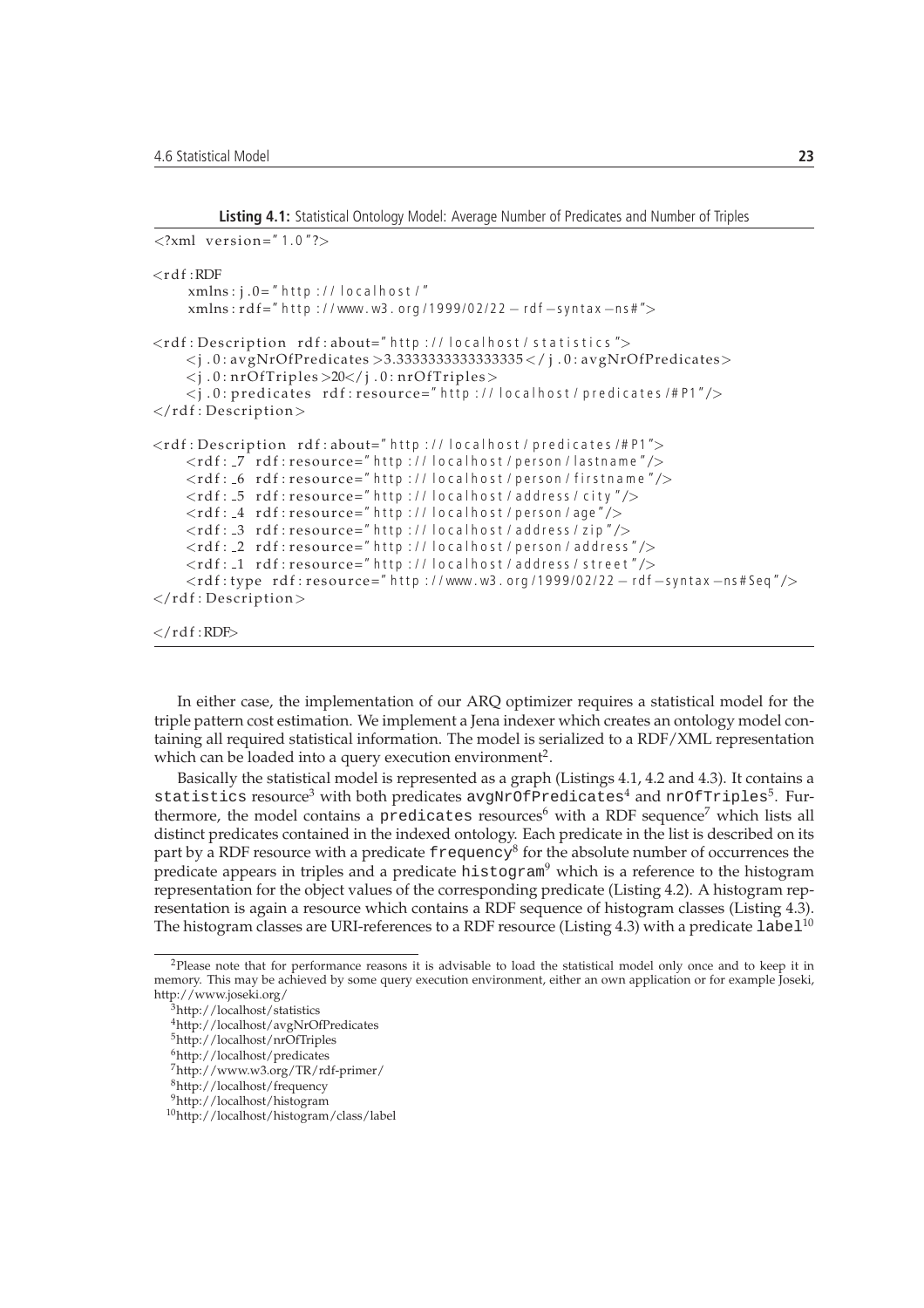| <b>Listing 4.2:</b> Statistics: Predicate Resource                                                                                                                                                                                                                                                                             |
|--------------------------------------------------------------------------------------------------------------------------------------------------------------------------------------------------------------------------------------------------------------------------------------------------------------------------------|
| $\langle 2 \times 1 \rangle$ version="1.0"?>                                                                                                                                                                                                                                                                                   |
| $<$ rdf:RDF<br>$xmlns:j.0="http://localhost/"$<br>$xmlns: rdf="http://www.w3. org/1999/02/22 - rdf-syntax-ns#">$                                                                                                                                                                                                               |
| <rdf:description rdf:about="http://localhost/person/lastname"><br/><math>\langle i.0:</math> histogram rdf: resource=" http://localhost/histogram/#H7"/&gt;<br/><math>\langle</math>j.0: frequency &gt;3<math>\langle</math>j.0: frequency &gt;<br/><math>\langle</math> rdf : Description <math>&gt;</math></rdf:description> |
| $\langle$ /rdf:RDF $\rangle$                                                                                                                                                                                                                                                                                                   |

which specifies the histogram class lower bound and a predicate  $i$ tems $i$ <sup>11</sup> which describes the histogram class height, i.e., the number of elements falling into the class.

To give an example, we show some RDF/XML extracts from a statistical model. Listing 4.1 displays the statistics resource. The average number of predicates corresponds to 3.33, whereas the total number of triples found in the ontology is 20. In addition, the predicates resource is displayed too. This resource features a RDF list of all distinct resources that are identified during indexing.

Listing 4.2 displays an example predicate resource which describes the occurrences of the predicate within the ontology (3) and the URI-reference for the corresponding histogram. Listing 4.3 shows a histogram representation which is a RDF sequence of classes for the histogram (H7). In Listing 4.3 both histogram and class resources are described<sup>12</sup>. Figure 4.1 displays a histogram example used to model the object domain values for a specific predicate.



**Figure 4.1:** Example of Histogram Classes

Figure 4.2 displays the RDFS which defines the statistical ontology used to describe the statistical information required for triple pattern selectivity estimation. In addition, the example individual listed in 4.1, 4.2 and 4.3 is displayed as instance data.

<sup>11</sup>http://localhost/histogram/class/items

 $12$ Please remark the label. In order to abstract from the specific object data type, we use the object hash code, to classify the item inside of the histogram.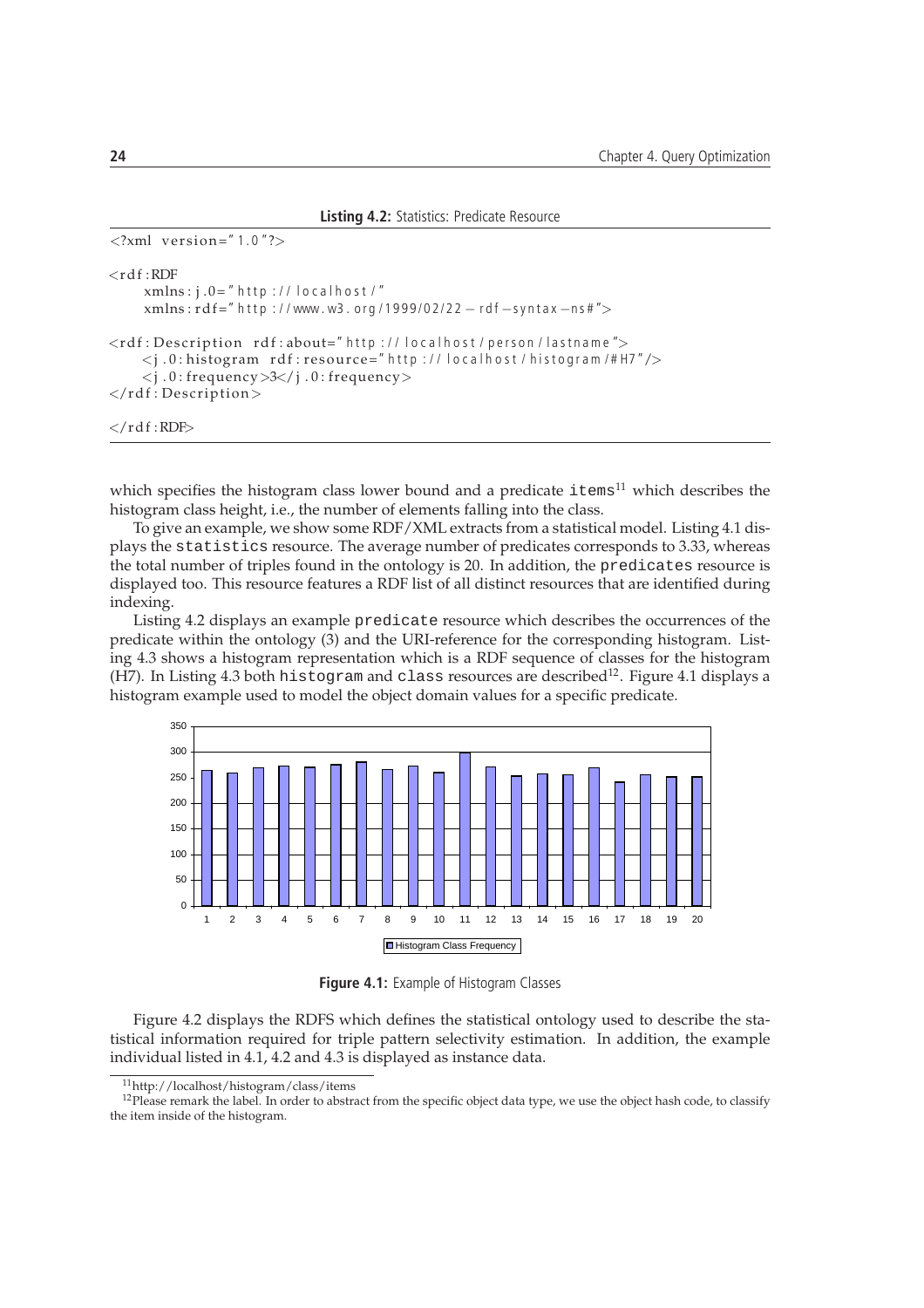```
Listing 4.3: Statistics: Histogram Representation
```

```
\langle 2 \times 1 \rangle version="1.0"?>
<rd f \cdotRDF
     xmlns: j.1=" http://localhost/histogram/class/"xmlns: rd f = " http://www.w3.org/1999/02/22 - rd f -syntax -ns#">
<rdf: Description rdf: about=" http://localhost/histogram/#H7">
    \ltrdf: _6 rdf: resource=" http://localhost/histogram/class/#C39"/>
    <rdf: _5 rdf:resource="http://localhost/histogram/class/#C38"/>
    <rdf: _4 rdf:resource="http://localhost/histogram/class/#C37"/>
    <rdf: _3 rdf:resource="http://localhost/histogram/class/#C36"/>
    \langle \text{rdf} : \text{-}2 \text{ rdf} : \text{resource} = \text{"http://localhost/histogram/class/+C35"}/\rangle\ltrdf: _1 rdf:resource="http://localhost/histogram/class/#C34"/>
    <rdf:type rdf:resource=" http://www.w3.org/1999/02/22 - rdf-syntax -ns#Seq"/>
\langlerdf: Description>
<rdf: Description rdf: about=" http://localhost/histogram/class/#C34">
    \langle i. 1 : label >4695060.980000019\langle i. 1 : label >
     <j . 1 : i tems>6</ j . 1 : i tems>
\langlerdf: Description>
\langlerdf:RDF>
```
## **4.7 SPARQL Optimization**

This section focuses on SPARQL optimization. We describe our general optimization rules considered in the framework. As for the imprecise extension iSPARQL (Chapter 3), our proposed optimization architecture may be viewed as a framework too, i.e., a general infrastructure for the implementation of optimization rules.

Rules are organized in specific packages and embody two stages: a prepare and a transform stage. During a prepare stage we usually gather information about the query required during a transform stage in order to rewrite the query according to a specific rule. For example, during a prepare stage we may create statistics about the variables used in query to assure a correct rewriting of variables while processing FILTER rewriting rule.

The execution order of rules is relevant for multiple reasons. First, the triple pattern execution cost may be different when some variable is substituted during FILTER rewriting. Moreover, the execution performance of some transformation rules may be enhanced when dispensable elements in a query are removed first. Finally, for iSPARQL queries we need to identify imprecise statements and reorder them in a correct manner. We recommend a rule execution ordering that reflects the sequence of the following sections.

## **4.7.1 Remove Dispensable Pattern**

The purpose of this rule is to check whether the query contains triple patterns that are not expected to be meaningful. A triple pattern may not be meaningful, if the variables for subject, predicate, and object are never read in the query. Yet, this is a little tricky. In fact, although variables of some triple pattern may not be used in the query, it may modify the result set. Thus,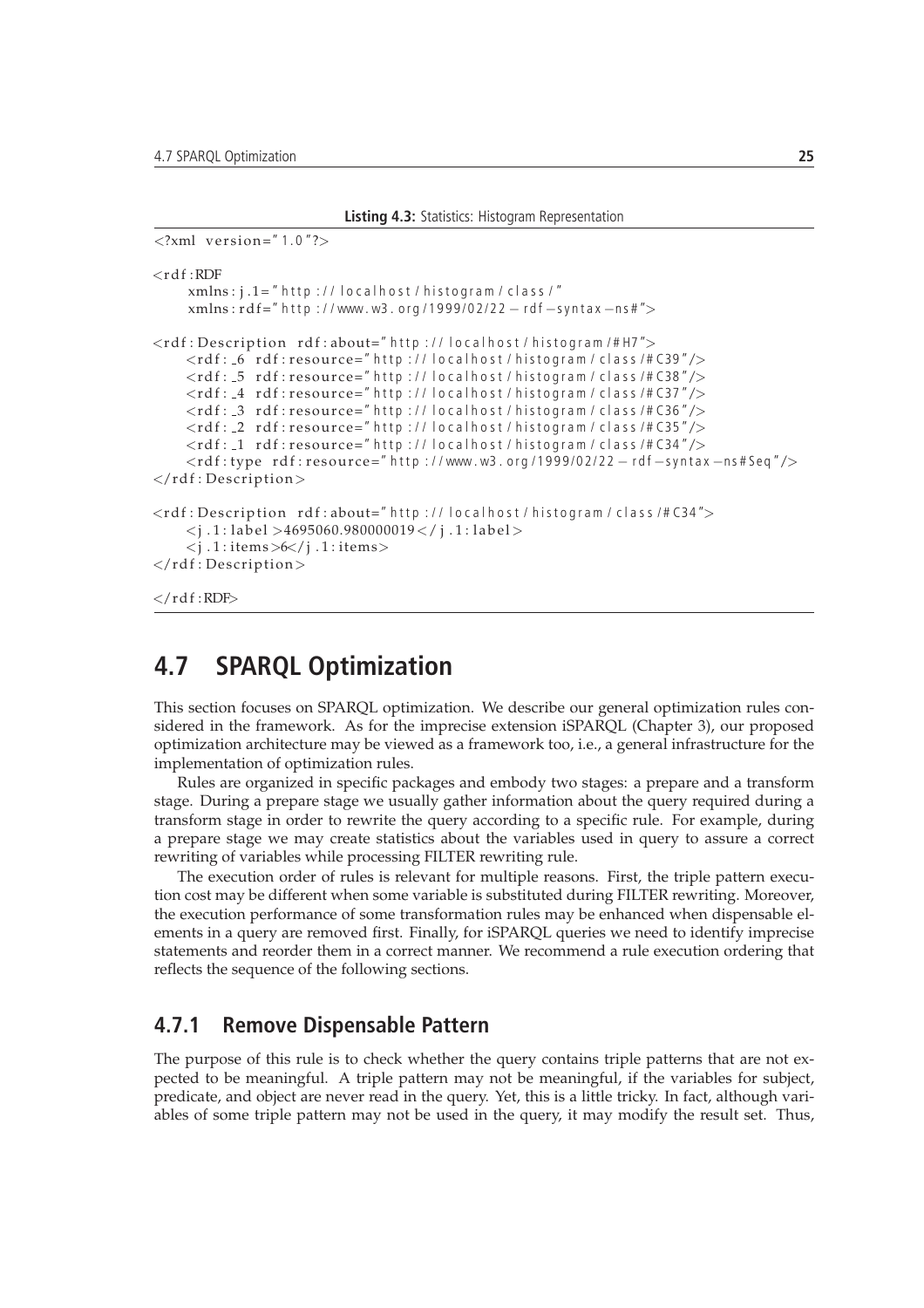

**Figure 4.2:** RDF/RDFS Model of Statistics Ontology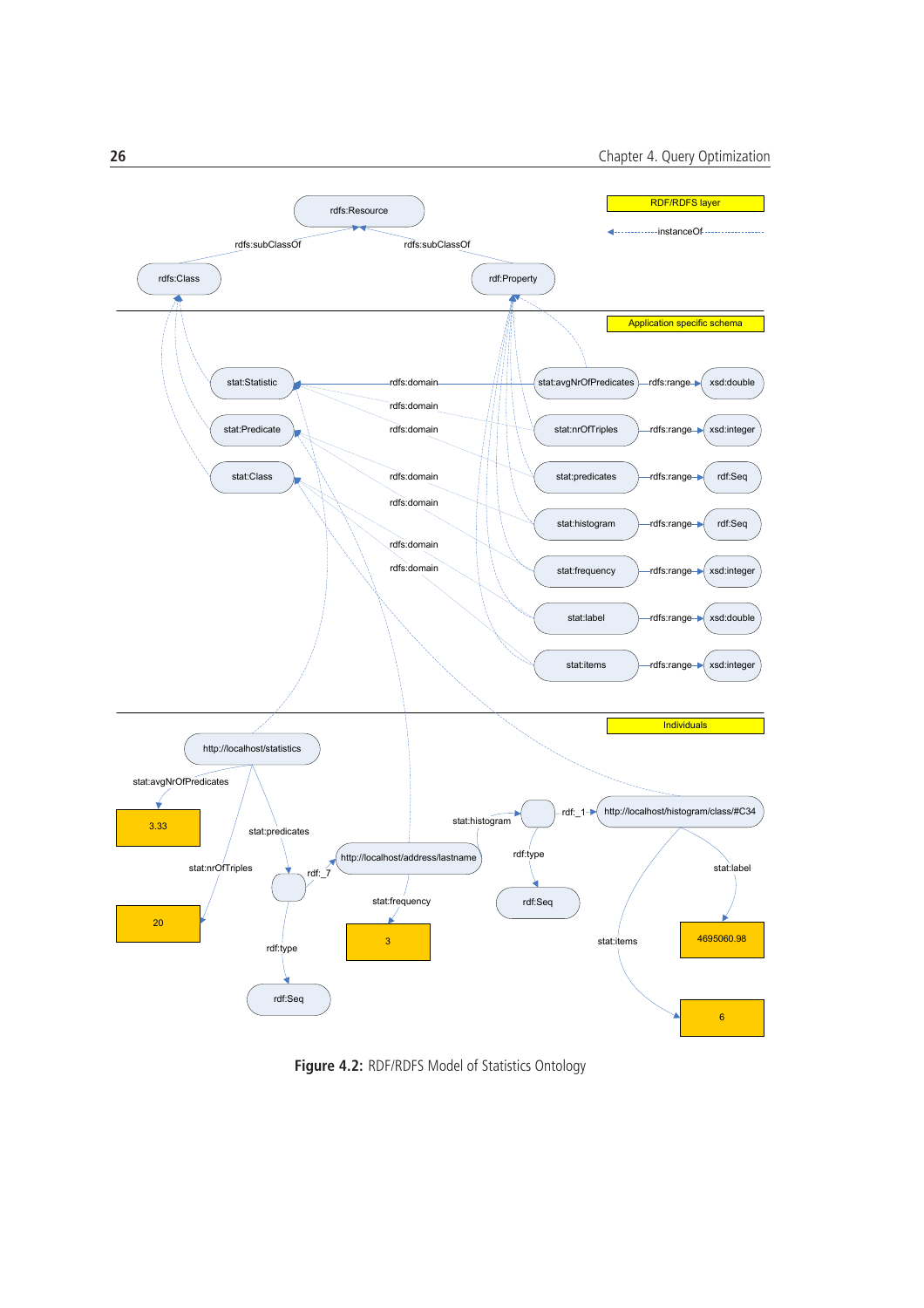```
Listing 4.4: Example: Rewrite Filter Variables
```

```
PREFIX person: <http://person/>
SELECT ? person ? firstname
WHERE {
  ? person person: firstname ? firstname .
  ? person person : lastname ? lastname .
  ? person person: age ? age .
  FILTER (? firstname = "Donald" && ?lastname = "Chamberlin" &\& ?age > 30)
}
```
although at first glance the elimination of a triple pattern may not affect the query semantics, this assumption may be wrong. Even in the case we define a triple pattern that matches the entire graph, i.e., ?s ?o ?p with variables that are not read somewhere in query, the elimination of this pattern modifies the result set. Even though the pattern does not constrain the results and none of the variables is read in query, the triple pattern does affect the result set size. Thus, if a query should always return the correct result set, regardless if they are meaningful or not, we may consider avoiding the execution of this rule.

### **4.7.2 Reorder Imprecise**

Although this is not properly an optimization rule, it alleviates a drawback of our iSPARQL framework and is required for a correct execution of subsequent rules, even though it is only relevant for the optimization of iSPARQL queries.

As explained in Chapter 3, a major problem of iSPARQL is the required ordering of imprecise statements. In order to alleviate this drawback which is contrary to the logic of SPARQL where ordering is not relevant for a correct execution, this rule allows to specify a casual order of imprecise statements in an iSPARQL query. The rule rewrites the query in order that it can be executed by ARQ.

In fact, the rule does have an optimization function, but it is not inherent to SPARQL optimization. We discuss the optimization achieved by this rule in Section 4.8.

#### **4.7.3 Rewrite Filter Variables**

The purpose of this rule is to inspect whether FILTER expressions can be decomposed and variables included in expressions eliminated by substituting the value directly in some triple pattern. There are a couple of issues to consider. First, we can decompose only FILTER expressions that are connected by an AND logical operator. SPARQL triple patterns are joined by a logical AND. Thus, if we substitute a triple pattern variable, we need to make sure that the variables in FILTER expressions are connected by AND. The substitution of variables connected by OR would lead to a different semantic and to a wrong result set. Another important remark is that a variable in some triple pattern cannot be simply substituted, if it is read (referenced) somewhere else in the query. Thus, we need to make sure that substituted variables occur only once in query. Finally, we need to consider the operator used in FILTER expressions for a variable and his value. There is obviously only one case that a variable can be substituted, namely for an equal operator  $(=)$ .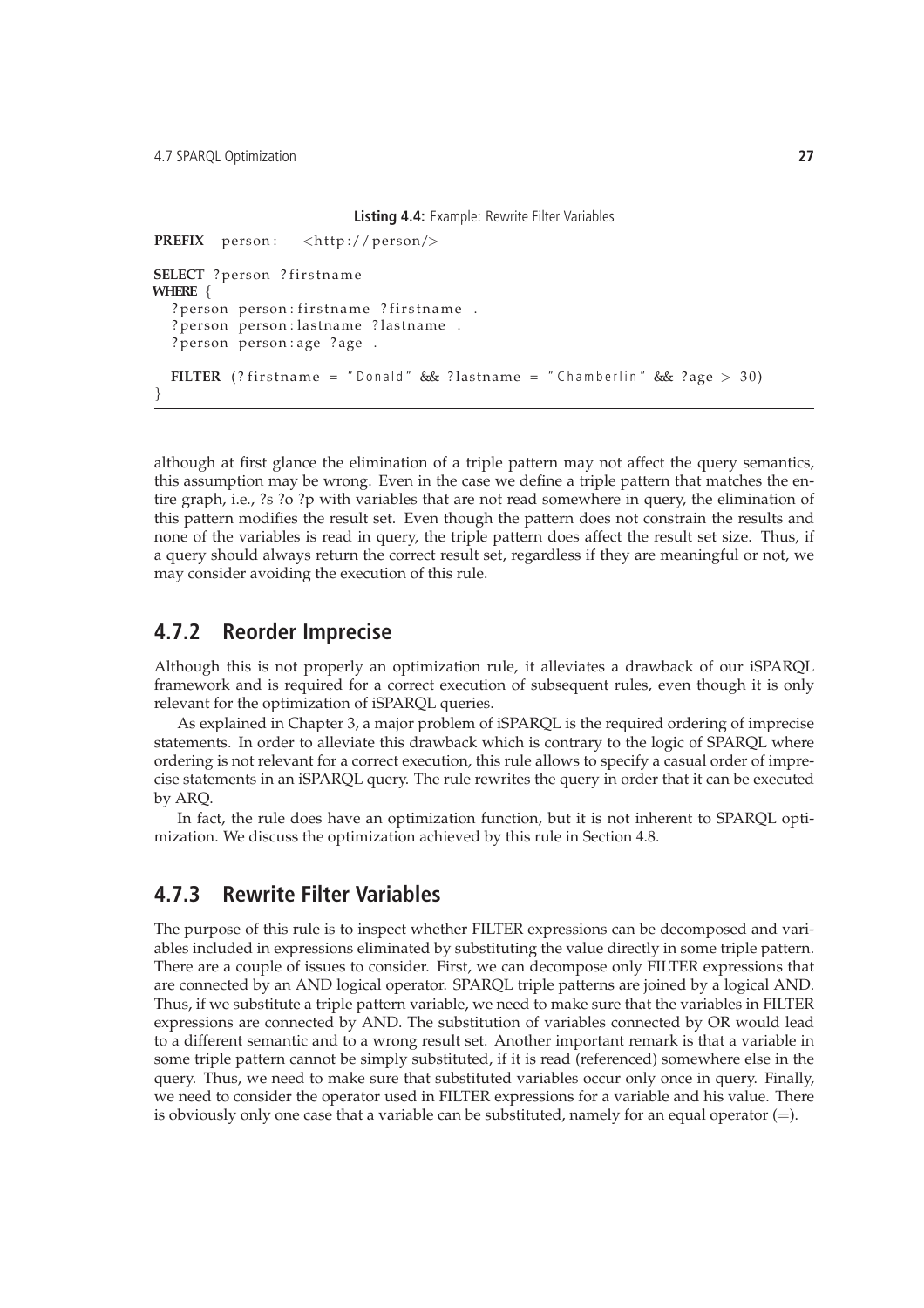**Listing 4.5:** Optimized Example: Rewrite Filter Variables

```
PREFIX person: <http://person/>
SELECT ? person ? firstname
WHERE {
  ? person person: firstname "Donald".
  ? person person : lastname "Chamberlin"
  ? person person : age ? age .
  ? person person : firstname ? firstname .
  FILTER (2 \text{ age} > 30)}
```
**Listing 4.6:** Optimized Example: Move Up Filter

```
PREFIX person: <http://person/>
SELECT ? person ? firstname
WHERE {
  ? person person : firstname "Donald".
  ? person person : lastname "Chamberlin".
  ? person person : age ? age .
  FILTER (? age > 30)
  ? person person : firstname ? firstname .
}
```
Listing 4.4 shows an example where the optimization rule is applied. Please mark that some of the issues described above need to be considered. The variables defined in FILTER expression are connected by a logical AND. Hence, they may be decomposed. Furthermore, the variable ?firstname is listed in projection variables. Thus, we cannot simply rewrite the first triple pattern (Listing 4.4).

We have two options at this point. We could leave the triple pattern with the variable and filter the variable in FILTER expression. A more optimized alternative is to rewrite the ?firstname variable for the first triple pattern (Listing 4.4) and to add the same triple pattern holding the variable as object at the bottom of the query. This way, we very early constrain the intermediate result set by matching only resources with first name 'Donald'. Because the variable ?firstname is specified in projection we need to add a triple pattern containing the variable as object. Further, we need to pay attention to the variable ?age defined in FILTER expression. Age is of type Integer and the operator used is '>'. Thus, we cannot rewrite the ?age variable specified in the pattern.

The optimized query is displayed in Listing 4.5. Please note that ?lastname is the only variable which could be rewritten without any further modification.

#### **4.7.4 Move Up Filter**

The purpose of this rule is to decompose FILTER expressions and execute them as early as possible in query, i.e., after the first variable encounter in the query. We need to make similar considerations as for the rule described above (Rewrite Filter Variables). In fact, we can decompose FILTER expressions only if the FILTER elements are connected by a logical AND.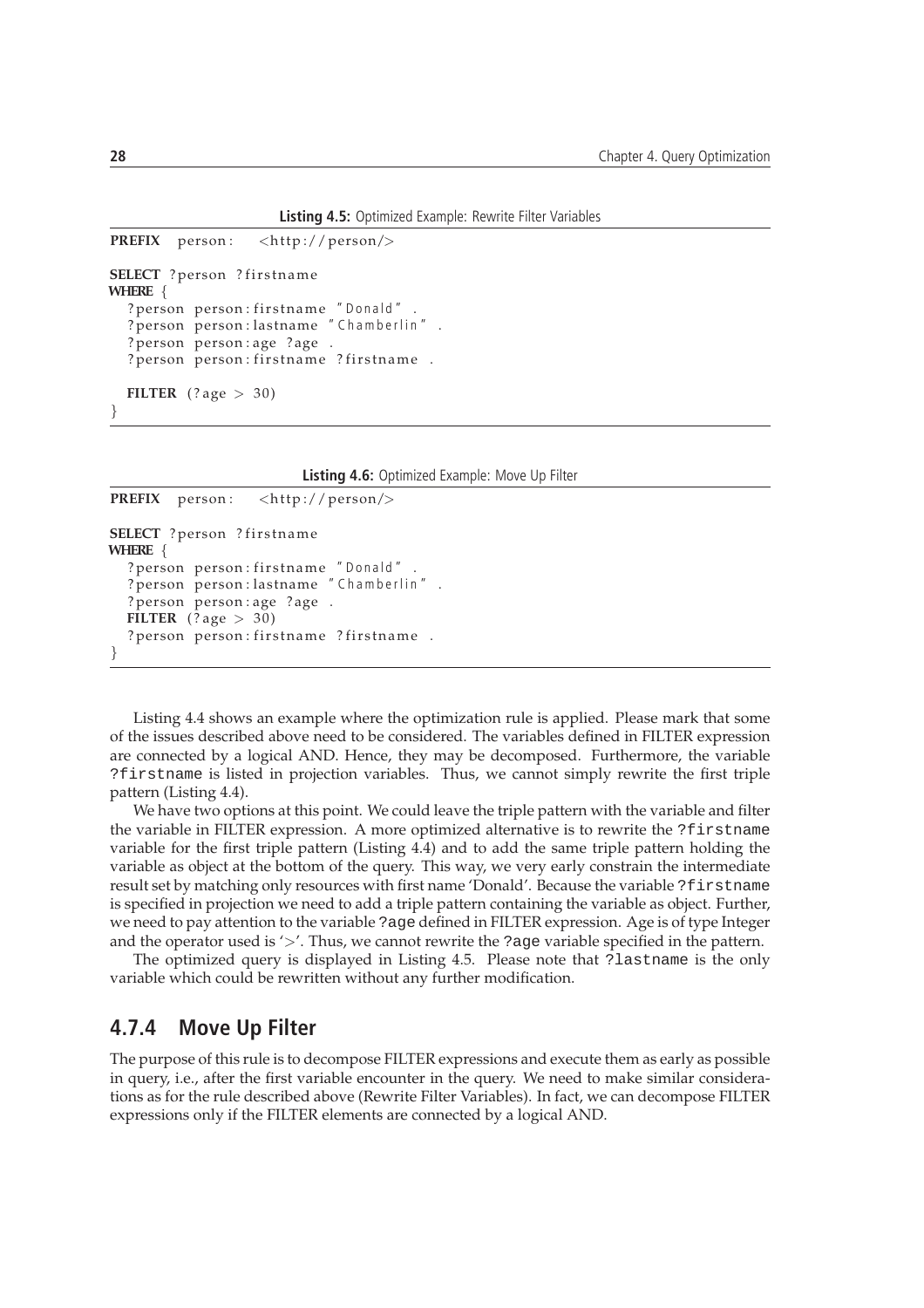As an example, we take the query specified in Listing 4.5. There is a FILTER expression defined at the bottom of the query. We can move the FILTER expression closer to the ?age variable defined as object in the pattern. The optimized version of the query is listed in 4.6.

## **4.7.5 Reorder by Selectivity**

After defining some trivial transformations this last rule is a bit more sophisticated. While the other rules may also be manually accomplished by someone that is sensitized to optimization issues, this last rule requires statistical information about the underlying ontology. Thus, it can hardly be executed manually.

The purpose of this rule is to reorder triple patterns according to their selectivity. Please refer to the explications of triple pattern selectivity estimation used in our optimization approach in Section 4.3.

The rule computes the expected execution cost for each triple pattern using our cost function (Section 4.3). This is done in the prepare stage of the rule. During the transform stage triple patterns are reordered according to their costs in increasing order (i.e., increasing selectivity). Thus, triple patterns that potentially yield smaller intermediate result sets are executed first. As we show in Chapter 5 this transformation is very fundamental and yields significant iSPARQL optimization.

# **4.8 Imprecise SPARQL Optimization**

Our proposed optimization framework considers besides specific SPARQL optimization techniques iSPARQL optimization too. Of course, SPARQL optimization rules are fundamental for iSPARQL. Thus, the rules discussed in Section 4.7 are valid and relevant for iSPARQL too. Moreover, for iSPARQL we discuss some rules and techniques that may result in further optimization. This section addresses specific iSPARQL optimization techniques.

### **4.8.1 Reorder Imprecise**

We discussed this rule previously in Section 4.7 where the focus was set on a correct reordering of imprecise statements. Moreover, this rule executes a specific iSPARQL optimization.

In fact, the rule can be applied for iSPARQL strategies which define a threshold. They potentially constrain the values in the final result set, because of the threshold. We apply our general optimization idea of executing first operations which result in smaller intermediate sets also for this rule. The more the results are constrained by a high threshold, the less matches potentially lead to final results. Thus, we rewrite the query in order to execute iSPARQL strategies ordered by decreasing threshold.

#### **4.8.2 Similarity Index**

A similarity index is basically a cache for strategy similarity values. It allows a lookup for a similarity value during iSPARQL query execution. The cache may be a table holding combinations of resource URI-references and the corresponding similarity value which is calculated for each similarity strategy. The high maintenance effort required for a similarity index is the major problem of this optimization technique. Yet, the achieved performance optimization is considerably (Chapter 5). This is true especially for complex strategies, i.e., strategies based on information content or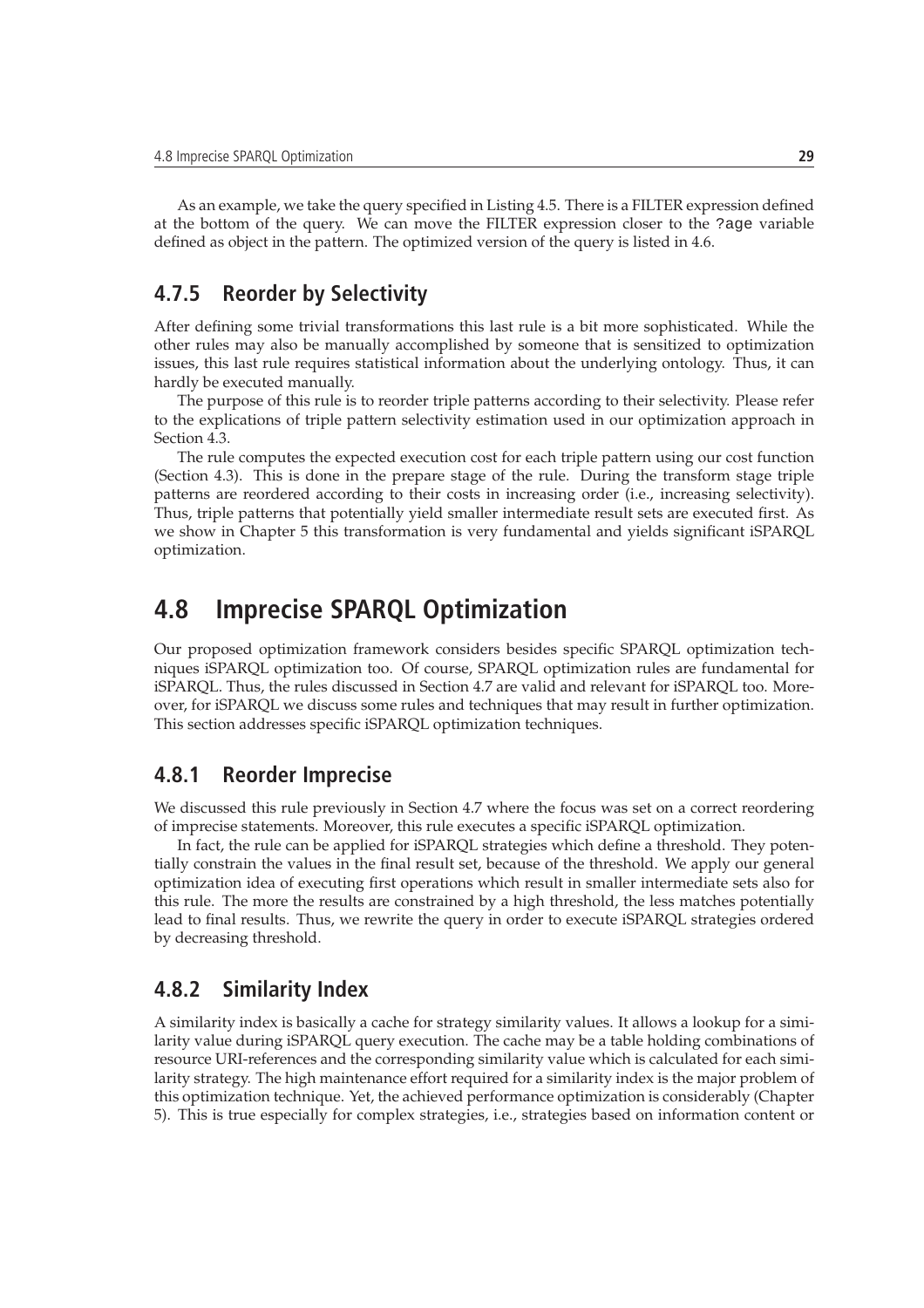edge counting similarity measures. Anyway, the time required to calculate the complete index makes it difficult to provide a useful index, especially for massive ontologies.

Nevertheless, for stable ontologies where resources are not modified, deleted or added, a similarity index may be a very useful optimization technique. Unstable ontologies are more problematic. Because modifications to a single ontology resource (especially for OWL or RDFS ontologies where concepts are related in a taxonomy or specific tree structure) may affect other resources too, simply re-calculate the similarities of the modified resource is not sufficient. The similarities of affected resources have to be re-calculated too. Not only it is algorithmically challenging to identify resources that are affected by some modification, but the time required to compute the similarities of affected resources obviously grows.

## **4.8.3 Avoid Execution of Complex Measures**

This optimization technique is a recommendation which is not globally implemented in our optimization framework. It is applicable while developing similarity strategies or designing iSPARQL queries. The aim is to avoid executing complex similarity measures when the result can be predicted by the similarity computation of a more efficient measure. For example, we may consider to execute a fast Levenshtein measure over URI-references to first verify if we face the same resource. For equal resources we can avoid to calculate the complex Lin similarity because the result of Levenshtein is already sufficient $^{13}$ .

Constraining the resources that need to be compared for similarity using a threshold is another practice. For example, we may consider to add a Levenshtein strategy which constrains the resulting resources by setting a high threshold. Although we may be interested in a semantic similarity of concepts, we can constrain with Levenshtein the number of resources that need to be compared for semantic similarity (e.g., using Lin measure). Thus, we filter the subset of resources we are interested in.

## **4.8.4 Aggregation Optimization**

Some aggregation methods fulfill properties that can be exploited while similarity values are sequentially computed and subsequently aggregated. For example, if similarity values are expected to be in [0, 1] and a max or a noisy-or aggregation method is used we may stop computing the similarity as soon as we get a 1.0 similarity value since we are able to return 1.0 as final similarity. Similarly, for a min, noisy-and or geometric aggregation method we may stop as soon as we get a 0.0 similarity value because we can return 0.0 as final similarity. This optimization should be considered while developing similarity strategies.

# **4.9 Some Final Thoughts: Pattern Dependency**

Pattern dependency is an important consideration. In fact, triple patterns and their elements are dependent entities. First, there is a dependency between a subject, predicate, and object, thus, a triple pattern internal dependency. Further, there is a dependency between triple patterns, thus, a triple pattern external dependency. While for simple queries with a few patterns such deliberations may be less important (or in practice even irrelevant) for more complex queries pattern dependency becomes relevant.

<sup>&</sup>lt;sup>13</sup>By the way, the Java equals method for strings leads to the same result and is even faster.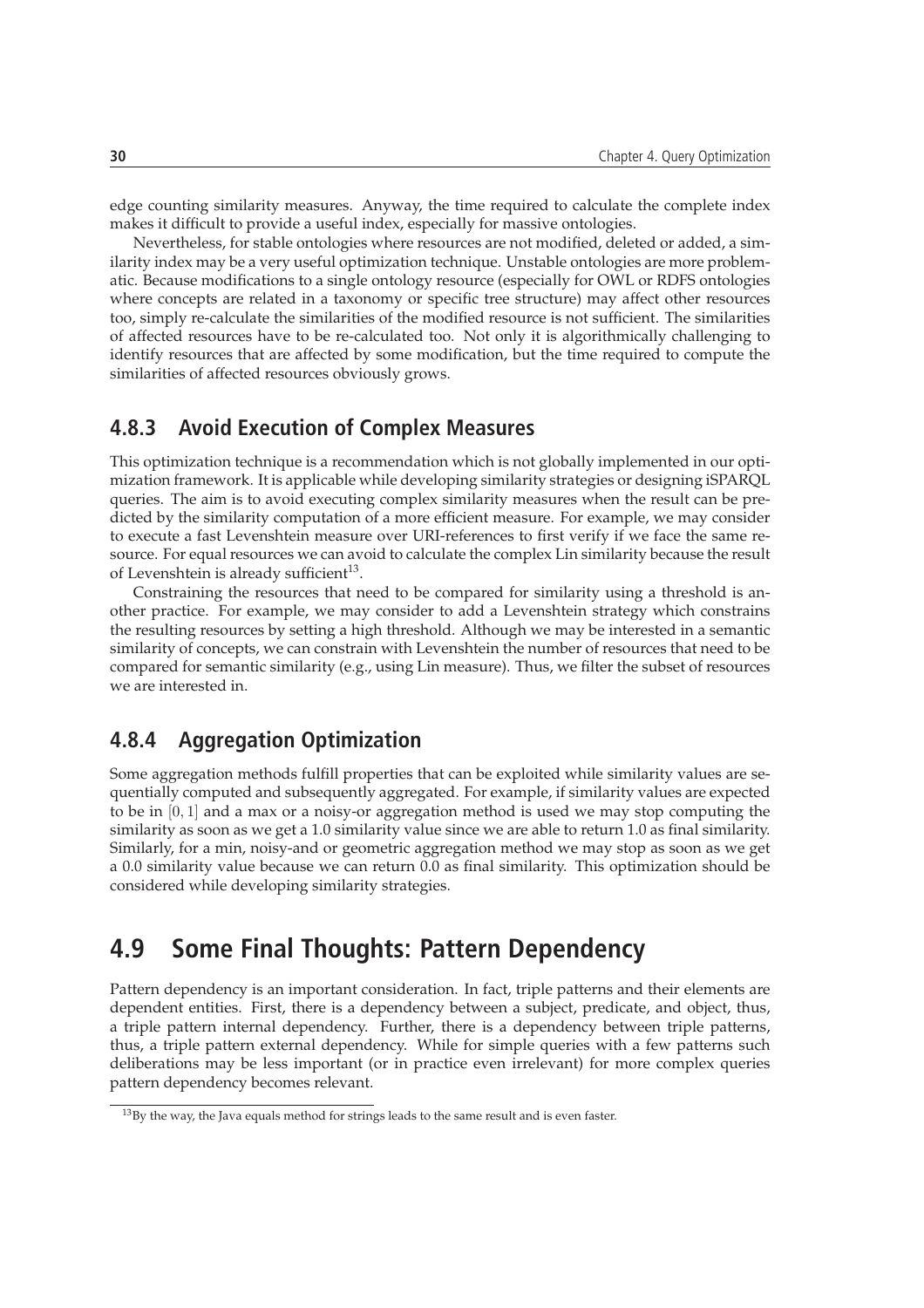#### **4.9.1 S/P/O Dependency**

Subject, predicate, and object  $(S/P/O)$  dependency corresponds to triple pattern internal dependency, i.e., the interdependency of subject, predicate and object. In this section, we describe the interdependency by considering the combination of triple pattern states. Each triple pattern element  $(S/P/O)$  may be either bound or unbound. A triple pattern element is unbound only in the case of an unbound variable. However, a triple pattern element is bound in the case of a bound variable or an explicitly specified value. A variable  $v$  is bound if  $v$  appears previously in query.

Consider  $b(e)$  to be a bound element and  $u(e)$  an unbound element. For example,  $b(s)$  corresponds to a bound subject. This leads to 8 different triple pattern states, namely the following:

- $u(s)$ ,  $u(p)$ ,  $u(o)$ : This triple pattern matches every triple in the underlying graph model. We know nothing about the elements of the pattern. Thus, it is reasonable to assign the highest selectivity to the pattern.
- $b(s)$ ,  $u(p)$ ,  $u(o)$ : The subject is bound either by a specified URI-reference or a previously bound variable. In both cases, the selectivity of the pattern is only constrained by the subject and is quantified by the number of predicates for the resource referenced by the URI.
- $u(s)$ ,  $b(p)$ ,  $u(o)$ : The predicate is bound either by a URI-reference or a previously bound variable. The selectivity is only constrained by the predicate and is quantified by the number of occurrences returned for the predicate referenced by the URI.
- $u(s)$ ,  $u(p)$ ,  $b(o)$ : Because of the potentially unlimited domain of values for objects, it is useful to describe the domain values as statistical distribution. Object domain values are characterized in respect to a specific predicate. If the predicate is unbound the object selectivity is approximated by aggregating the estimations of multiple distributions, i.e., histograms.
- $b(s)$ ,  $b(p)$ ,  $u(o)$  and  $b(s)$ ,  $u(p)$ ,  $b(o)$  and  $u(s)$ ,  $b(p)$ ,  $b(o)$  and  $b(s)$ ,  $b(p)$ ,  $b(o)$ : This are combinations of basic cases and we believe that multiplying the single pattern selectivity is a reasonable approximation to get a correct ordering for the triple pattern selectivity.

There is another case which should be considered too. In SPARQL we can specify FILTER expressions for object values which constrain the values by a relation, e.g.,  $>$ ,  $\lt$ ,  $\lt$  = or  $\gt$ =. The selectivity of a triple pattern is affected by a possible FILTER constrain. In other words, it is reasonable to consider such FILTER expressions for the pattern selectivity estimation. For example, the following triple pattern

?s :p ?o FILTER 
$$
(?o = 30)
$$

features potentially a smaller selectivity than

?s :p ?o FILTER 
$$
(?o >= 30)
$$

Generally we may state that the selectivity of a pattern is affected to a great extent by FILTER expressions. Thus, they should be considered on triple pattern selectivity estimation. The selectivity of the first pattern above is estimated correctly because our framework rewrites FILTER expressions for elements constrained by an equal operator  $(=)$ . However, our framework does not consider the FILTER expression of the second pattern above although the statistical model supports this type of operator in a straightforward manner, i.e., by considering all histogram classes of elements  $\geq$  30. The selectivity evaluation of special operators such as regular expressions is another interesting case which is not further discussed in this thesis.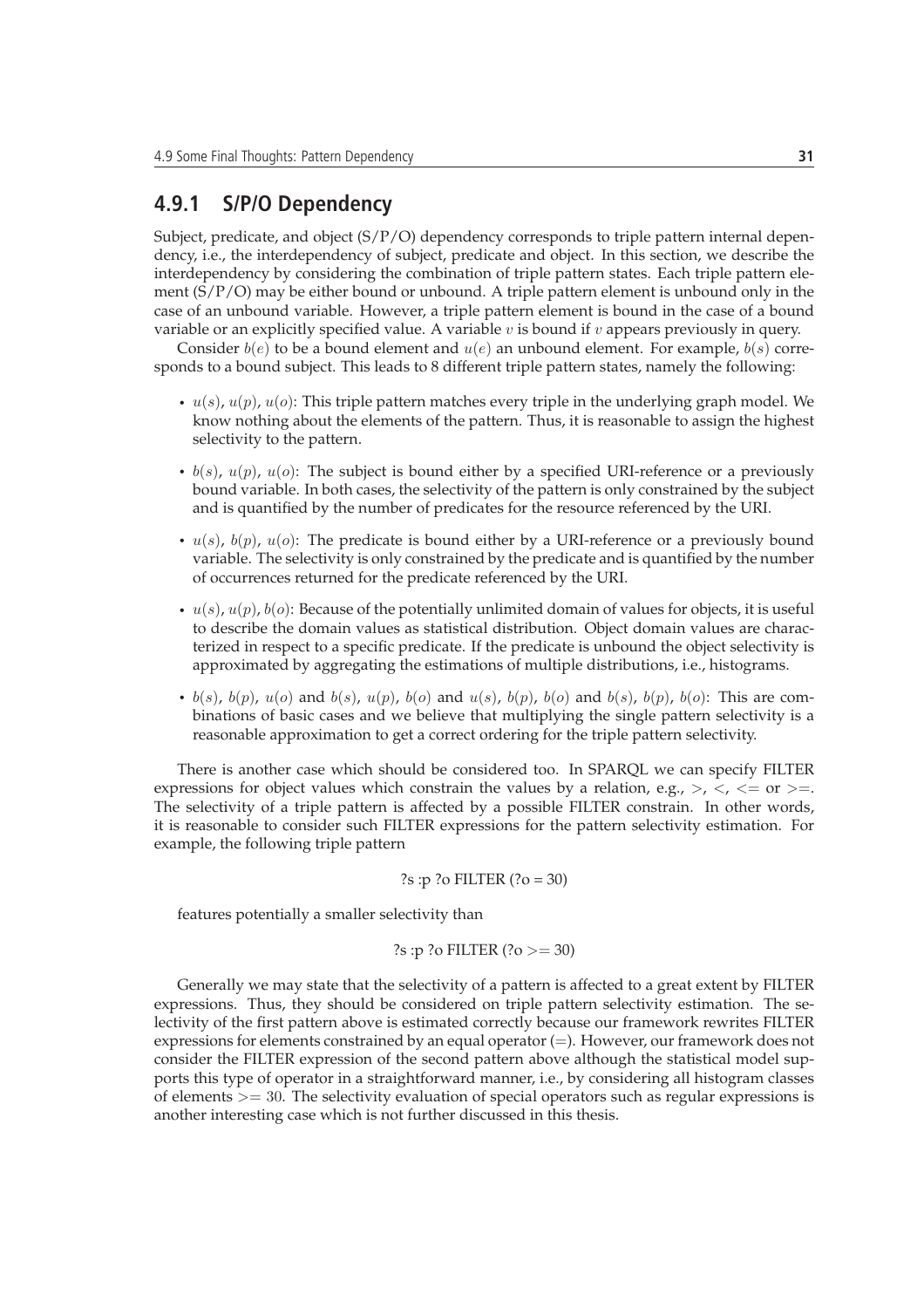## **4.9.2 Triple Pattern Dependency**

Triple pattern dependency considers the interdependency of triple patterns. Triple patterns can be joined by a shared variable. This dependency of two or more patterns affects the selectivity of the involved patterns. Again, we list the possible join variable combinations of two patterns to describe the selectivity behavior. Potentially, we have a total of 9 possible  $S/P/O$  joins for two patterns. We believe that a subset of them is more relevant in practice, namely joins of both subjects and joins of subject and object (or object and subject).

• Join of subjects: The selectivity of the joined triple pattern (i.e., the pattern which is joined) is directly affected by the selectivity of the joining triple pattern (i.e., the pattern which joins). The selectivity of predicate and object determines which pattern should be executed first. However, the selectivity of the joined pattern should be considered in dependency to the selectivity of the joining pattern. Consider the example below. We assign the highest cost (1.0) to the subject variable ?s of the first triple pattern (tp1). Instead of assigning the same cost to the subject variable ?s of the second triple pattern (tp2), which would be a too rough estimation, we need to consider the cost in dependency to the first triple pattern. This may be modeled by assigning the cost for the first pattern, c(tp1), to the cost of the subject variable ?s of the second triple pattern. Thus,

 $tp1 := ?s : p1 "o1"$  $tp2 := ?s : p2 "o2"$  $c(tp1) = 1.0 * c(:p1) * c(:p1, "o1")$  $c(tp2) = c(tp1) * 1.0 * c(:p2) * c(:p2, "o2") = c(tp1) * c(:p2) * c(:p2, "o2")$ 

• Join of subject and object (vice versa): The considerations we made above for joining subjects may be applied as well to this case. Thus, we adopt the same strategy of multiplying the cost of the joining triple pattern to the join variable. Please note that this model has a cascading behavior. If a third pattern is joined we simply assign the cost of the second joining triple pattern to the third variable.

 $tp1 := ?s1 : p1 "o1"$  $tp2 := :s2 : p2 ?s1$  $c(tp1) = 1.0 * c(:p1) * c(:p1, "o1")$  $c(tp2) = c(:s2) * c(:p2) * c(tp1)$ 

 $tp1 := :s1 : p1 ? o1$  $tp2 := ?o1 : p2 "o2"$  $tp3 := ?o1 : p3 "o3"$  $c(tp1) = c(:s1) * c(:p1) * 1.0$  $c(tp2) = c(tp1) * c(:p2) * c(:p2, "o2")$  $c(tp3) = c(tp2) * c(:p3) * c(:p3, "03")$ 

• Join of predicates, join of objects, and other combinations: The model described for the previous cases may be adopted for other combinations too.

We can state that the selectivity for the joined triple pattern is constrained as a function of the selectivity for the joining pattern. A general way how to model this in our framework is to multiply the variable cost (i.e., 1.0) with the estimated cost of the joining triple pattern.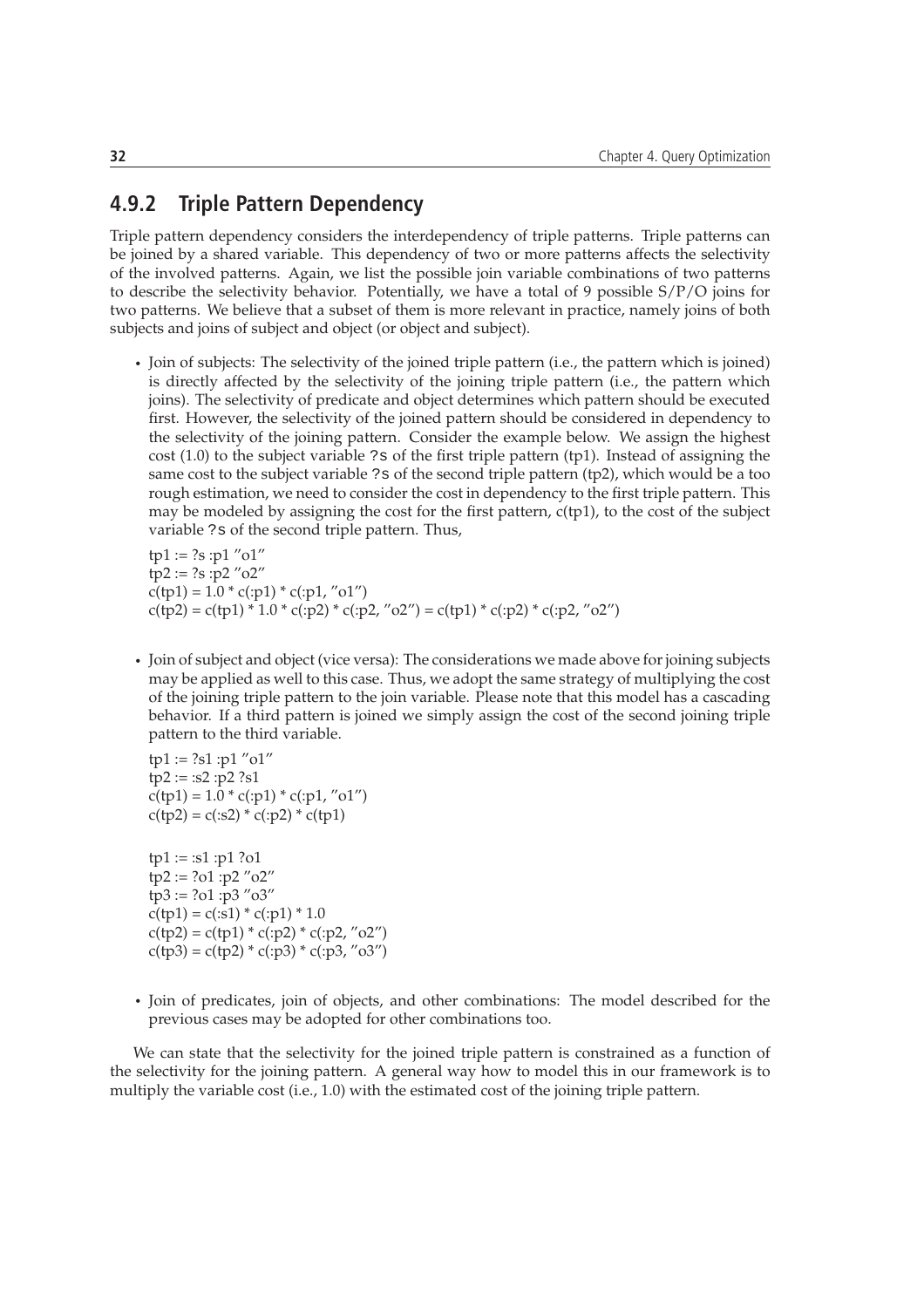# **5 Evaluation**

In order to evaluate and validate both frameworks, i.e., the imprecise extension described in Chapter 3 and the optimization framework described in Chapter 4, we build an evaluation environment which allows to evaluate several retrieval tasks for multiple query engines.

This chapter illustrates the selected evaluation method and the results in more details. We first describe the quantitative evaluation approach used to evaluate the SPARQL query execution performance. Afterward, we describe the qualitative evaluation approach used to evaluate the iSPARQL retrieval performance. For each approach we illustrate the methods, datasets, query engines, and retrieval tasks used and we present our findings.

# **5.1 Quantitative Query Performance Evaluation**

The quantitative evaluation focuses on execution performance of SPARQL queries on a sampled dataset. We show how the performance of retrieval tasks scales for multiple query engines. The evaluation is based on a dataset which fits into main memory. Thus, the results presented in this chapter focuses on execution performance evaluation of SPARQL query engines with inmemory models. Although the considerations we made in Chapter 4 about query optimization and the evaluations presented in this chapter are valid also for triple stores, the results and charts presented here are valid for in-memory models only.

We conduct all our experiments on a two processor dual core AMD Opteron 270 2.0 GHz server with 4 GB main memory and two 150 GB 7200rpm disks with a 32 bit version of Fedora Core 5 as operating system.

## **5.1.1 Query Engines**

We evaluate the SPARQL query performance on different query engines, namely ARQ<sup>1</sup>, Sesame<sup>2</sup> and KAON2<sup>3</sup>. Our ARQ optimization framework is used as reference for comparison to other engines. To distinguish the optimization framework from ARQ we name the optimized ARQ engine *OptARQ*. ARQ is a query engine for Jena (Chapter 3). Sesame is a RDF database with support for RDF-Schema inferencing and querying. Sesame was originally developed by Aduna<sup>4</sup>

<sup>1</sup>http://jena.sourceforge.net/ARQ/

<sup>2</sup>http://www.openrdf.org/

<sup>3</sup>http://kaon2.semanticweb.org/

<sup>4</sup>http://www.aduna-software.com/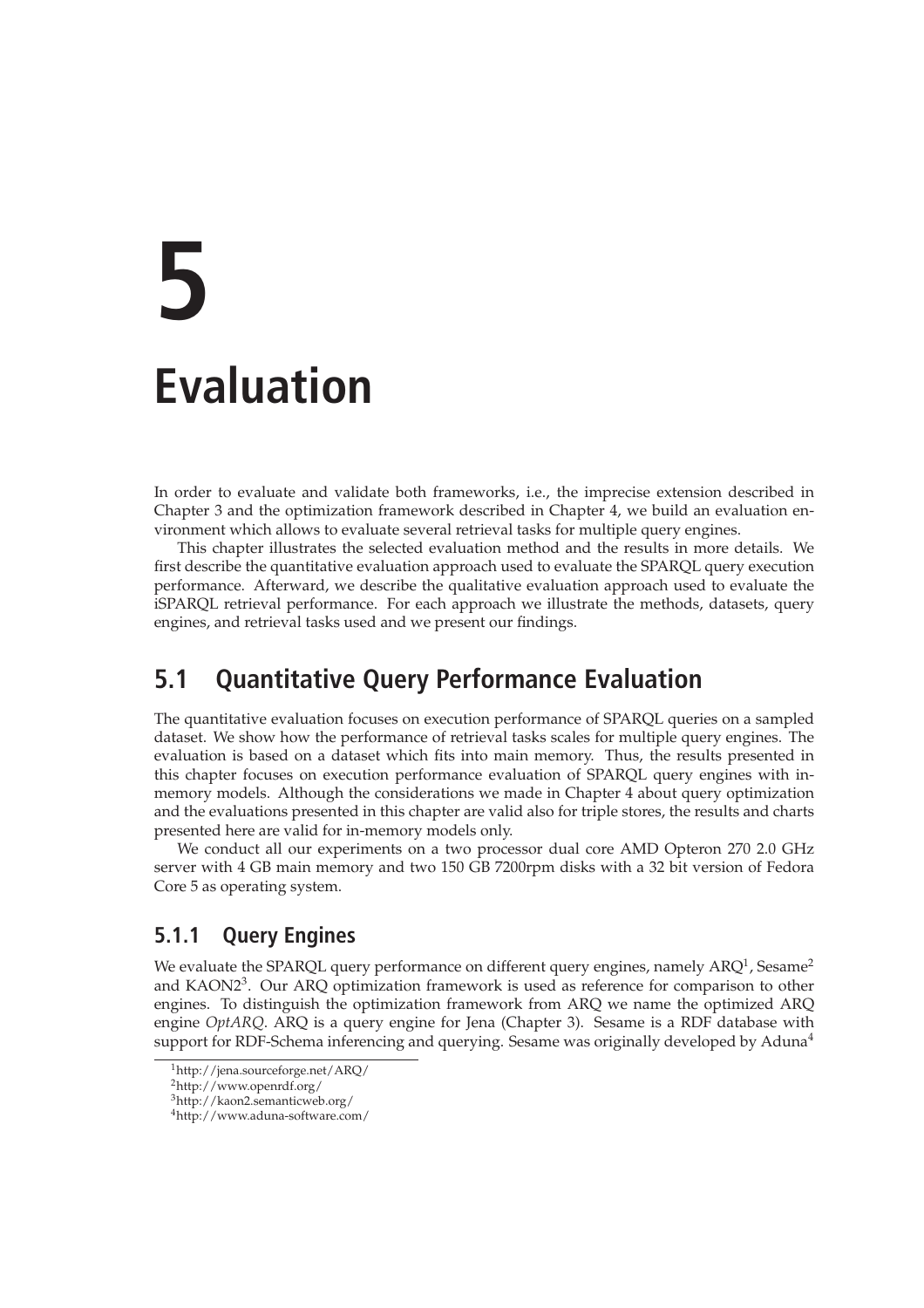for an EU research project and is still maintained by Aduna in collaboration with the community and NLnet Foundation $^5$ . Sesame supports an own query language called SeRQL $^6$  and provides a SPARQL engine which is developed third party by Ryan Levering<sup>7</sup>. KAON2 $^8$  is an infrastructure for managing OWL-DL, SWRL, and F-Logic ontologies.

### **5.1.2 Dataset**

In order to investigate the scale performance of retrieval tasks for different query engines, we conduct a sampling of the dataset (SwetoDblp). The sampling procedure is described later on in this section. In order to get useful results we consider two important characteristics the samples must accomplish. First, the samples should grow linearly. Secondly, the resulting set size for a retrieval task needs to grow linearly too. We must assure that the results for a specific retrieval task are not all contained in a couple samples since this would lead to erroneous results.

#### **SwetoDblp**

SwetoDblp $9$  is a RDF representation of the DBLP $^{10}$  publication database and is published by the Large Scale Distributed Information Systems (LSDIS) lab, University of Georgia, USA. SwetoDblp is a spin-off of the Semantic Web Technology Evaluation Ontology  $(SWETO)^{11}$  and is intended as an infrastructure for testing the scalability of new software. The schema-vocabulary of SwetoDblp aggregates concepts from  $FOAF^{12}$ , Dublin Core<sup>13</sup> and OPUS (specific to the LSDIS library). SwetoDblp contains approximatively 1.3 million resources with a size of 787 MB (November 2006). The considerable size of the ontology allows an extensive query execution performance evaluation.

#### **SwetoDblp Sampling**

In order to evaluate the scale performance of multiple retrieval tasks for different query engines, we create a set of samples of the full SwetoDblp ontology. The sampling growth is set to approximatively 10%. Thus, we sample the complete ontology in 10 samples. Table 5.1 illustrates the sample sizes in mega bytes including the number of triples and resources. Moreover we list the resulting set size in number of resources for both retrieval tasks (RT A and RT B). Please refer to Section 5.1.3 for more details about the retrieval tasks.

The sample development is challenging for a couple of reasons. The native RDF SwetoDblp ontology in not compatible with KAON2, since KAON2 is an infrastructure for managing OWL-DL ontologies. To turn SwetoDblp into a compatible ontology we need to apply some transformation. First, we must explicitly state the ontology type by adding the owl: Ontology tag<sup>14</sup>. Secondly, RDF sequences (rdf:Seq) need to be rewritten since they are undefined for OWL-DL ontologies.

<sup>5</sup>http://www.nlnet.nl/

<sup>6</sup>http://www.openrdf.org/doc/sesame/users/ch06.html

<sup>7</sup>http://ryan.levering.name

<sup>8</sup>http://kaon2.semanticweb.org

<sup>9</sup>http://lsdis.cs.uga.edu/projects/semdis/swetodblp/

<sup>10</sup>http://dblp.uni-trier.de/

<sup>11</sup>http://lsdis.cs.uga.edu/projects/semdis/sweto/

<sup>12</sup>http://xmlns.com/foaf/0.1/

<sup>13</sup>http://dublincore.org/

<sup>&</sup>lt;sup>14</sup>Please note that this tag is required for KAON2. Removing this tag, leads to a weird behavior. KAON2 manages a buffer of exact 1 million bytes, used to figure out the ontology type. The buffer is filled until it is full or the ontology type is found. If the ontology type could not be detected after reading the first 1 million bytes of the ontology, KAON2 throws an I/O exception.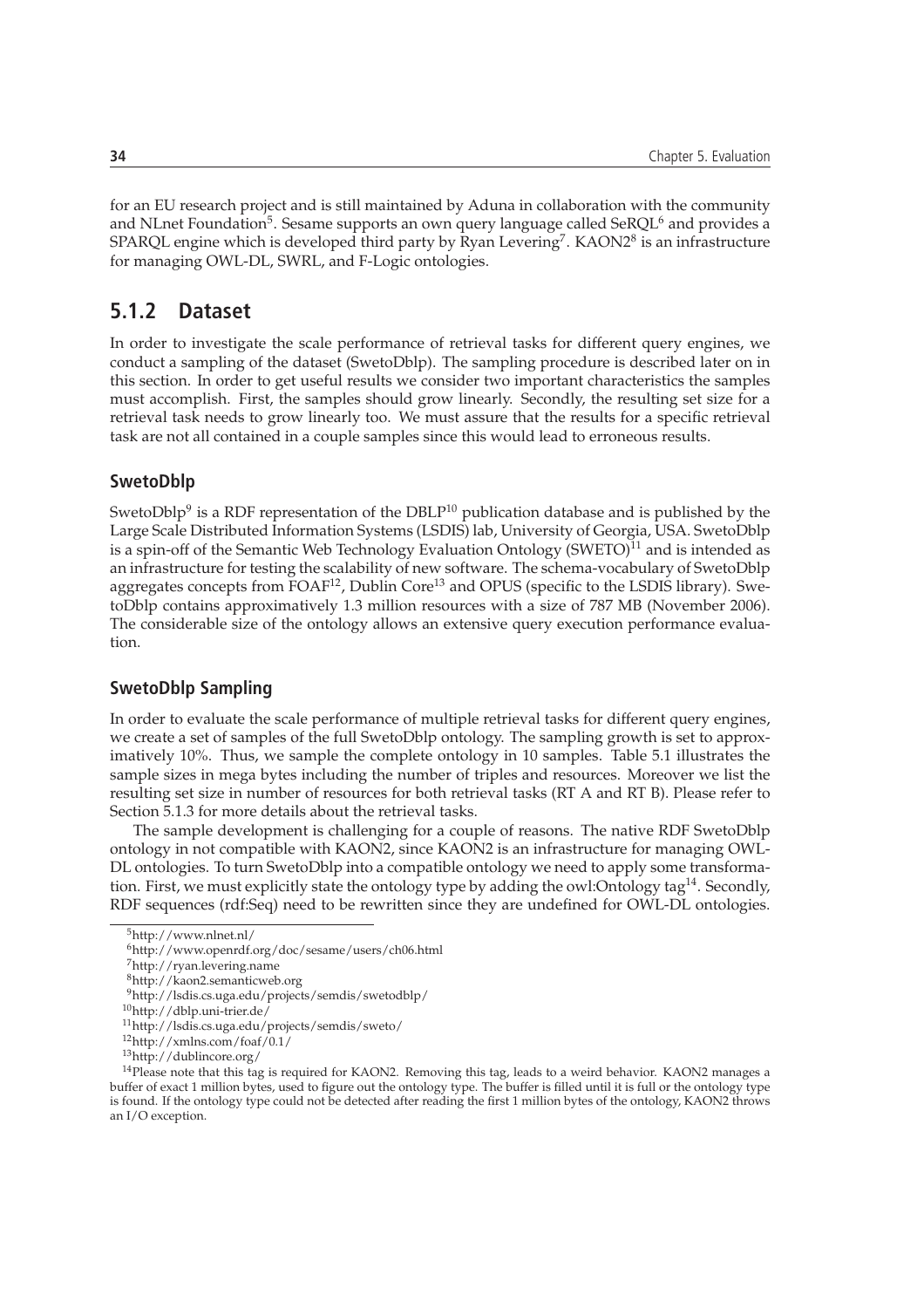| Sample $(\% )$ | Size (MB) | <b>Triples</b> | Resources | RT A           | RT <sub>B</sub> |
|----------------|-----------|----------------|-----------|----------------|-----------------|
| 10             | 78.7      | 893'965        | 79'733    | $\mathfrak{D}$ | 4               |
| 20             | 157.3     | 1'787'629      | 159'467   | 4              | 8               |
| 30             | 235.8     | 2'681'237      | 239'203   | 6              | 12              |
| 40             | 314.6     | 3'573'684      | 318'934   | 8              | 16              |
| 50             | 393.4     | 4'468'666      | 398'665   | 10             | 20              |
| 60             | 472.0     | 5'360'604      | 478'401   | 12             | 24              |
| 70             | 550.6     | 6'253'930      | 558'112   | 14             | 28              |
| 80             | 629.4     | 7'145'344      | 637'852   | 16             | 32              |
| 90             | 708.1     | 8'040'767      | 717'574   | 18             | 36              |
| 100            | 786.5     | 8'933'272      | 797'278   | 20             | 40              |

Table 5.1: SwetoDblp Samples: Sample Size, Number of Triples, Number of Resources and Result Set Size for both Retrieval Tasks A and B

Further, the amount of character encoded data of the full SwetoDblp is another challenge. Since we need to redistribute the matching resources for both retrieval tasks linearly over the samples, a careful selection of the sampling method is required. In order to manage the amount of data and to allow flagging matching resources that need to be linearly distributed over the samples, we first import the SwetoDblp resources into a relational database. Once in database we create the required samples.

## **5.1.3 Retrieval Tasks**

**Listing 5.1:** SwetoDblp Retrieval Task A

```
PREFIX opus: <http://lsdis.cs.uga.edu/propono#>
PREFIX rdfs: <http://www.w3.org/2000/01/rdf-schema#>
SELECT ? label ? author ? volume ? pages ? number
WHERE {
  ? article opus: year ? year .
  ? article opus: publication_authored_by ?author .
  ? article rdfs: label ? label .
  ? article opus: volume ?volume .
  ? article opus: pages ? pages .
  ? article opus: number ? number .
  ? article opus: journal_name ? journal_name .
  FILTER (? year = 2004 & ? journal name = "VLDB J.")
}
```
We specify two retrieval tasks for SwetoDblp which reflect a common usage of the ontology. The first task (Listing 5.1) focuses on articles published by a journal during a specific year. It extracts all articles published in 2004 by VLDB journal<sup>15</sup>. An article is described by its title, the researchers that authored the publication, the journal volume and number, the publication year

<sup>15</sup>http://www.informatik.uni-trier.de/ ley/db/journals/vldb/index.html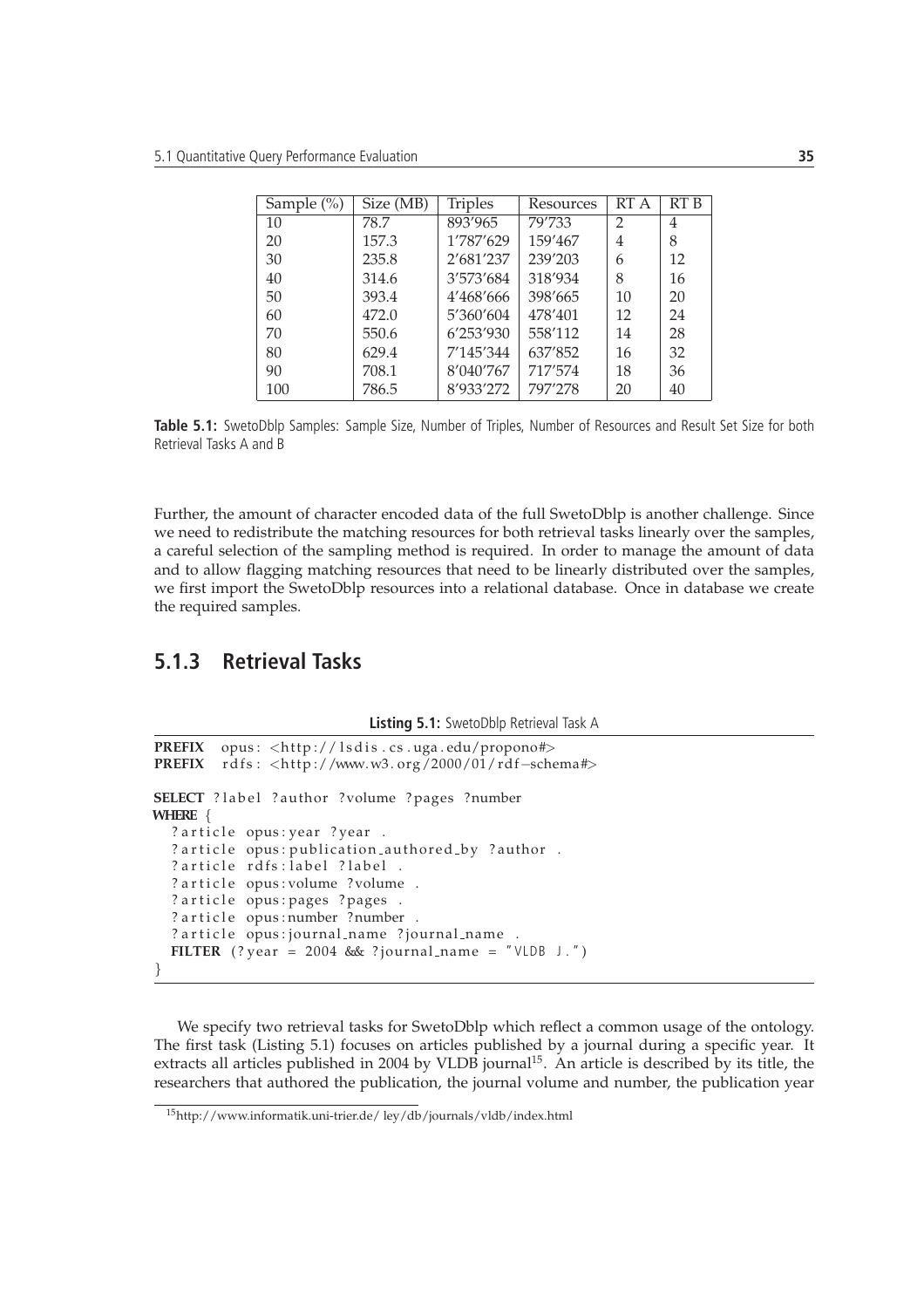```
Listing 5.2: SwetoDblp Retrieval Task B
```

```
PREFIX opus: <http://lsdis.cs.uga.edu/propono#>
PREFIX rdfs: <http://www.w3.org/2000/01/rdf-schema#>
SELECT ? label ? year
WHERE {
  ? author rdfs: label ?name .
  ? article opus: publication_authored_by ?author .
  ? article opus: year ? year .
  ? article rdfs: label ? label .
  FILTER (?name = " Donald D. Chamberlin")
}
```
and the number of pages. The second retrieval task (Listing 5.2) focuses on a specific researcher and extracts all articles authored by him quoting the year and title of the publication.

#### **5.1.4 Optimizations**

In order to better understand the evaluation, we first describe how our optimization approach rewrites the input query for both retrieval tasks. The optimized query returned is expected to be optimal according to the statistical selectivity estimation. In addition we shortly describe the optimizations executed by Sesame for the SeRQL query language. SeRQL is a RDF/RDFS query language developed by Aduna $^{16}$  as a part of Sesame $^{17}$ .

**Listing 5.3:** SwetoDblp Retrieval Task A (optimized query)

```
1 PREFIX opus: <http://lsdis.cs.uga.edu/propono#>
2 PREFIX rdfs: <http://www.w3.org/2000/01/rdf-schema#>
3
4 SELECT ? label ? author ? volume ? pages ? number
5 WHERE {
6 ? article opus: journal_name "VLDB J.".
   ? article opus: year 2004.
8 ? article opus: number ? number .
   ? article opus: pages ? pages .
10 ? article opus: volume ?volume.
11 ? article rdfs: label ? label .
12 ? article opus: publication_authored_by ? author.
13 }
```
The query of retrieval task A (Listing 5.1) is optimized by two different optimization rules. First, we rewrite the FILTER expression. During the prepare stage, the optimizer checks for FIL-TER expressions and whether they can be rewritten. We may rewrite a FILTER expression when its elements are connected by a boolean AND operator and they are compared by equal (=). Since both variables ?year and ?journal name are not read elsewhere in the query, we can just

<sup>16</sup>http://www.aduna-software.com/

<sup>17</sup>http://www.openrdf.org/doc/sesame/users/ch06.html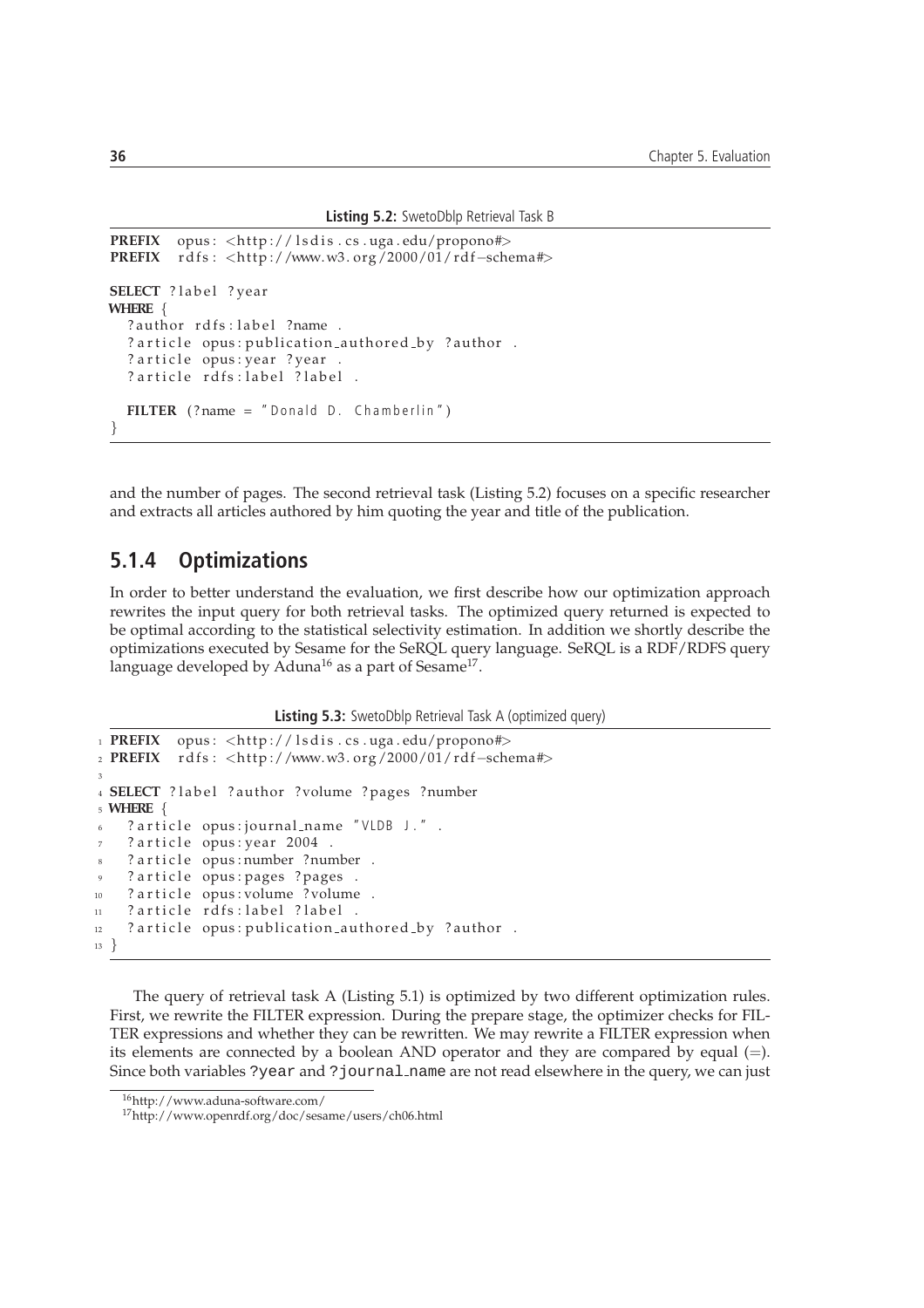**Listing 5.4:** SwetoDblp Retrieval Task A (Sesame SeRQL)

```
SELECT
  Title, Author, Volume, Pages, Number
FROM
  \{Article\} opus: year \{2004\};opus : journal name {" VLDB J . " } ;
              opus : publication_authored_by {Author};
              rdfs:label{thm:} { Title };
              opus : volume {Volume } ;
              opus : pages {Pages } ;
              opus : number {Number} ;
USING NAMESPACE
  opus = <h t tp :// l s d i s . c s . uga . edu/propono#>,
  rd f s = <http://www.w3.org/2000/01/rdf-schema#>
```
overwrite both object variables in the corresponding triple patterns. Further, we apply the rule 'Reorder by Selectivity'. During prepare stage of the rule, the optimizer calculates the estimated triple pattern execution costs as a function of the estimated selectivity (please refer to Chapter 4 for further details about the optimization technique). We get a set of [0,1]-values which is used in transformation stage to reorder the triple patterns. The optimized query is listed in 5.3. After rewriting the FILTER expression the first triple pattern (line 6) has the smallest selectivity, i.e., lowest cost and is thus placed first. This is reasonable compared to the second triple pattern (line 7) since the articles published by VLDB journal are expected to be less than the articles published in 2004. The following three patterns (lines 8 - 10) are more difficult to anticipate, but it is reasonable that there are more triples matching the predicate opus: number than triples matching the second triple pattern (line 7) since not only the articles published in 2004 but every article will match the third pattern (line 8). Because the ontology not only contains articles but other resources too (e.g., master thesis) it is straightforward that the sixth pattern (line 11) is placed after the pattern with the opus: volume predicate (line 10). Only article resources match the opus: number predicate whereas each resource matches the rdfs:label predicate (i.e., the resource title). Last but not least, we may explain why the seventh pattern (line 12) is placed last. Since an article features only one title but it is often written by one or more authors, the last pattern potentially matches more triples. Thus, it is placed to the bottom of the query.

Listing 5.4 presents the optimization executed by Sesame for the SeRQL query language. Sesame applies some general optimization rules. In fact, it rewrites expressions in SeRQL WHERE clause as our optimization framework for FILTER expressions. Further, Sesame reorders SeRQL triple pattern defined in FROM clause according to the number of triple pattern variables. Patterns with more variables are considered to be less specific. Thus, they are executed later in query. This is a more naive approach compared to ours, but it is based on the same idea of reducing the intermediate result set sizes.

By looking at the query (Listing 5.4), we may notice that the triple pattern containing the predicate opus:journal name should be executed first, since the number of articles published by VLDB journal are less than those published in 2004. Another problem of the approach used by Sesame emerges for the following triple patterns where just the predicate is specified (Listing 5.4). Since an article has only one title but mostly several authors, the ordering of the patterns is obviously wrong. This behavior arises because of unavailable statistics about the selectivity of triple patterns. Thus, Sesame is missing fundamental information to optimize the query with a more precise ordering of triple patterns. As we will see later in this section, the more precise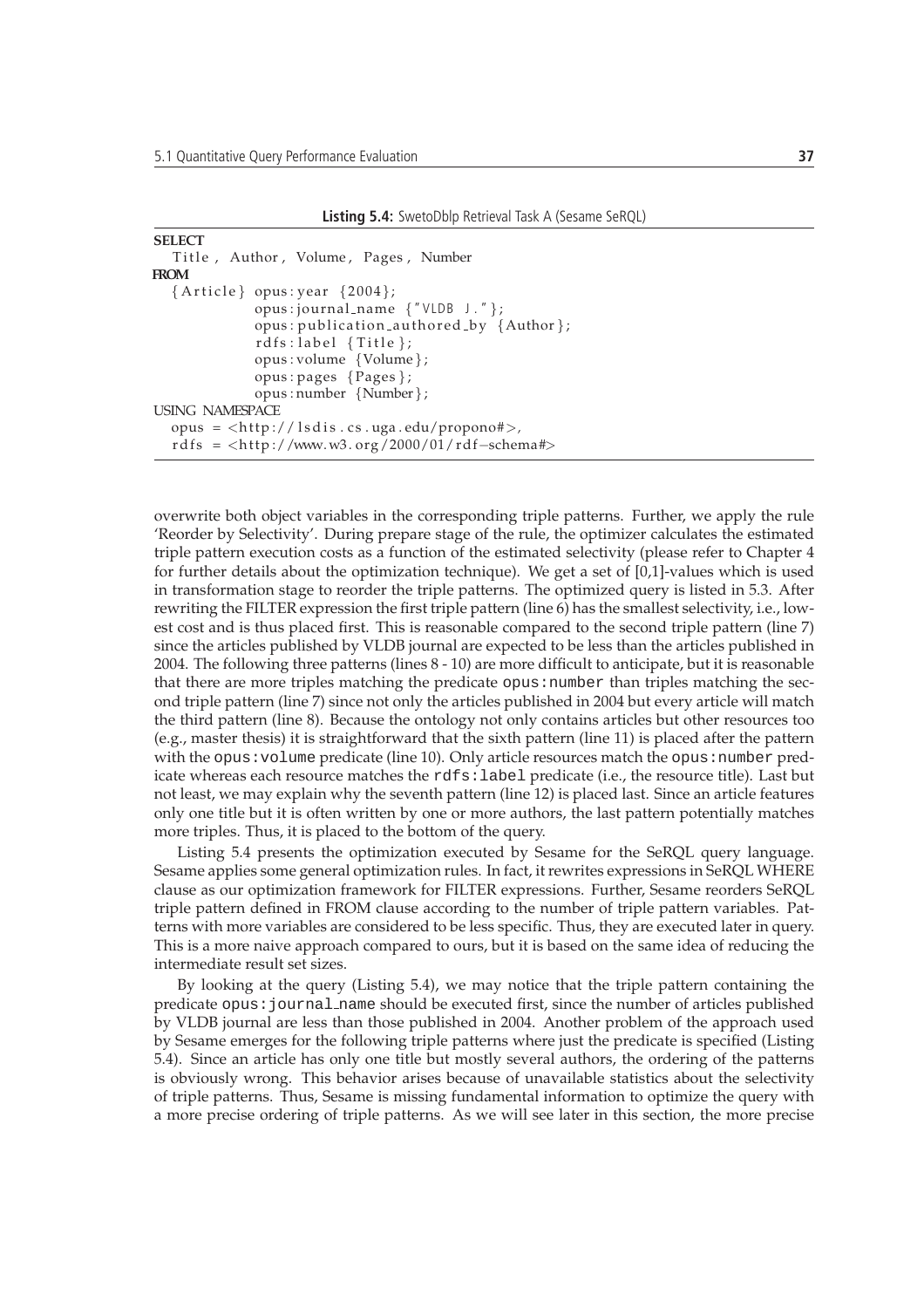**Listing 5.5:** SwetoDblp Retrieval Task B (optimized query)

```
1 PREFIX opus: <http://lsdis.cs.uga.edu/propono#>
2 PREFIX r d f s : <h t tp ://www.w3 . org /2000/01/ rd f−schema#>
3
4 SELECT ? label ? year
5 WHERE {
    ? author rdfs: label "Donald D. Chamberlin".
    ? article opus: publication_authored_by ?author .
    ? article opus: year ? year
    ? article rdfs: label ? label .
10 }
```
reordering of our approach makes a significant difference. Yet, the optimization achieved through FILTER rewriting is even more important.

Now we take a look closer to the optimization that can be executed for the query used in retrieval task B (Listing 5.2). The optimized query is listed in 5.5. Again, the FILTER expression can be rewritten. This is the only optimization rule that can be applied. The second triple pattern (line 7) is constrained by the joined variable ?author which is defined as subject in the first pattern (line 6). It is trivial to state that the first triple pattern (line 6) potentially features the smallest selectivity. For our ontology, the ?author variable is bound to just one URI-reference, namely the one for Mr. Chamberlin. This constrains the joined triple pattern (line 7). Although the object of the pattern at line 7 is a variable (i.e., ?author) the selectivity of the object should not be estimated as usual for variables by 1.0. Please refer to Section 4.9 for a detailed description about the behavior of joined variables. The selectivity of articles where Mr. Chamberlin is listed as author is expected to be smaller than the selectivity of articles featuring both predicates opus: year and rdfs:label. Thus, the pattern with predicate opus:publication authored by takes the second place (line 7). Similar considerations are applicable to the following patterns (line 8 and 9). Resources featuring the opus:year predicate are expected to be less than those with a title (predicate rdfs:label). This explains the selected ordering by our optimizer. An interesting variation of retrieval task B (Listing 5.2) is discussed in Section 5.1.5. There, we evaluate the performance when the second triple pattern (line 7, Listing 5.5) is replaced by the third pattern (line 8, Listing 5.5).

The optimizations executed by Sesame for retrieval task B (Listing 5.2) are the same as those executed by our optimization framework. Thus, we expect that the Sesame SeRQL performance for retrieval task B is very similar or even better than OptARQ.

## **5.1.5 Results**

After describing the optimizations that can be performed for both retrieval tasks we now present our evaluation results for both retrieval tasks A (Listing 5.1) and B (Listing 5.2).

#### **Retrieval Task A**

Figure 5.1 shows the absolute values for retrieval task A (Listing 5.1). We evaluate the query for ARQ, KAON2 and Sesame, where Sesame is evaluated for both SPARQL and SeRQL query languages. The values are measured for each sample. The approximatively linear behavior (Figure 5.1) is expected because of the linear distribution for the resources which matches the retrieval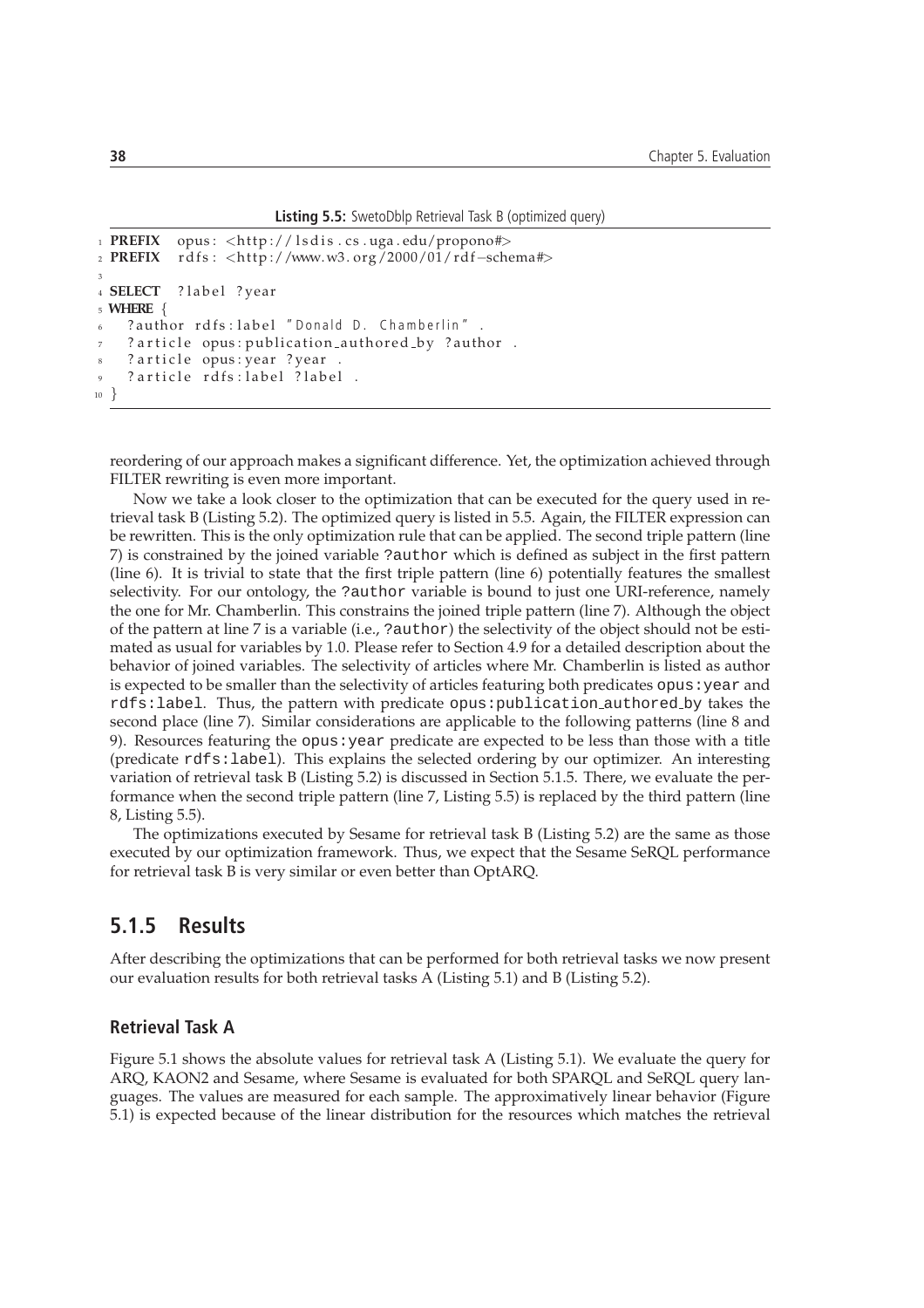

**Figure 5.1:** Retrieval Task A: Absolute Values

task. Because of main memory limitations of our test server, the measurements for KAON2 stop at 70%. For KAON2, the sample with 551 MB requires over 2.5 GB, which is the maximum amount of memory we can allocate for the Java virtual machine.



**Figure 5.2:** Retrieval Task A: OptARQ Absolute Values



**Figure 5.3:** Retrieval Task A: Sesame SeRQL Absolute Values

Since the behavior for OptARQ and Sesame SeRQL can be hardly extracted from Figure 5.1, we create two separate charts for both engines. The absolute values for OptARQ are displayed in Figure 5.2 those for Sesame SeRQL in Figure 5.3. The difference between OptARQ and Sesame SeRQL is considerable: at 100% OptARQ is 31.22 times faster than Sesame SeRQL (Figure 5.6).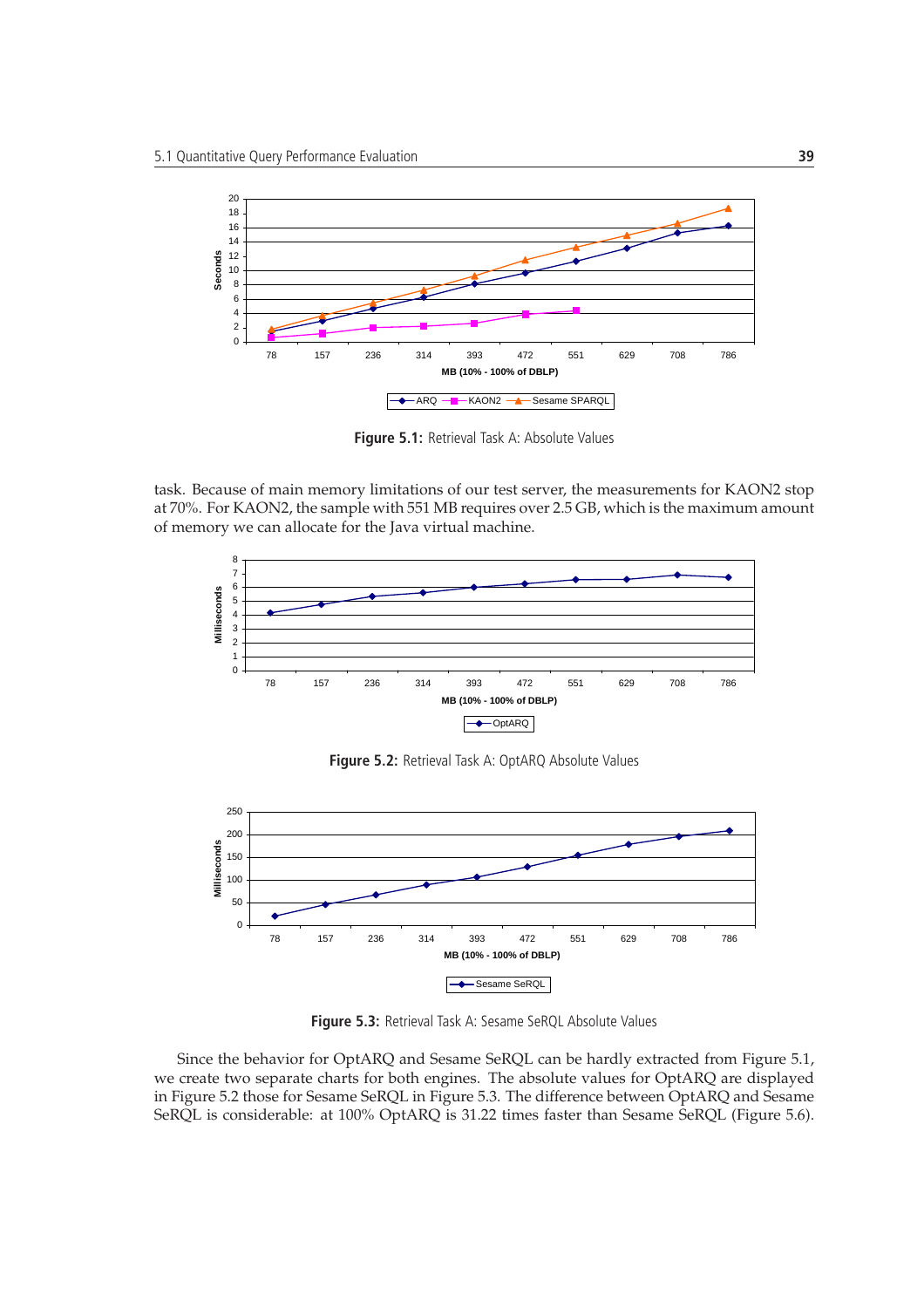

As we remarked previously in this section, Sesame SeRQL perfoms some optimizations. This explains the difference between Sesame SeRQL and other engines.

**Figure 5.4:** Retrieval Task A: Absolute Values (logarithmic scale)

The main difference in optimization between OptARQ and Sesame SeRQL consists in the selected approach for triple pattern reordering. While Sesame SeRQL is using a more simple and general approach, the model based on statistical information about the underlying ontology used in our optimization framework yields a more accurate reordering. Yet, the performance improvement obtained because of FILTER rewriting is considerably more important than the one obtained through a statistical reordering of triple patterns. Nevertheless, our approach is useful since FIL-TER rewriting is a trivial optimization that can be done manually, whereas our approach for triple pattern reordering can hardly be done manually. Figure 5.4 resumes the evaluated engines on a logarithmic scale.



**Figure 5.5:** Retrieval Task A: OptARQ Normalized Values

In order to quantify the performance improvement for OptARQ compared to the other engines, we create a chart which shows how many times OptARQ is faster compared to the other engines. We call the charts 'OptARQ normalized'. Figure 5.5 shows the factor for ARQ, KAON2 and Sesame SPARQL. Because of a smaller scale, we separately show in Figure 5.6 the factor between OptARQ and Sesame SeRQL. Table 5.2 shows the measured values for each engine. All values are listed in milliseconds and approximated to the second decimal place.

Next we evaluate the time required to load the underlying model in main memory and the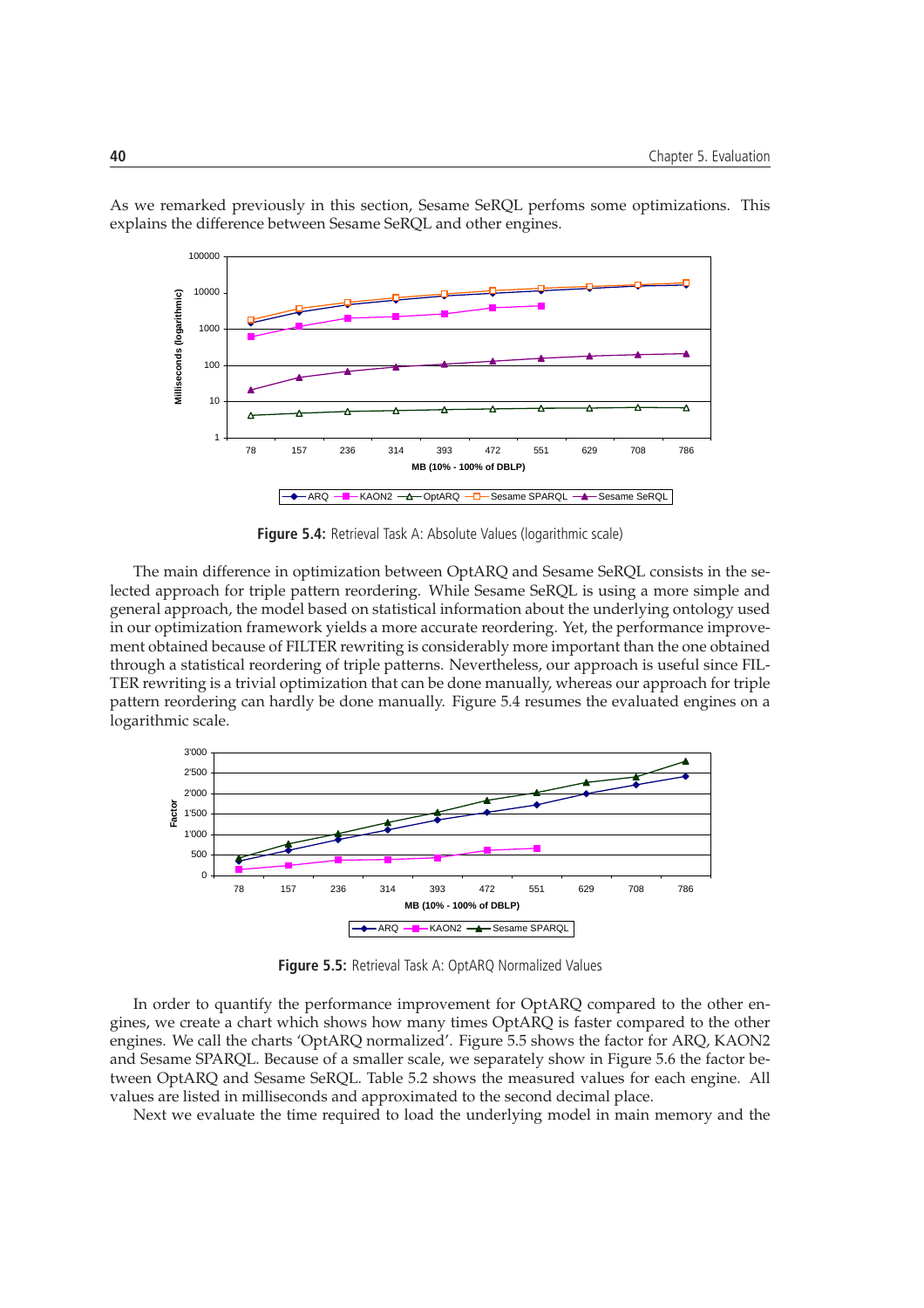

**Figure 5.6:** Retrieval Task A: Sesame SeRQL OptARQ Normalized Values

| Sample (MB) | OptARQ | Sesame SeRQL | KAON <sub>2</sub> | <b>ARQ</b> | Sesame SPARQL |
|-------------|--------|--------------|-------------------|------------|---------------|
| 78          | 4.16   | 20.87        | 606.20            | 1'459.59   | 1′771.45      |
| 157         | 4.76   | 46.39        | 1'169.09          | 2'920.37   | 3'669.46      |
| 236         | 5.34   | 67.77        | 1'997.22          | 4'668.49   | 5'444.43      |
| 314         | 5.61   | 89.90        | 2'182.24          | 6'252.73   | 7'251.89      |
| 393         | 6.00   | 106.87       | 2'611.55          | 8'122.98   | 9'239.51      |
| 472         | 6.26   | 129.58       | 3'841.20          | 9'641.68   | 11'454.73     |
| 551         | 6.55   | 155.05       | 4'355.03          | 11'291.75  | 13'241.42     |
| 629         | 6.57   | 179.12       |                   | 13'110.01  | 14'915.84     |
| 708         | 6.89   | 196.30       |                   | 15'247.22  | 16'575.31     |
| 786         | 6.71   | 209.46       |                   | 16'243.94  | 18'697.85     |

**Table 5.2:** Retrieval Task A: Absolute Values



**Figure 5.7:** Retrieval Task A: Model Load Time

consumption of main memory required to load the model. Figure 5.7 shows the time required to load the model in main memory for each evaluated engine. Sesame definitively outperforms the other engines. Figure 5.8 displays the amount of main memory consumed after loading the underlying model. Again, Sesame outperforms the other engines. Further, the figure shows why our evaluations for KAON2 always stop after sample 70%. KAON2 requires for the 551 MB sample the complete memory that can be allocated to the Java virtual machine on our test server. Table 5.3 lists the absolute values of the time required to load the model whereas table 5.4 shows the memory consumption for each engine.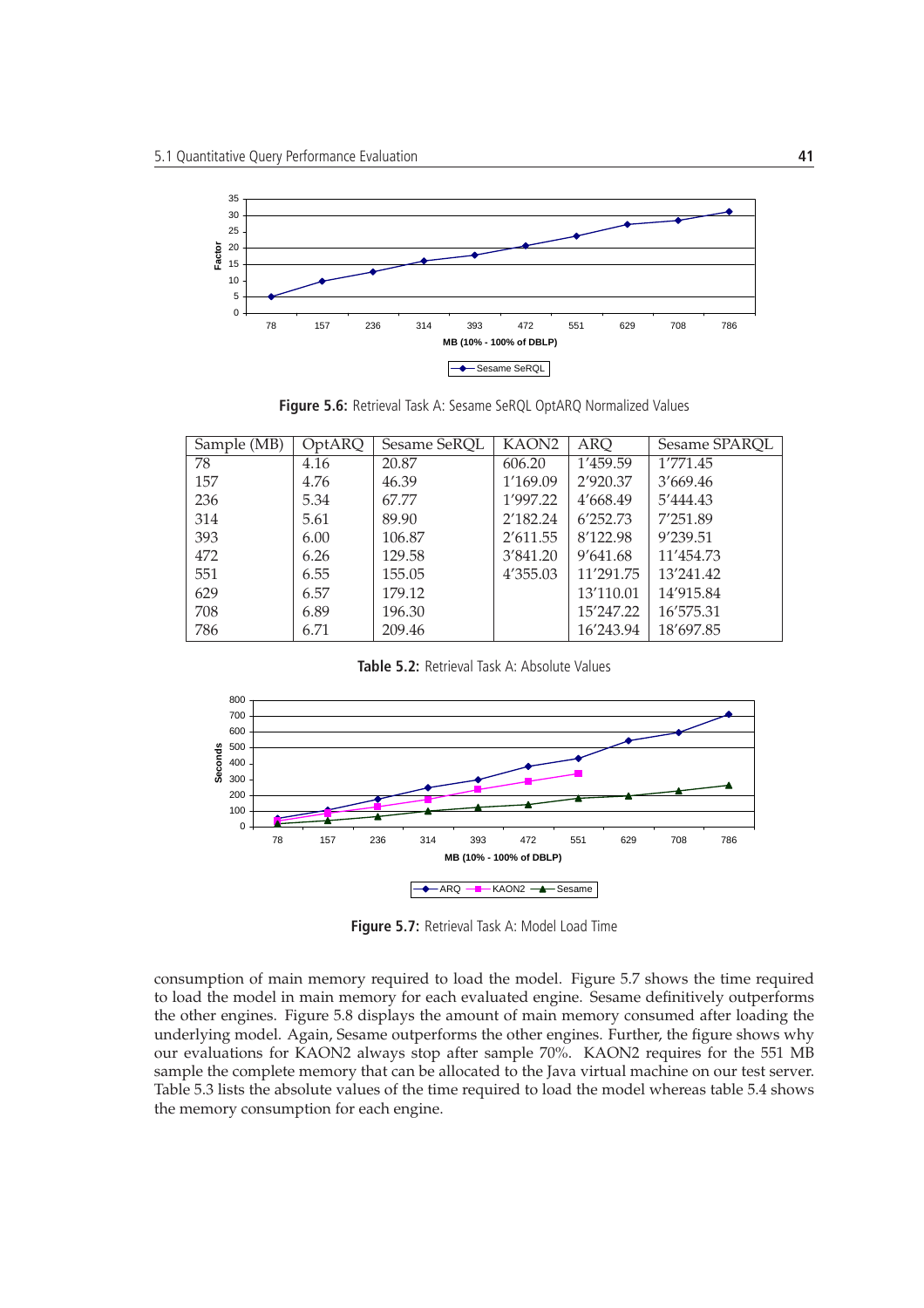| Sample (MB) | Sesame  | KAON <sub>2</sub> | <b>ARQ</b> |
|-------------|---------|-------------------|------------|
| 78          | 19'799  | 36'857            | 53'702     |
| 157         | 39'676  | 85'954            | 106'369    |
| 236         | 65'477  | 127'508           | 174'253    |
| 314         | 99'935  | 173'339           | 247'007    |
| 393         | 123'198 | 235'027           | 297'636    |
| 472         | 141'119 | 287'628           | 382'143    |
| 551         | 180'575 | 336'154           | 431'507    |
| 629         | 195'761 |                   | 543'878    |
| 708         | 226'848 |                   | 595'898    |
| 786         | 262'796 |                   | 709'669    |

**Table 5.3:** Retrieval Task A: Model Load Time (milliseconds)



**Figure 5.8:** Retrieval Task A: Model Memory Consumption

| Sample (MB) | Sesame        | ARO           | KAON <sub>2</sub> |
|-------------|---------------|---------------|-------------------|
| 78          | 316'276'736   | 454'885'376   | 598'278'144       |
| 157         | 615'907'328   | 673'710'080   | 958'726'144       |
| 236         | 798'162'944   | 869'662'720   | 1'305'018'368     |
| 314         | 1'003'552'768 | 1'041'432'576 | 1'710'555'136     |
| 393         | 1'185'153'024 | 1'340'604'416 | 2'137'391'104     |
| 472         | 1'290'141'696 | 1'535'049'728 | 2'466'578'432     |
| 551         | 1'413'677'056 | 1'823'604'736 | 2'620'260'352     |
| 629         | 1'509'556'224 | 2'006'253'568 |                   |
| 708         | 1'691'484'160 | 2'159'804'416 |                   |
| 786         | 1'952'448'512 | 2'574'909'440 |                   |

**Table 5.4:** Retrieval Task A: Model Memory Consumption (bytes)

Finally, we evaluate the performance for each engine when the optimized query is used as input query. Thus, instead to execute the query defined in Listing 5.1 we execute the optimized query defined in Listing 5.3. Figure 5.9 shows the evaluation for the optimized query. Sesame SeRQL outperforms the other engines. The SPARQL implementation in Sesame resulted to be less efficient. Further, the figure shows OptARQ less efficient than ARQ which is straightforward because of the overhead due to the optimizer (which is executed although the query is already optimized). Table 5.5 lists the absolute values measured for this evaluation including those for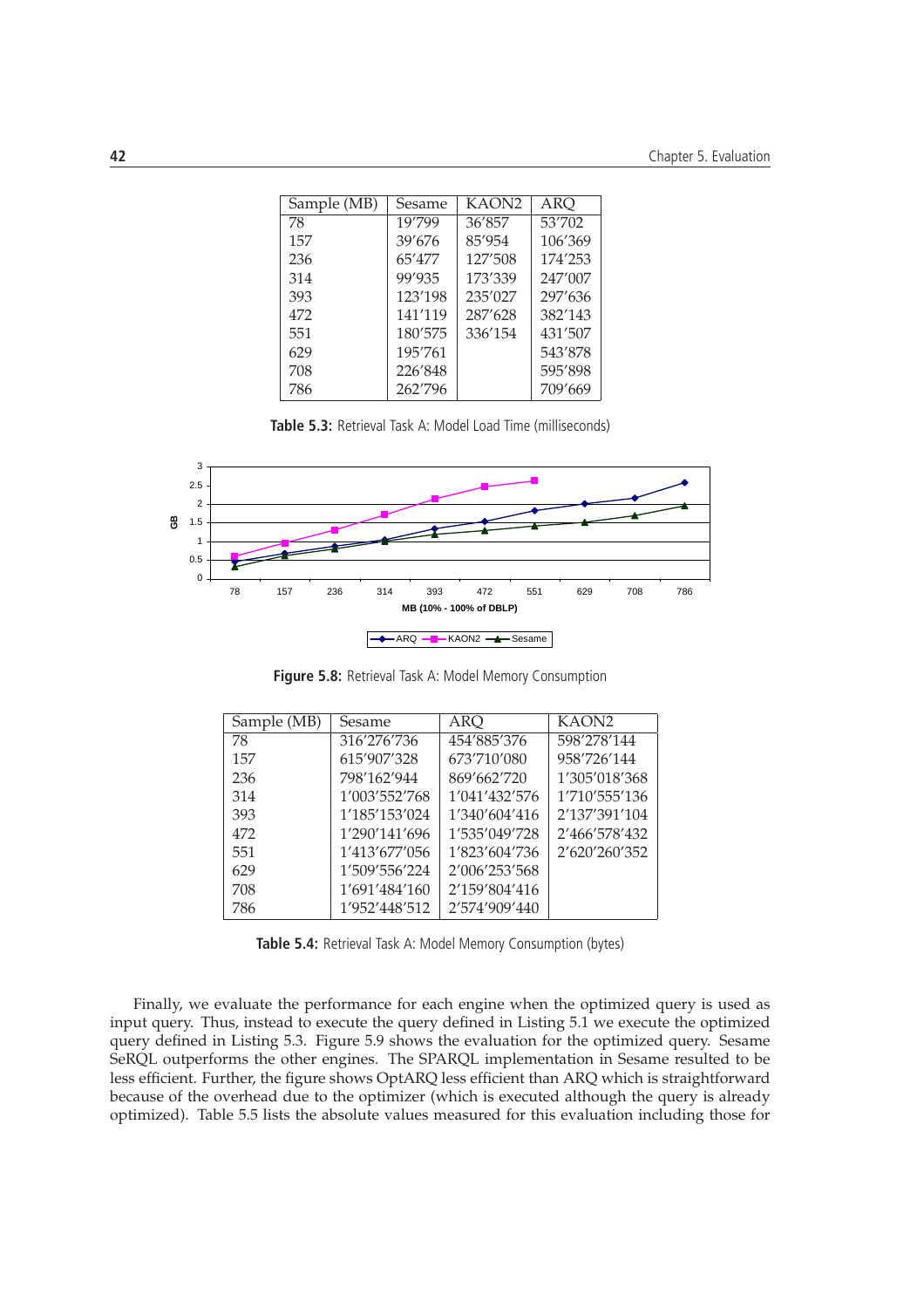

**Figure 5.9:** Retrieval Task A: Optimized

Sesame SPARQL<sup>18</sup>. All values are listed in milliseconds and approximated to the second decimal place.

| Sample (MB) | OptARQ | <b>ARQ</b> | Sesame SeRQL | KAON <sub>2</sub> | Sesame SPAROL |
|-------------|--------|------------|--------------|-------------------|---------------|
| 78          | 4.07   | 3.80       | 2.02         | 5.50              | 350.41        |
| 157         | 4.62   | 4.15       | 2.79         | 6.12              | 1'073.65      |
| 236         | 5.40   | 5.06       | 3.15         | 6.25              | 1'961.03      |
| 314         | 5.63   | 5.01       | 3.39         | 6.73              | 2'431.63      |
| 393         | 5.75   | 5.65       | 3.64         | 7.05              | 3'211.96      |
| 472         | 6.09   | 5.67       | 3.93         | 7.09              | 4'369.13      |
| 551         | 6.46   | 6.79       | 4.07         | 7.34              | 4'812.85      |
| 629         | 6.61   | 6.52       | 4.10         |                   | 6'095.34      |
| 708         | 7.53   | 6.42       | 4.16         |                   | 6'956.67      |
| 786         | 6.59   | 6.68       | 4.31         |                   | 8'303.01      |

**Table 5.5:** Retrieval Task A: Optimized

To the best of my understanding, I believe that the engine evaluation with the optimized query demonstrates the correctness of our approach and the optimization techniques discussed in this thesis. Since the engines behaves very similar when the optimized query is used, I believe that the performance improvement which is achieved by the optimization techniques is realistic.

Figure 5.10 shows the improvements between the original query for retrieval task A (Listing 5.1) and the corresponding optimized query (Listing 5.3) for each engine on a logarithmic scale. Please note the performance of Sesame SPARQL. Although the optimized query is also performing better for Sesame SPARQL, the performance improvement becomes smaller when the sample size grows.

<sup>&</sup>lt;sup>18</sup>I believe, Sesame SPARQL performs not better even if the optimized query is used because it does not drop potential results as soon as they don't satisfy the query pattern. I conclude this because of a separate evaluation performed for Sesame SPARQL where the optimized query for retrieval task A listed in 5.3 was executed triple pattern by triple pattern. The evaluation showed that Sesame SPARQL performed similar to KAON2 and better than ARQ and OptARQ for the query containing only the first triple pattern. For the query containing the first two patterns Sesame SPARQL performed already 3.5 times inferior to OptARQ at 10%. With three triple patterns the factor is 12.6 at 10%.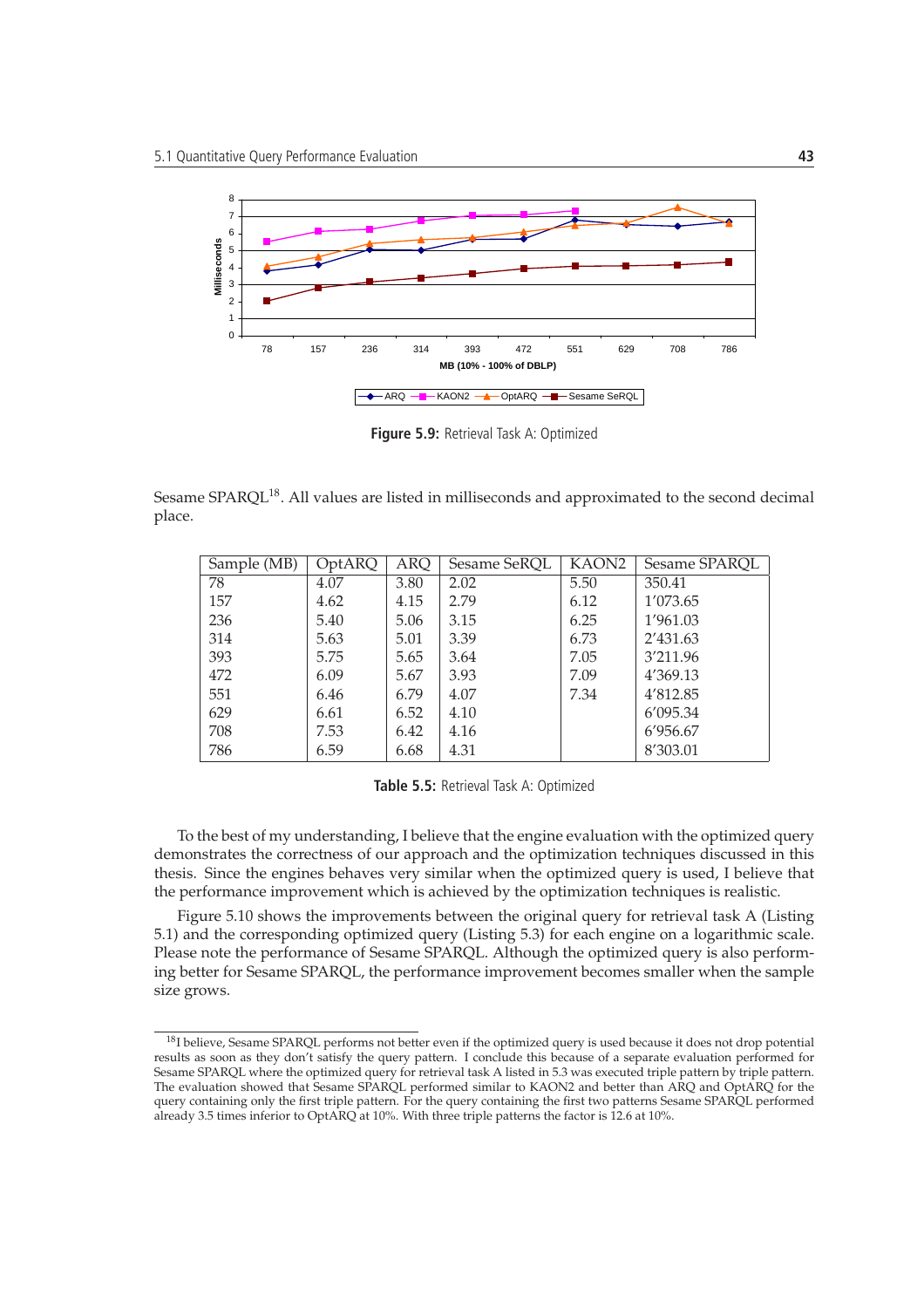

**Figure 5.10:** Retrieval Task A: Improvements

#### **Retrieval Task B**

The evaluation method for retrieval task B is very similar to the one used for retrieval task A. Because of a different query (Listing 5.2) the optimizations performed are different (for a detailed description refer to Section 5.1.4). Thus, the results are expected to be different but the general trend should be comparable.



**Figure 5.11:** Retrieval Task B: Absolute Values

Figure 5.11 displays the absolute values measured for both ARQ and KAON2 engines. Compared to retrieval task A (Figure 5.1) we may mark the different scale (milliseconds toward seconds). Although this difference, the trend for both engines is comparable. Figure 5.12 shows the absolute values for OptARQ and Sesame executed with the SeRQL query language. Compared to retrieval task A (Figures 5.2 and 5.3) we may mark a very similar behavior for OptARQ. However, the difference between OptARQ and Sesame SeRQL in both retrieval tasks is considerable. In retrieval task B the performance of Sesame SeRQL is better compared to OptARQ. However, in retrieval task A, OptARQ was much better than Sesame SeRQL. This is because the optimizations performed by Sesame for SeRQL are alike to those performed for OptARQ. Although our statistical model is more precise in triple pattern selectivity estimation, retrieval task B is an example query where the statistical information does not yield a more optimized query because the input query is already optimal according to the statistical model (after FILTER rewriting).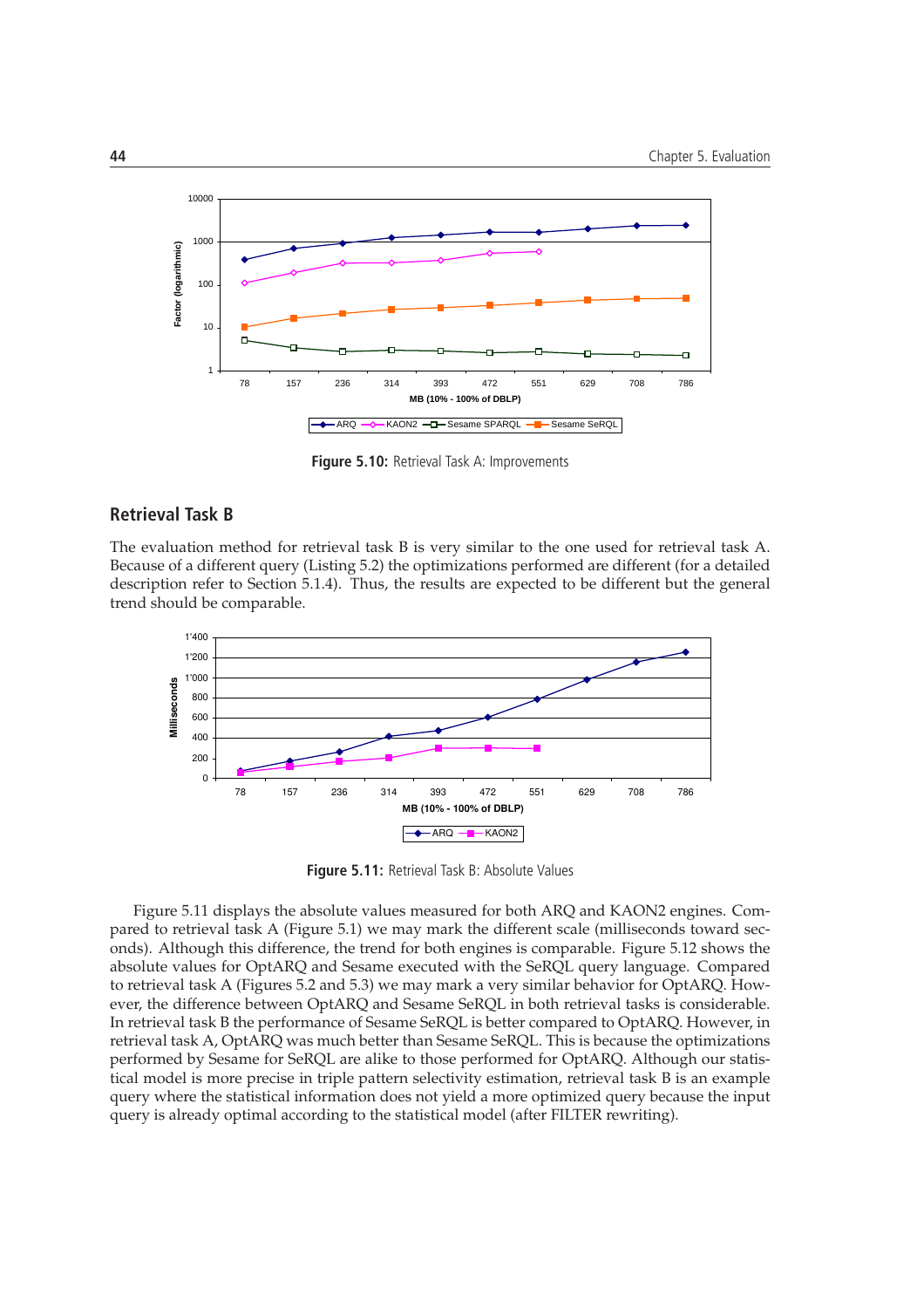

**Figure 5.12:** Retrieval Task B: OptARQ and Sesame SeRQL Absolute Values

| Sample (MB) | OptARQ | <b>ARQ</b> | Sesame SeRQL | KAON2  | Sesame SPARQL |
|-------------|--------|------------|--------------|--------|---------------|
| 78          | 3.26   | 72.71      | 1.55         | 60.16  | 434.37        |
| 157         | 3.56   | 170.79     | 1.69         | 114.41 | 1'195.66      |
| 236         | 3.84   | 262.87     | 1.85         | 167.53 | 1'710.13      |
| 314         | 4.03   | 417.59     | 1.74         | 202.62 | 2'710.30      |
| 393         | 4.23   | 475.57     | 1.92         | 298.90 | 3'961.51      |
| 472         | 4.41   | 607.71     | 2.07         | 302.50 | 4'504.60      |
| 551         | 4.51   | 787.42     | 2.19         | 306.79 | 6'050.07      |
| 629         | 4.69   | 981.24     | 2.28         |        | 6'967.85      |
| 708         | 4.88   | 1'158.09   | 2.31         |        | 7'855.22      |
| 786         | 5.10   | 1'257.53   | 2.54         |        | 9'178.89      |

**Table 5.6:** Retrieval Task B: Absolute Values



**Figure 5.13:** Retrieval Task B: Absolute Values (logarithmic scale)

Table 5.6 shows the absolute values measured for retrieval task B. All values are listed in milliseconds and are approximated to the second decimal place. Figure 5.13 resumes the performance for each engine on a logarithmic scale. Figure 5.14 shows the performance for each engine normalized by OptARQ on a logarithmic scale.

Figure 5.15 displays the behavior for each engine when the optimized query (Listing 5.5) is used as input query. Again, the behavior is very similar to the one resulting for retrieval task A (Figure 5.9). Figure 5.16 shows the improvements between the original query for retrieval task B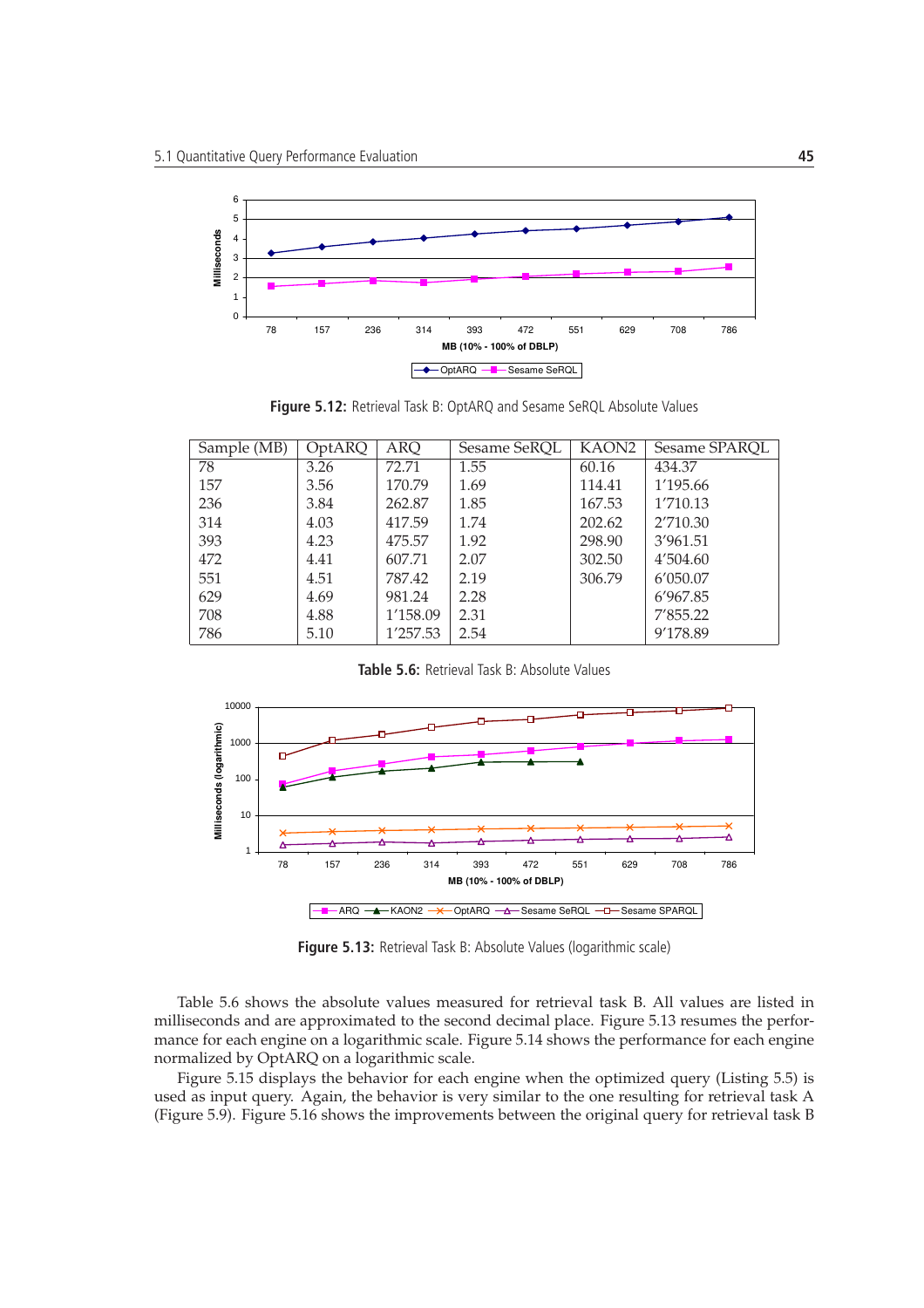

**Figure 5.14:** Retrieval Task B: Normalized by OptARQ (logarithmic scale)



**Figure 5.15:** Retrieval Task B: Optimized

| Sample (MB) | OptARQ | <b>ARQ</b> | Sesame SeRQL | KAON2 | Sesame SPAROL |
|-------------|--------|------------|--------------|-------|---------------|
| 78          | 3.20   | 2.66       | 1.55         | 4.07  | 357.96        |
| 157         | 3.39   | 3.07       | 1.69         | 4.30  | 1'124.64      |
| 236         | 3.69   | 3.35       | 1.85         | 4.54  | 1'708.89      |
| 314         | 3.78   | 3.59       | 1.74         | 4.74  | 2'594.69      |
| 393         | 4.14   | 3.79       | 1.92         | 4.91  | 3'094.30      |
| 472         | 4.33   | 3.99       | 2.07         | 4.95  | 4'311.97      |
| 551         | 4.55   | 4.26       | 2.19         | 4.98  | 4'957.93      |
| 629         | 4.66   | 4.31       | 2.28         |       | 6'035.04      |
| 708         | 4.82   | 4.44       | 2.31         |       | 6'747.16      |
| 786         | 5.03   | 4.75       | 2.35         |       | 7'530.76      |

**Table 5.7:** Retrieval Task B: Optimized

(Listing 5.2) and the corresponding optimized query (Listing 5.5) for each engine on a logarithmic scale.

Finally, we show both charts for the required time to load the underlying graph model in main memory (Figure 5.17) and the consumed main memory after loading the model (Figure 5.18). As we could expect, the behavior is very similar to retrieval task A (Figure 5.7 and 5.8).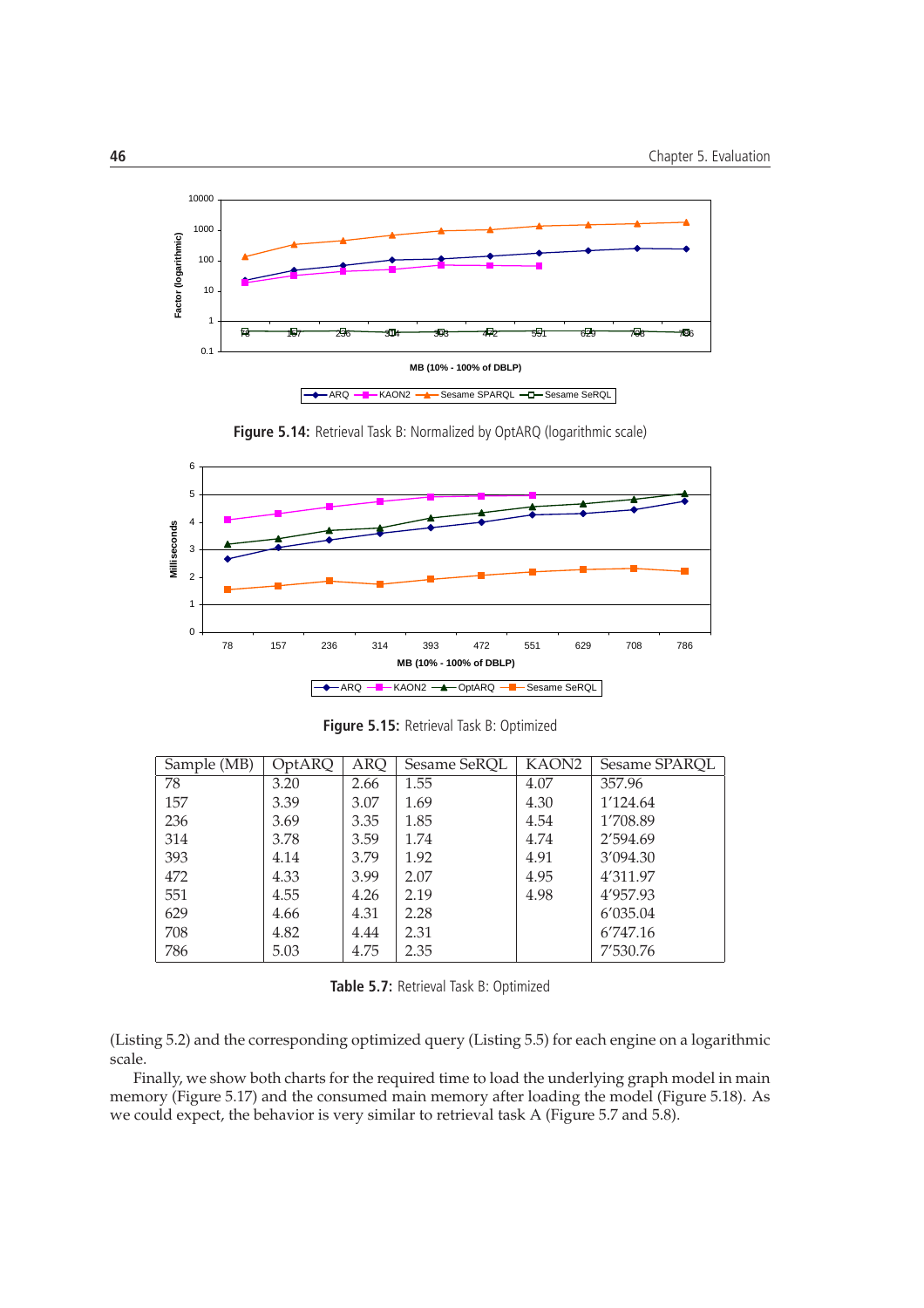

**Figure 5.16:** Retrieval Task B: Improvements





**Figure 5.18:** Retrieval Task B: Model Memory Consumption

#### **One More Experiment**

This experiment is executed only for ARQ and with a different sampling size using retrieval task B (Listing 5.2). Instead to sample SwetoDblp with 10 samples holding 10% - 100% of the data we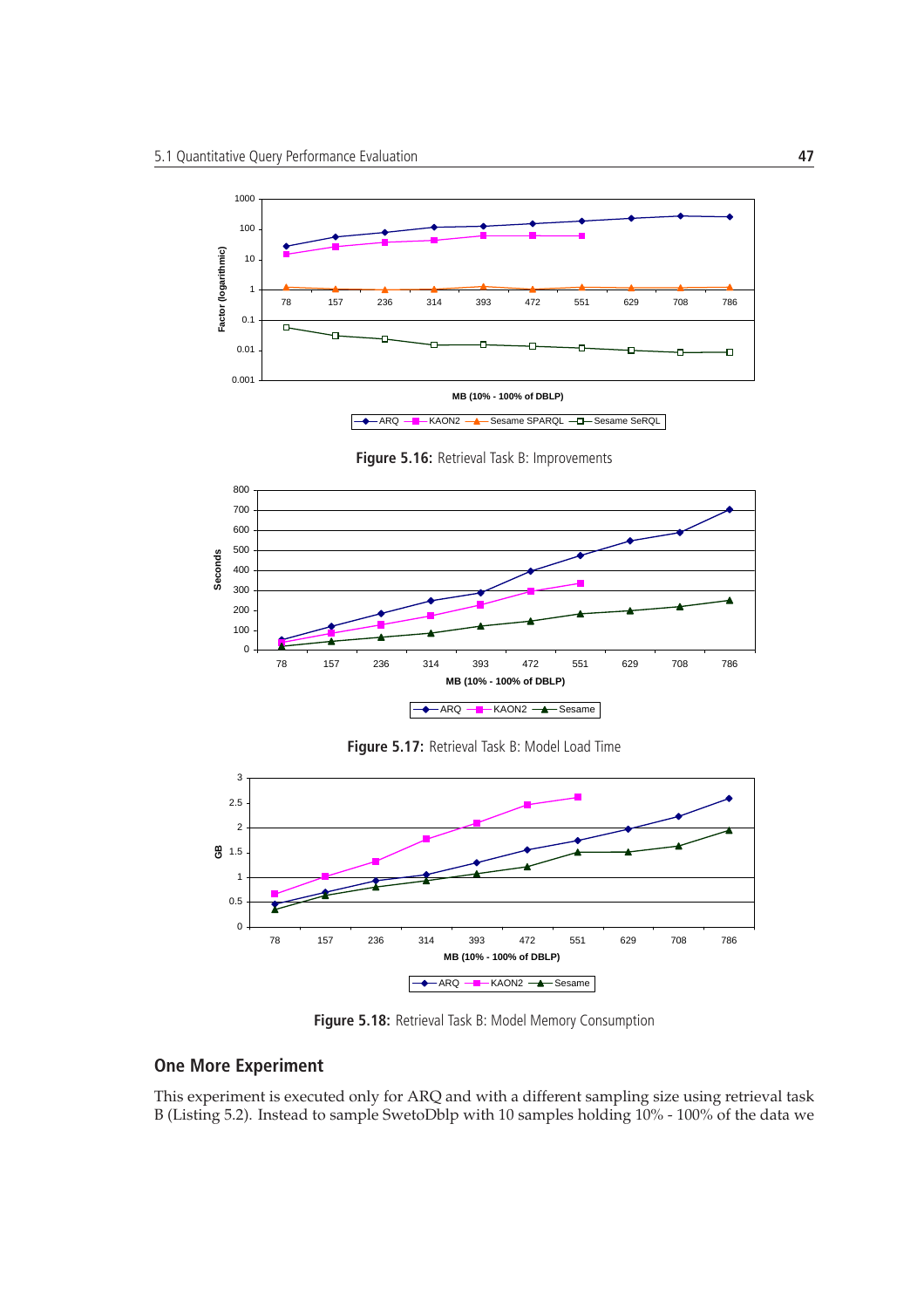create 10 samples holding just 1% - 10%. As we will see, the performance downgrades consistently by simply replacing the joined triple pattern by one or two patterns lower. The relevant queries for this experiment are respectively listed in 5.6 and 5.7

**Listing 5.6:** SwetoDblp Experiment A

```
1 PREFIX opus: <http://lsdis.cs.uga.edu/propono#>
2 PREFIX rdfs: <http://www.w3.org/2000/01/rdf-schema#>
3
4 SELECT ? label ? year
5 WHERE {
6 ? author rdfs: label ?name.
7 ? article opus: year ? year.
8 ? article opus: publication_authored_by ? author .
    ? article rdfs: label ? label .
10
11 FILTER (? name = "Donald D. Chamberlin")
12 }
```
#### **Listing 5.7:** SwetoDblp Experiment B

```
1 PREFIX opus: <http://lsdis.cs.uga.edu/propono#>
2 PREFIX r d f s : <h t tp ://www.w3 . org /2000/01/ rd f−schema#>
3
4 SELECT ? label ? year
5 WHERE {
    ? author rdfs: label ?name .
    ? article opus: year ? year.
    ? article rdfs: label ? label .
    ? article opus: publication_authored_by ?author .
10
11 FILTER (? name = "Donald D. Chamberlin")
12 }
```
Please refer to Listing 5.2 and remark the difference between the queries. As we will demonstrate later in this section, the performance over 10 samples can be approximated by a parabolic function. By means of a trend analysis, we estimate the execution time required to execute both queries on 100% of SwetoDblp.

Figure 5.19 shows the ARQ query execution performance for both queries of this experiment. The curve 'ARQ a' characterizes the performance for the query listed in 5.6 for the samples containing 1% - 10% of the SwetoDblp data. The curve 'ARQ b' describes the performance for the query listed in 5.7. The equations for both trend functions are displayed in Figure 5.19. A parabolic approximation of the measured values seems to be reasonable.

Based on both trend functions extracted from the measurements, we show in Figure 5.20 the expected behavior for the full SwetoDblp ontology, i.e., the performance between 1% and 100% of the dataset. For query 5.7 the expected execution time is approximatively 4 million seconds which corresponds to 46.3 days.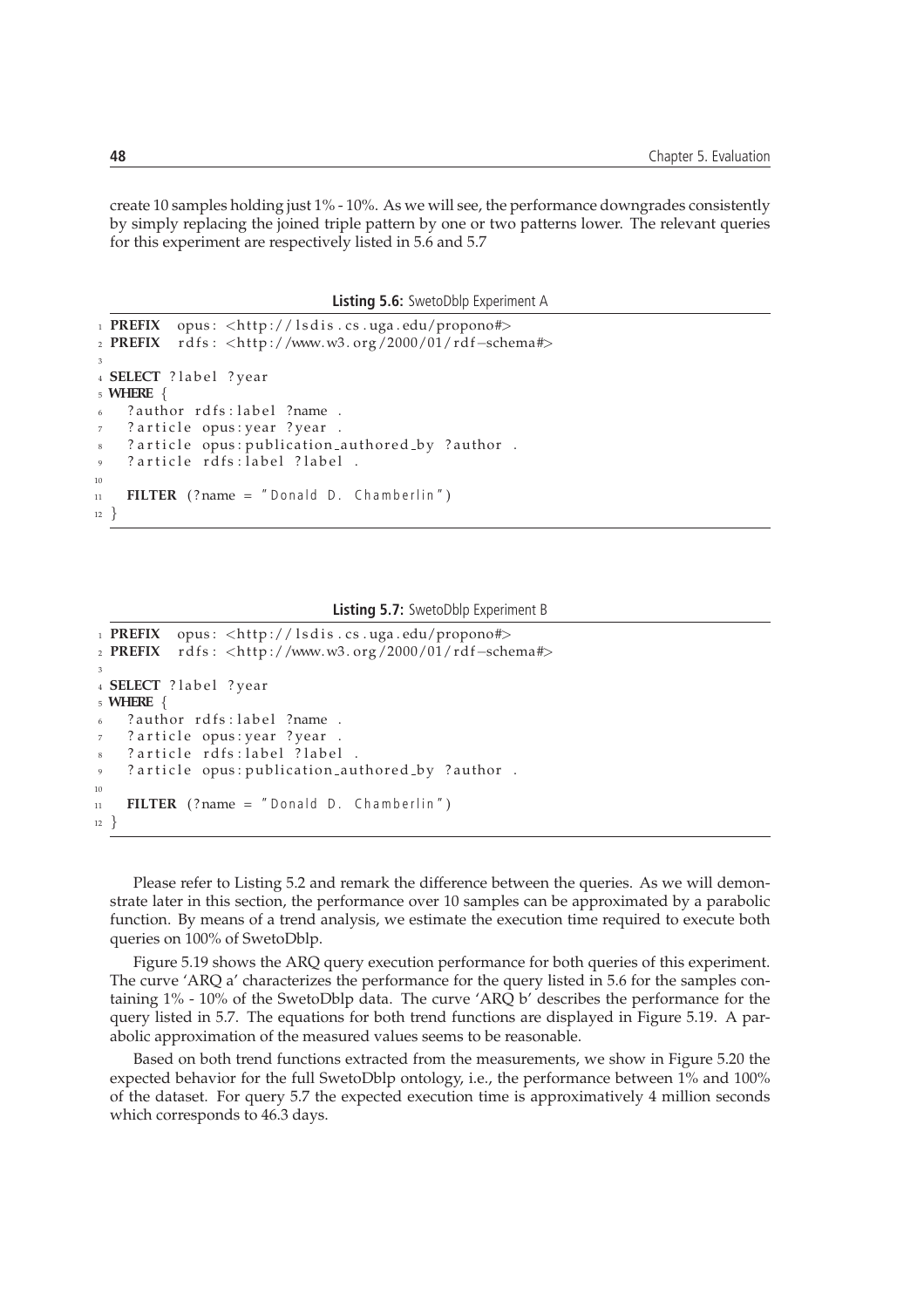

**Figure 5.19:** Experiment A and B



**Figure 5.20:** Experiment A and B: Trend Function

## **5.1.6 Similarity Index**

Because of the usually very high computational complexity of similarity measures and the consequent poor execution performance, we investigate the usage of a precomputed similarity index which allows a similarity lookup of resources according to a specific similarity strategy. We evaluate the usefulness of a similarity index using a semantic similarity measure, more precisely a similarity strategy based on Lin [Lin, 1998] similarity measure with a retrieval task defined for the Suggested Upper Merged Ontology (SUMO)<sup>19</sup>.

In the following, we specify the retrieval task used for the evaluation and the results. The selected task can be formulated as a retrieval of the 20 most similar concepts to 'Wine' in the SUMO. The retrieval task is specified in Listing 5.8 as iSPARQL query. First, each concept defined as OWL class is matched in the underlying ontology. The resources returned are then compared by means of a strategy based on Lin similarity measure. The similarity between each concept and the 'Wine' concept is calculated and ranked in decreasing order of similarity.

Figure 5.21 shows the performance of our retrieval task when the similarity index is deactivated, i.e., the Lin similarity is calculated during query execution. However, Figure 5.22 shows

<sup>19</sup>http://ontology.teknowledge.com/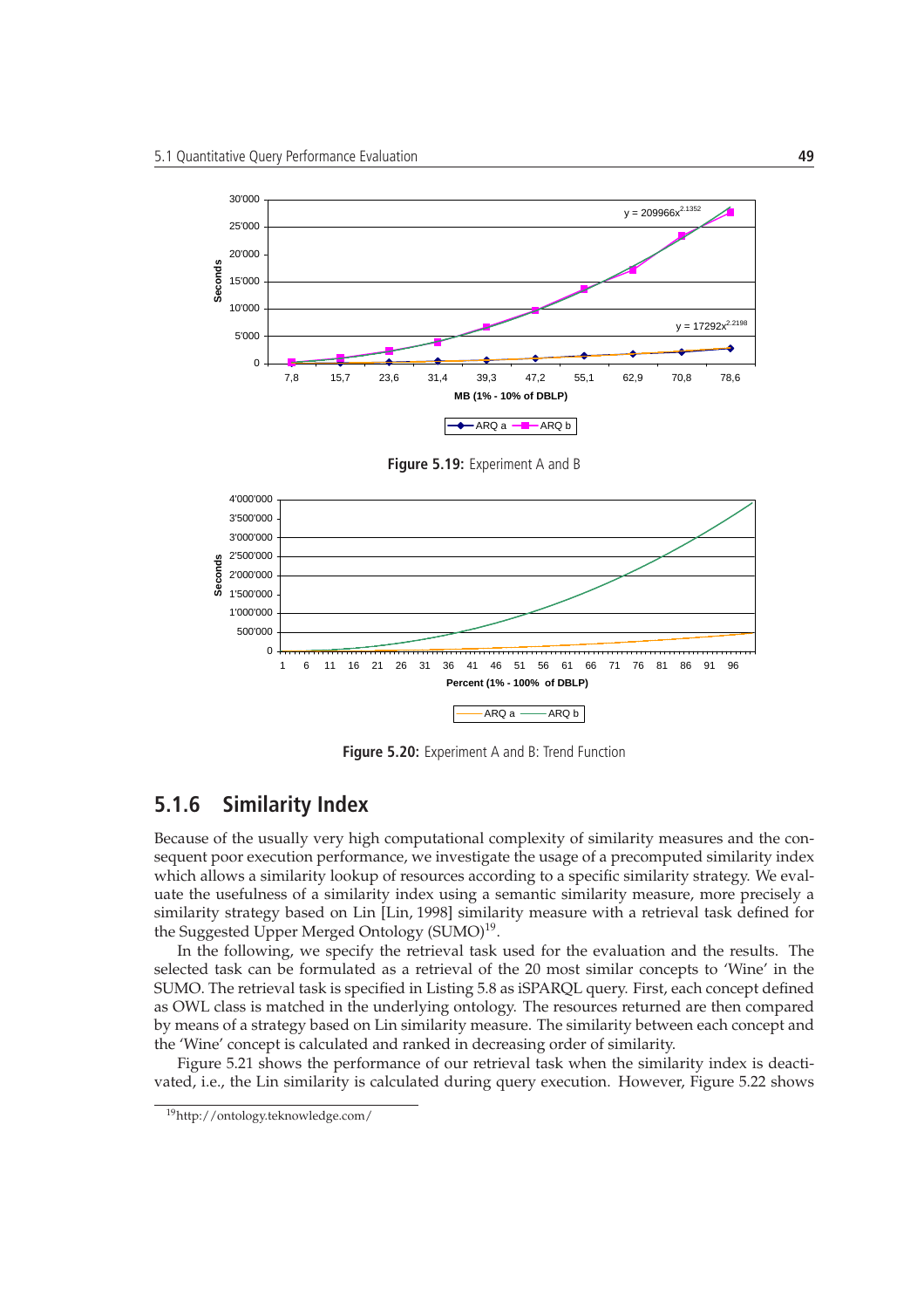**Listing 5.8:** Similarity Index Retrieval Task

```
1 PREFIX rdf: <http://www.w3.org/1999/02/22-rdf-syntax-ns#>
2 PREFIX owl : <h t tp ://www.w3 . org /2002/07/owl#>
3 PREFIX sumo: <http://127.0.0.1/ontology/simplified_sumo.owl#>
4 PREFIX isparql: < java: ch. unizh. if i. isparql. query. property.>
5
6 SELECT ? resource ? similarity
7 WHERE {
8 ? resource rdf: type owl: Class .
9
10 ? strategy isparql:name "SUMOLinResCmp".
11 ? strategy isparql: arguments (sumo: Wine ? resource).
12 ? strategy isparql: similarity ? similarity
13 \frac{1}{2}14
15 ORDER BY DESC(? similarity)
16
17 LIMIT 20
```


**Figure 5.21:** Similarity Index Off

the performance when the similarity index is activated. Thus, instead to calculate the similarity during query execution the framework performs an index lookup which results in a remarkable performance improvement.

We implement the similarity index as a MySQL table where resource pairs specified by URIreferences are stored together with the corresponding similarity calculated by a specific strategy. The SUMO contains 121 concepts. In order to evaluate our retrieval task, we create an index of similarities between the 'Wine' concept and all other concepts. Thus, the index contains 121 entries. The index computation for our retrieval task takes 422 seconds (around 7 minutes) on our test server.

In a more realistic environment, the maintenance of a similarity index requires more effort. First, each time a new concept is added to the ontology the index should be updated by adding the new similarity pairings. Since the addition of a new concept to an ontology may affect the similarity of existing resources (e.g., type hierarchy alteration) an incrementally calculated index should consider to compute similarity values not only for new pairings but also for resources that are affected by some modification. Further, it is typically not enough to index the similarity of a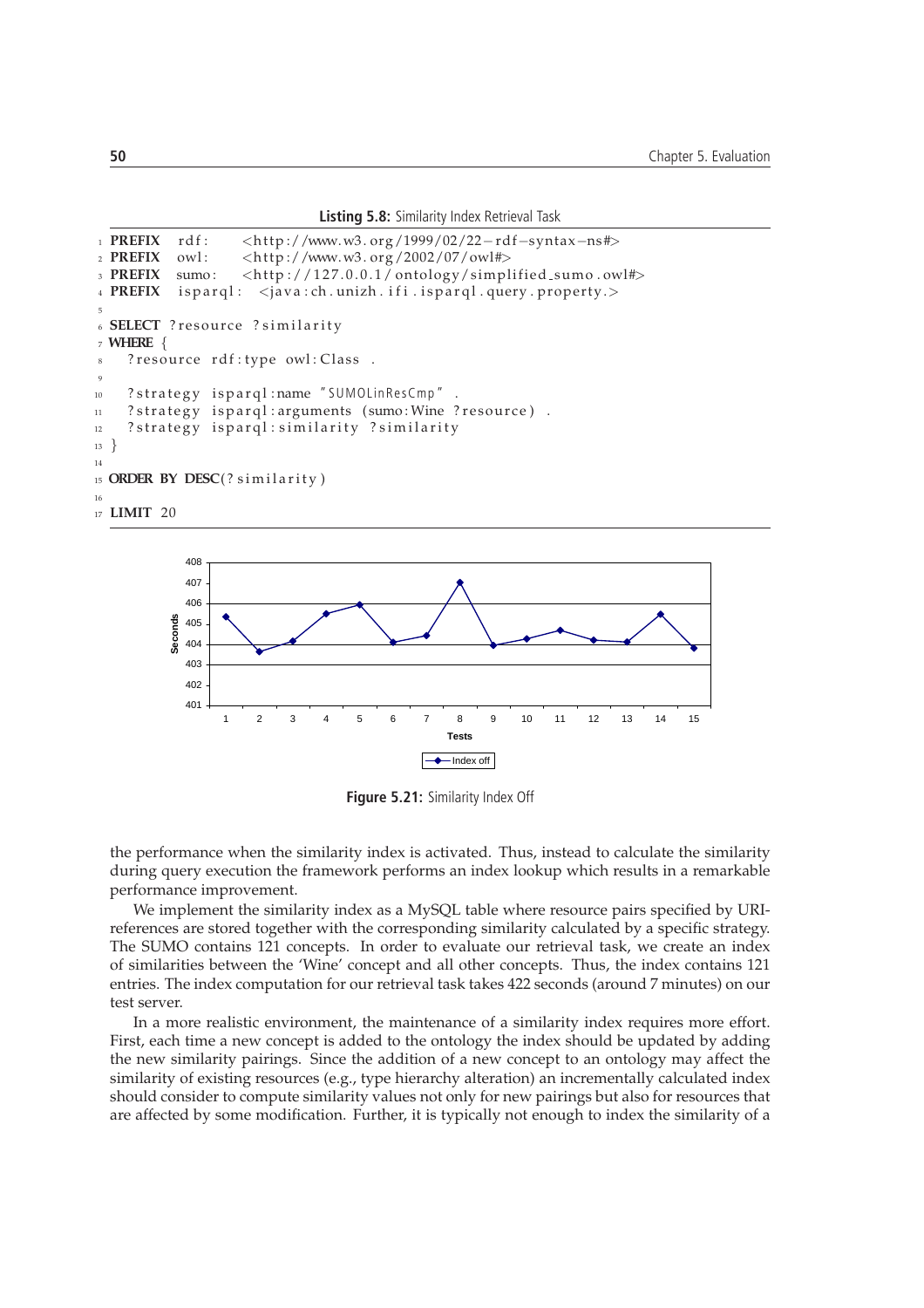

**Figure 5.22:** Similarity Index On

concept and each other concept in the ontology (1:n) but we need to index the similarity of each possible concept pair (n:n). Since usually we can assume that

$$
sim(A, B) = sim(B, A)
$$

the number of similarity values that need to be indexed can be specified by

$$
I = \binom{m+1}{2} = \frac{(m+1)!}{2!(m-1)!} = \frac{m(m+1)}{2}
$$

for an ontology holding  $m$  concepts. Thus, in order to create a complete index of the SUMO we need to calculate

$$
I = \frac{(121+1)!}{2!(121-1)!} = 7'381
$$

pairings of two concepts, where the order does not matter and a concept can be chosen more than once (combination with repetition). We may estimate the time required to create the similarity index for the SUMO to 25'742 seconds which is around 7 hours. Please note the required effort and mark that the number of concepts contained in the SUMO is relatively small and the similarity strategy used could be even more complex.

## **5.1.7 Final Example: Putting It All Together**

To close this first evaluation, we perform a final retrieval task on another ontology and with a new purpose. This final evaluation shows two things. First, how similarity may be used to join data of different ontologies by means of similarity strategies executed on a key attribute shared by both ontologies. Secondly, the performance improvement rule-by-rule including the similarity index.

For this purpose, we take a subset of the SwetoDblp ontology and another publication ontology maintained by the Institute for *Angewandte Informatik und Formale Beschreibungsverfahren* (AIFB), University of Karlsruhe, Germany<sup>20</sup>. The resource schema in both ontologies is different not only because of unlike URI-references but also because of a different set of predicates.

<sup>20</sup>http://www.aifb.uni-karlsruhe.de/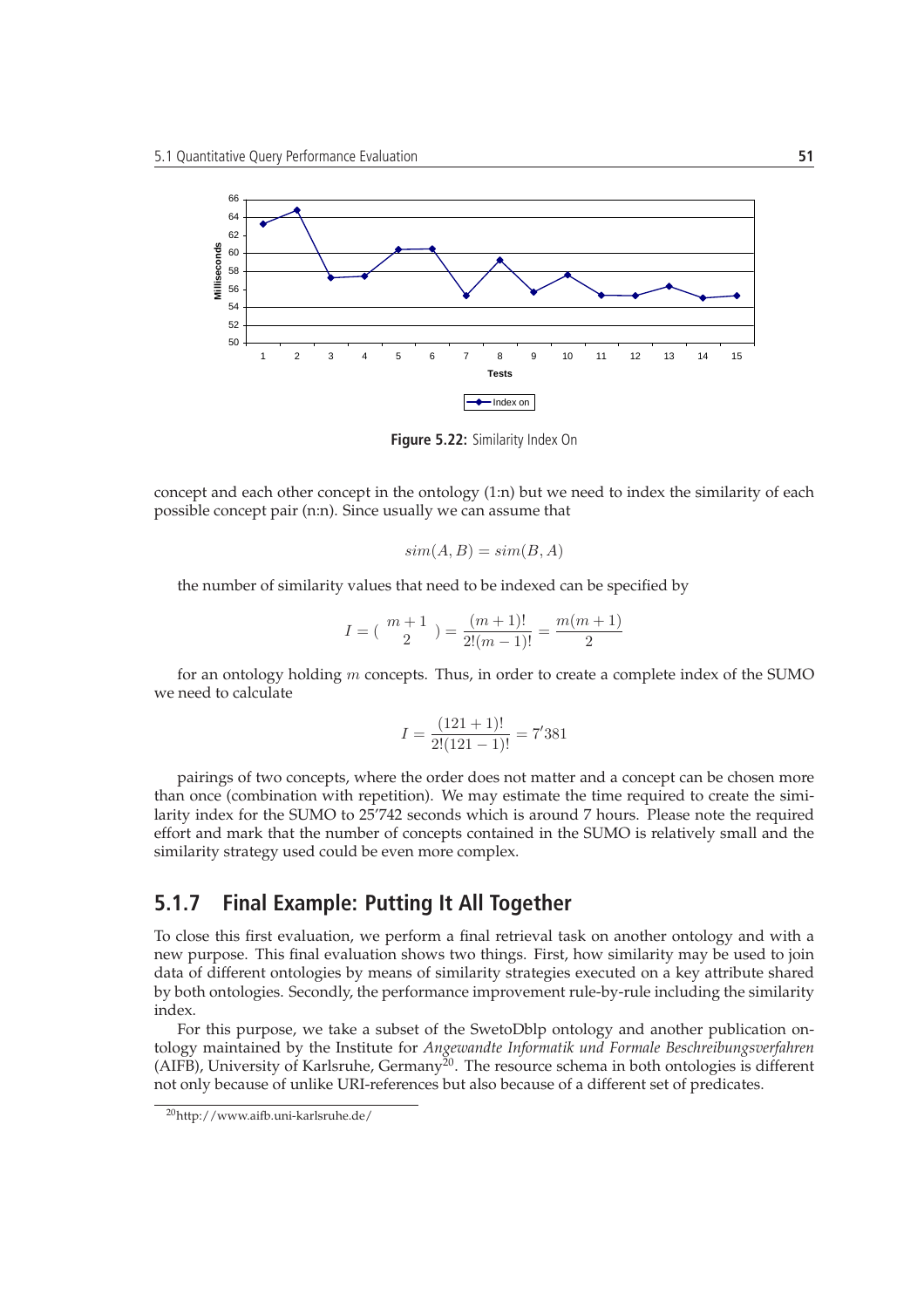Our purpose is to extract information from both ontologies by joining a shared resource predicate. A similarity strategy specified for this predicate allows a ranking of the most similar resources to the referenced resource (i.e., the AIFB publication entitled 'Semantic Methods for P2P Query Routing'). The top result is expected to be the one which joins the same resource (i.e., publication) in both ontologies. In Appendix B we list the query used for the evaluation.

The second purpose is to show the performance improvement achieved rule-by-rule. Figure 5.23 displays for each rule level the seconds required to execute the query. A rule level executes not only the newly added rule but all the previous rules too. As showed in Figure 5.23, each rule level improves the performance. The improvement ratios between the rules highly depends on the query and ontology. For example, the reorder imprecise rule may not yield significant performance improvement if Levenshtein is used for both strategies defined in query (Appendix B). Although some rules may affect more than others, it is the total improvement achieved by all rules that matters.



**Figure 5.23:** Final Example: Performance Rule-by-Rule including Similarity Index

Since the measures used in both similarity strategies (DiceStrCmp and LOLStrCmp) are very efficient in similarity computation, the similarity index method used in the previous Section 5.1.6 based on a MySQL table would not lead to optimization because of the JDBC<sup>21</sup> overhead. Thus, we implement an in-memory similarity index based on a HashMap<sup>22</sup> which allows a fast lookup for similarities. As illustrated in Figure 5.23, at each optimization level the similarity index based on a HashMap performs faster. The difference in optimization achieved by the similarity index for both 'Remove Dispensable' and 'Reorder Imprecise' is notable. In fact, because of the 'Reorder Imprecise' rule, the amount of similarity comparisons is almost reduced to the half. This behavior can be noticed in Figure 5.23.

Please note that because of the dispensable triple pattern specified in query, we could not measure the time required to execute the query without any activated rule. This pattern yields a tremendous intermediate result set because it matches each resource specified in the ontology.

In Appendix B we list both original and optimized queries used to perform this evaluation. Table 5.8 lists the absolute values measured for this evaluation.

<sup>21</sup>http://java.sun.com/javase/technologies/database/index.jsp

<sup>22</sup>http://java.sun.com/j2se/1.4.2/docs/api/java/util/HashMap.html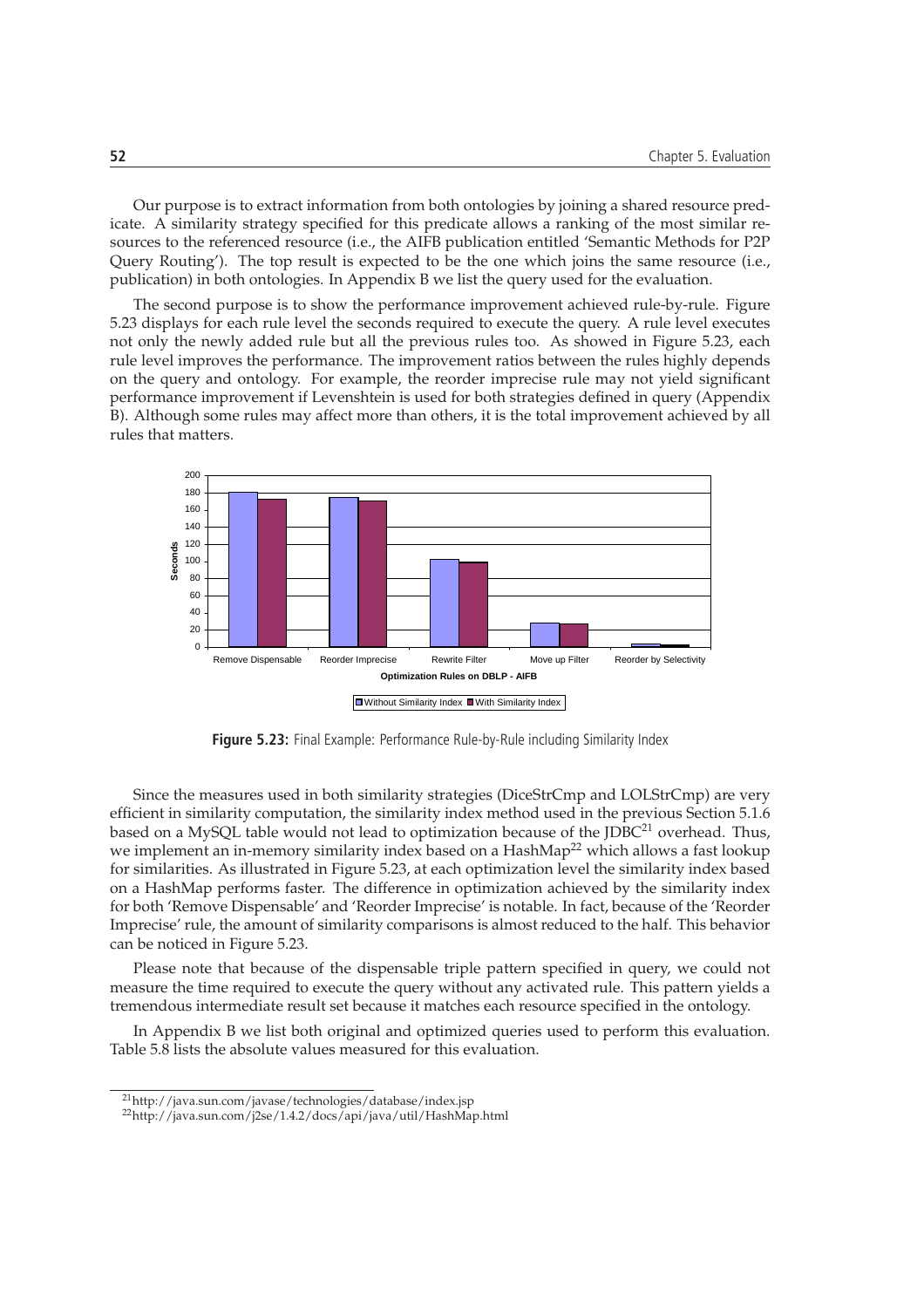| Without Similarity Index | With Similarity Index |
|--------------------------|-----------------------|
| 180'618.49               | 172'582.19            |
| 174'388.29               | 170'506.82            |
| 102'036.89               | 98'501.38             |
| 28'274.48                | 26'849.87             |
| 3'980.61                 | 1'899.09              |
|                          |                       |

**Table 5.8:** Absolute Values for Rule-by-Rule Evaluation including Similarity Index

# **5.2 Qualitative Query Retrieval Evaluation**

The qualitative evaluation focuses on information retrieval performance of iSPARQL queries using different similarity strategies. Mainly, we perform standard precision, recall, and f-measure [Baeza-Yates and Ribeiro-Neto, 1999] evaluations over test collections in order to qualify the performance of our imprecise framework. Moreover, we evaluate the quality of similarity strategies according to a human similarity judgment (i.e., gold standard).

#### **5.2.1 Datasets**

For iSPARQL precision and recall evaluation we use OWLS-TC<sup>23</sup>. OWLS-TC is a retrieval test collection to support the evaluation of the performance of Semantic Web service matchmaking algorithms. The test collection contains 28 queries specified for different domains (e.g., communication, economy, travel, medical). For each query a corresponding relevance set of services is given. OWLS-TC services are characterized by a service name and description. Moreover, each service may have one or more service inputs and outputs. Both inputs and outputs are concepts defined in 43 OWL ontologies which are included in OWLS-TC. For example, a traveling service may require some information about which sports we like to do (e.g., hiking and surfing) which are used as inputs and returns (output) destinations where we are able to play them.

Further, we use the MIT Process Handbook<sup>24</sup> [Malone et al., 2003] for an interesting evaluation about the deviation of similarity strategies to human similarity judgment. The MIT Process Handbook is a rich ontology of business activities (e.g., sell, make, buy) which are classified according to multiple hierarchical dimensions. Activities are described by a name and description. Descriptions may be multiple paragraphs long and can include any kind of information. Moreover, activities are organized against both generalization-specialization and parts-uses dimensions. Generalizations are related activities, i.e., the more general activities (e.g., 'Exchange' and 'Provide' are general activities to 'Sell'). Specializations are other ways an activity can be done, i.e., the different types (e.g., 'Sell via store' or 'Sell via other direct marketing' are other ways 'Sell' can be done). The part attributes specify sub activities (e.g., 'Obtain order' and 'Receive payments' are sub activities of 'Sell') whereas the uses attributes are lists of activities that use an activity (e.g., the activity 'Produce as a Distributor' uses the 'Sell' activity). The broad specification of activities allows the usage and definition of very different similarity strategies which includes different similarity measures and allows the consideration of miscellaneous features (e.g., activity name, description, parts, specializations, etc.)

<sup>23</sup>Version 2, Release 1, Date 11/15/2005, http://projects.semwebcentral.org/projects/owls-tc/

<sup>24</sup>http://ccs.mit.edu/ph/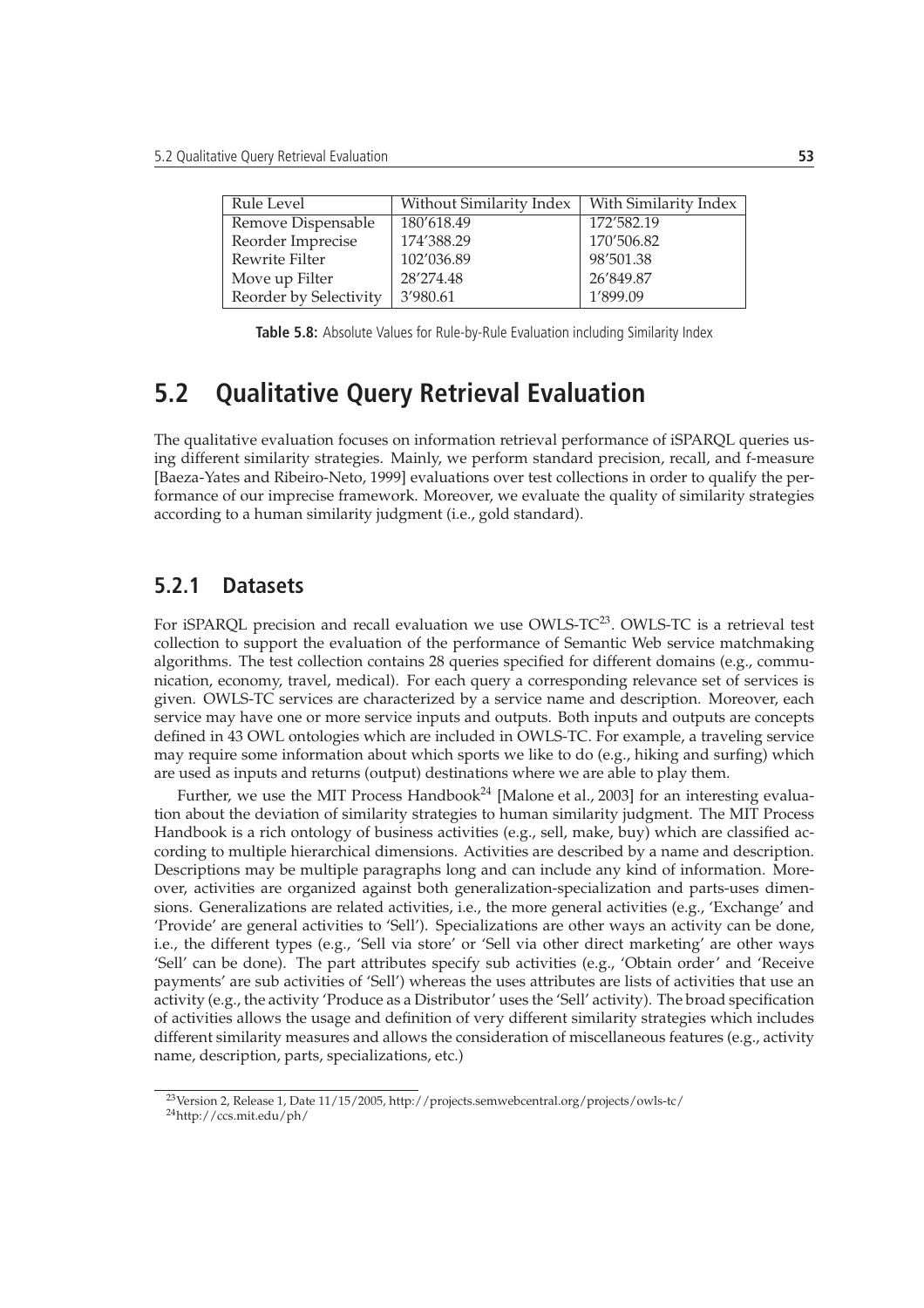### **5.2.2 Evaluations**

We start evaluating iSPARQL precision and recall on OWLS-TC dataset. We show how the precision and recall changes depending on the selected similarity strategy and we calculate the f-measure performance improvement for strategies. The evaluations discussed in this section clearly illustrate how a similarity strategy affects the retrieval performance. Thus, our evaluation supports the theory depicted in Chapter 3 which states that specific similarity strategies improve retrieval performance.

#### **iSPARQL: Precision and Recall**

We evaluate precision, recall, and f-measure of OWLS-TC services by using the relevance sets of services provided by the test collection. A similar approach is used and described for the evaluation of iRDQL [Bernstein and Kiefer, 2006]. The goal is to perform a qualitative evaluation of different strategies investigating their precision and recall. Further, we compute the average precision, recall, and f-measure of 10 services for different domains and strategies and we measure the average f-measure performance improvement for the selected strategies.



**Figure 5.24:** Precision, Recall, F-Measure: TFIDF Strategy

We chose two slightly different similarity strategies. Both consider the service name, description and inputs/outputs of services. The difference consists in the selected similarity measure used to calculate the similarity of descriptions. The first similarity strategy uses TFIDF whereas the second uses Levenshtein of Levenshtein to compute the similarity of descriptions. The name predicate is compared by means of Levenshtein whereas the Jaccard is used to compare the sets of service inputs and outputs.

Our strategy based on TFIDF (strategy A) performs generally better compared to the one based on Levenshtein of Levenshtein (strategy B). Figures 5.24 and 5.25 show this behavior for a specific OWLS-TC query service (i.e., the DVD and MP3 player price service). For strategy A the top 7 retrieved services are contained in the relevance set (given by OWLS-TC test collection). For strategy B only the first 5 retrieved services. Looking at recall, we mark that strategy A identifies each service contained in relevance set after 19 retrieved services whereas strategy B fulfills only after 93 retrieved services the complete relevance set.

Figures 5.26 and 5.27 resume the average precision, recall, and f-measure of 10 queries performed over OWLS-TC for both strategies A and B using different OWLS-TC service domains. As expected, the strategy based on TFIDF (strategy A) performs slightly better than strategy B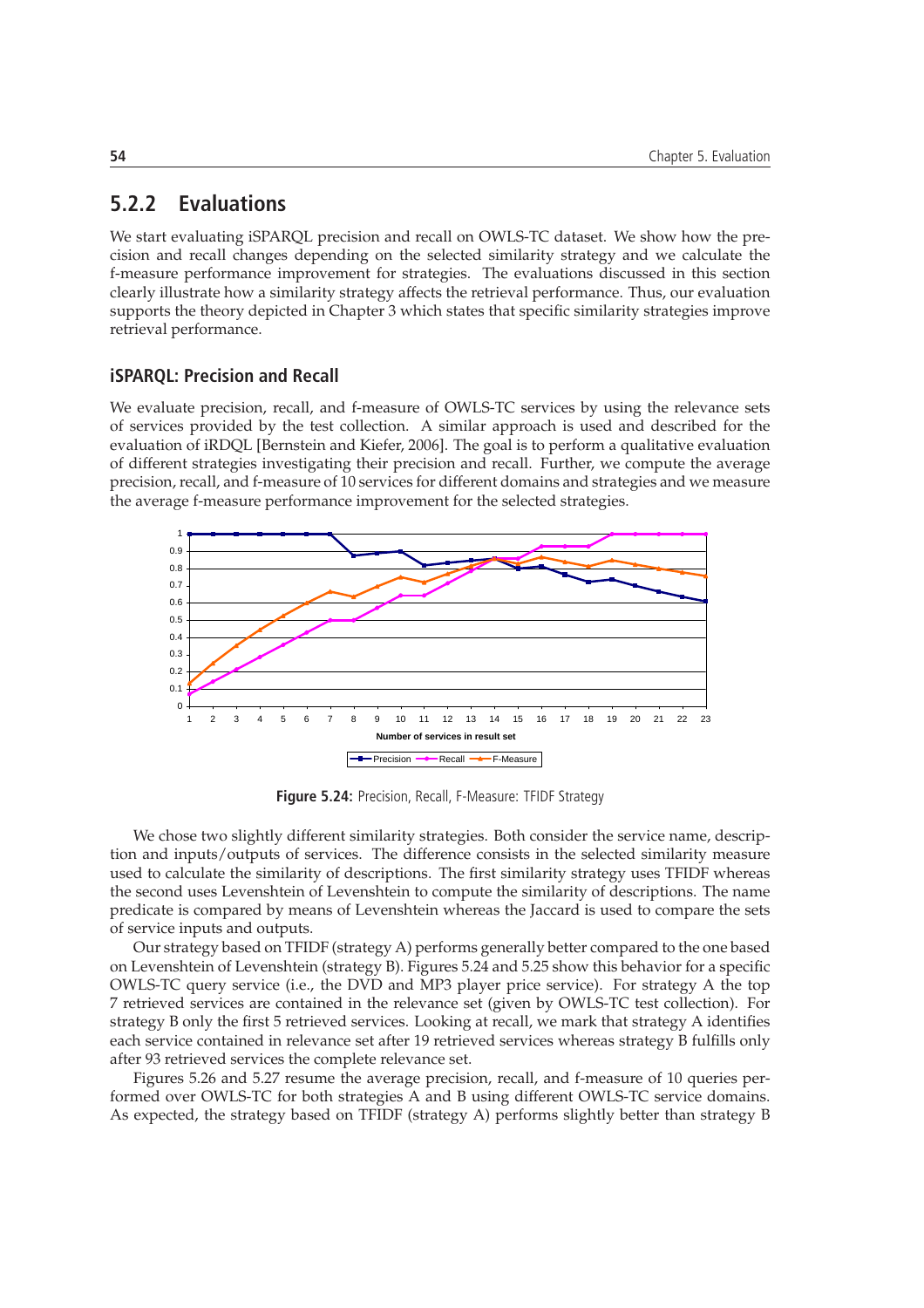

**Figure 5.25:** Precision, Recall, F-Measure: Levenshtein of Levenshtein Strategy



**Figure 5.26:** Precision, Recall, F-Measure: Average for Strategy A

based on Levenshtein of Levenshtein. The average f-measure improvement of strategy A compared to strategy B is 7.39%. Further, the figures includes the average f-measure for OWLS-M4 which is the best performing matchmaking algorithm of the OWLS-MX hybrid Semantic Web service matchmaker ([Bernstein and Kiefer, 2006] and [Klusch et al., 2006]).

#### **iSPARQL: Gold Standard Deviation**

In order to evaluate the quality of iSPARQL strategies, we conduct an evaluation using a gold standard based on human similarity judgment. The gold standard consists of 21 process pairs extracted from the MIT Process Handbook. The similarity of each pair is judged by a number of people which estimated the similarity of a process pair between 1 (lowest similarity) and 5 (highest similarity). For each process pair we calculate the average human similarity judgment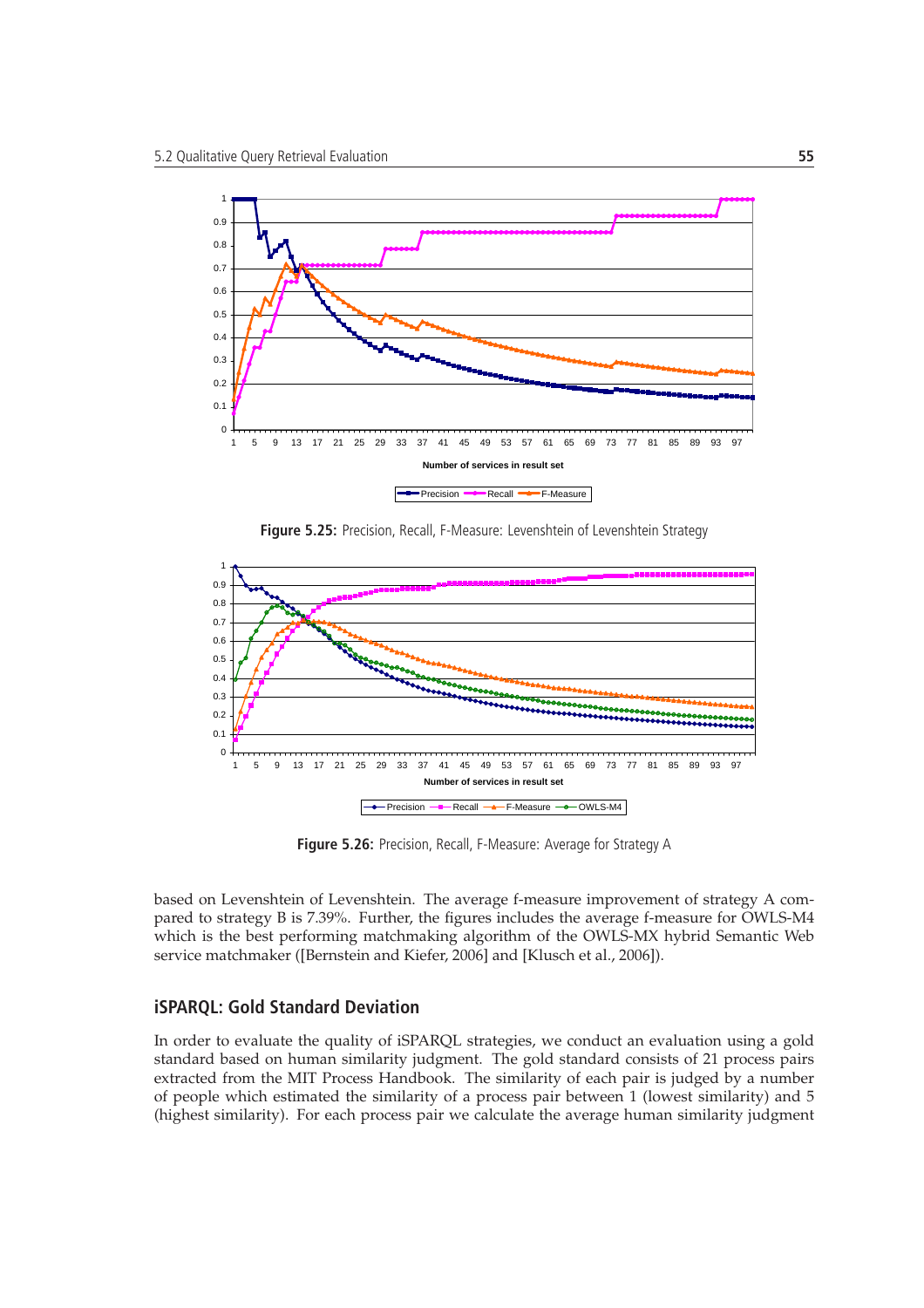

**Figure 5.27:** Precision, Recall, F-Measure: Average for Strategy B

value which is then normalized to [0,1]. We use the values resulting from human judgment as gold standard to evaluate the goodness of similarity strategies implemented in our imprecise framework.



**Figure 5.28:** Gold Standard vs. Levenshtein Strategy

In the following we show the results for three different similarity strategies used to evaluate the similarity between processes of the MIT Process Handbook. The first strategy is based on a Levenshtein resource comparison of both process parts (i.e., sub activities). The similarity of two processes is calculated considering the structure of parts (i.e., the number of parts) and the Levenshtein similarity of the corresponding part names. The second strategy is based on the tree edit distance. Hence, the similarity is calculated comparing the trees of process parts.

Figure 5.28 shows the gold standard compared to the Levenshtein based strategy whereas Figure 5.29 shows the gold standard compared to the tree edit distance strategy. We may point out a smaller deviation for the strategy based on tree edit distance. Thus, we can state that the similarity strategy based on tree edit distance approximates better human similarity judgment of MIT Process Handbook processes (assuming a qualitative human judgment). Figure 5.30 shows the gold standard compared to a similarity strategy based on the Levenshtein of Levenshtein similarity measure which considers the name, description, and parts of processes. This is the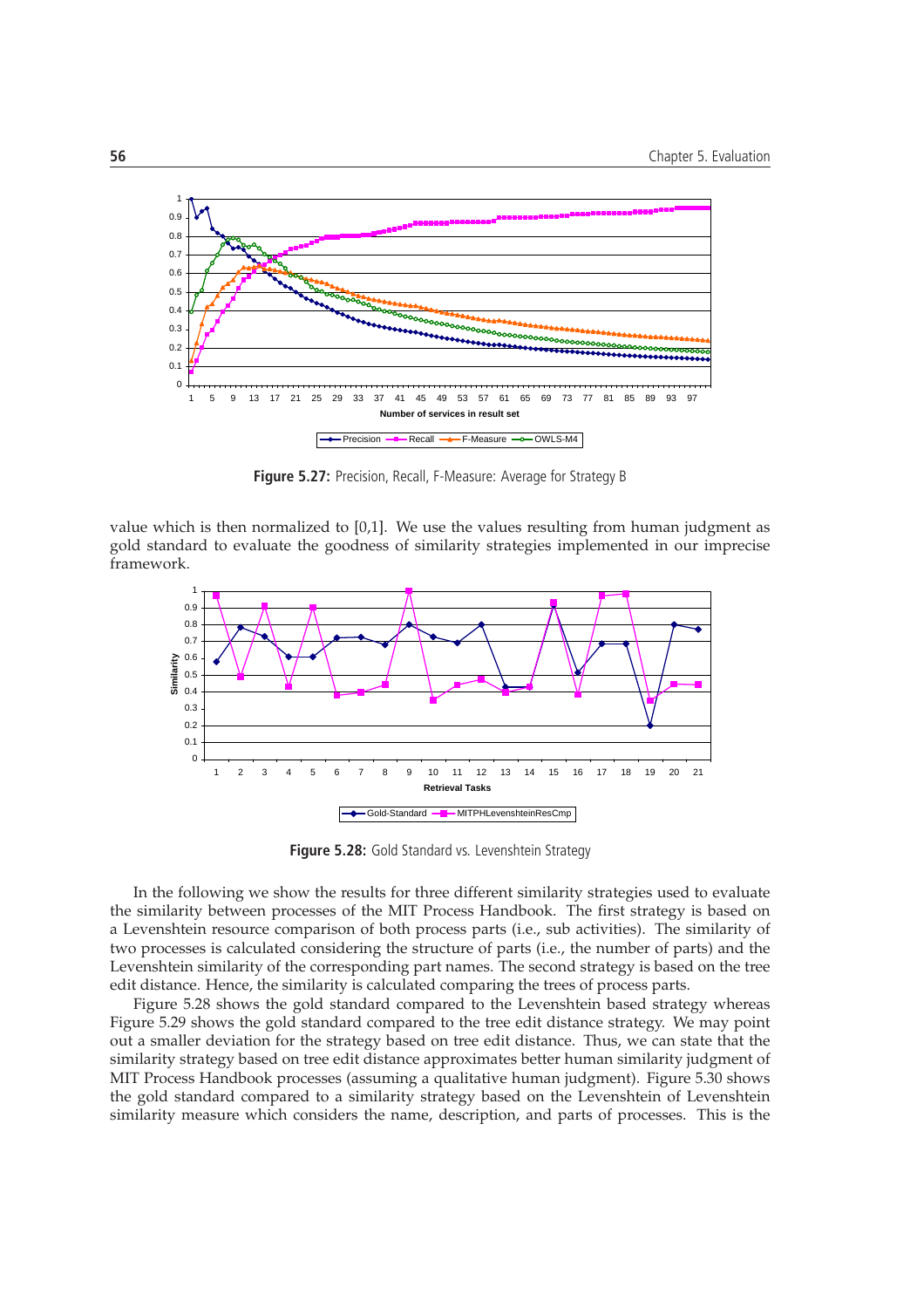

**Figure 5.29:** Gold Standard vs. Tree Edit Distance Strategy

strategy which best approximates human similarity judgment in our evaluation.



**Figure 5.30:** Gold Standard vs. Levenshtein of Levenshtein Strategy

Related to this evaluation we present in the following another experiment. The aim is to evaluate the average deviation from our gold standard for multiple similarity strategies using different process features (i.e., predicates) which are compared by various similarity measures. The result is an ordering of similarity strategies ranked by increasing deviation from the gold standard. The deviation is measured as an average value of the absolute differences between the gold standard and the similarity measured for a specific strategy.

Some strategies consider only a single predicate of business activities defined in the MIT Process Handbook (e.g., name or description) while other consider multiple predicates (e.g., name and description). Further, attributes are compared by means of Levenshtein, tree edit distance, Levenshtein of Levenshtein or TFIDF, depending whether the measure is meaningful or not for the corresponding object value. The evaluation shows that a careful selection of attributes and a corresponding meaningful measure yield to significant performance improvement.

This evaluation supports our original idea of similarity strategies based on the 'Features of Similarity' theory of A. Tversky [Tversky, 1977] described in Chapter 2. The evaluation demonstrates that a careful selection of features (i.e., predicates) of ontological resources and the investigation of meaningful similarity measures is necessary to reach a good approximation of human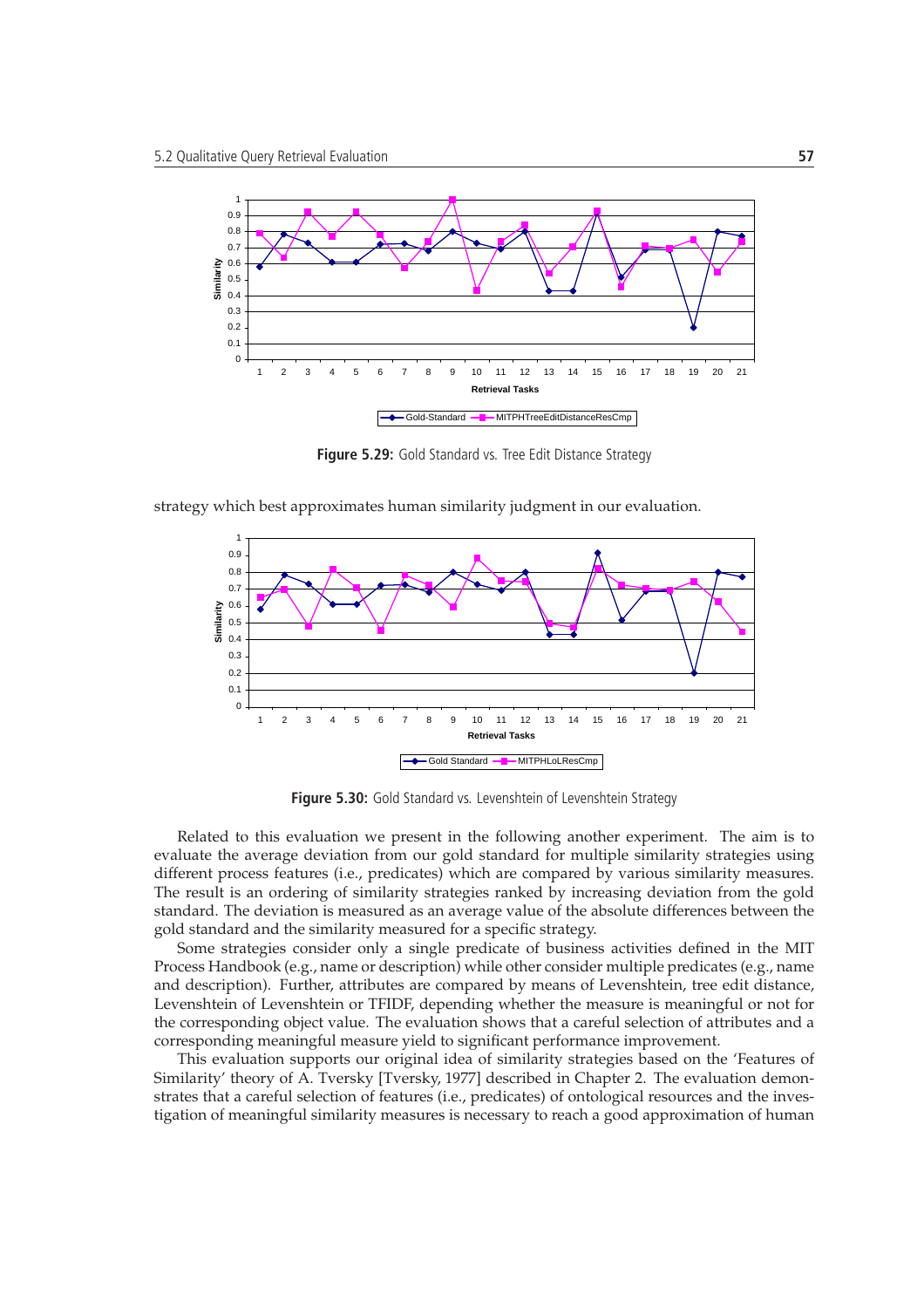similarity judgment. Although a general similarity measure or strategy can be used to compare ontological resources, I believe that in general a specific similarity strategy which considers specific features and compares them using meaningful measures yields to respectable performance improvement.

The definition of strategies is a task which may be affected by the attained similarity goal. As a simple example, in an ontology which describes the curriculum vitae of individuals, a comparison of personal details, e.g., first name or last name, is not meaningful if our aim is to characterize the similarity of people according to their knowledge and work experience. Thus, careful feature selection matters and is related to the attained goal.

Table 5.9 shows the results of our evaluation ranked by the increasing average deviation to the human similarity judgment.

| Strategy                                          | <b>Average Deviation</b> |
|---------------------------------------------------|--------------------------|
| LOL(Name, Description, Parts)                     | 0.144846435              |
| LOL(Parts)                                        | 0.15147453               |
| TED(Parts)                                        | 0.152694516              |
| LOL(Name, Description); TED(Parts)                | 0.154761688              |
| LOL(Name); TED(Parts)                             | 0.165089958              |
| Levenshtein(Parts)                                | 0.237248183              |
| LOL(Name, Parts); TFIDF(Description)              | 0.276288123              |
| LOL(Name); TFIDF(Description); Levenshtein(Parts) | 0.291227587              |
| LOL(Name)                                         | 0.29972154               |
| LOL(Name); TFIDF(Description)                     | 0.317672939              |
| Levenshtein(Name); TFIDF(Description)             | 0.387880911              |
| TFIDF(Description)                                | 0.485221486              |

**Table 5.9:** Strategy Deviation Ranking

The strategy which performs best in our evaluation implements the Levenshtein of Levenshtein (LOL) similarity measure on name, description, and part predicates of MIT Process Handbook processes. Generally, the Levenshtein of Levenshtein measure approximates well human similarity judgment especially if compared to the Levenshtein or the TFIDF. A measure which compares the structure of sub processes, e.g., the tree edit distance, yields good approximations too. The TFIDF generally yields poor performance. This may be because of bad text quality (HTML tags inside of descriptions). The Levenshtein of Levenshtein does clearly enhance the performance of the TFIDF also compared to the Levenshtein measure. Finally, we can mark that strategies which consider more features or features where more data is compared (process parts) are performing better.

All this considerations are specific to the MIT Process Handbook ontology and may be totally different for other ontologies. This supports our preliminary statement that strategies should be studied for a specific ontology. We may expect that specific similarity strategies perform better compared to general purpose similarity strategies.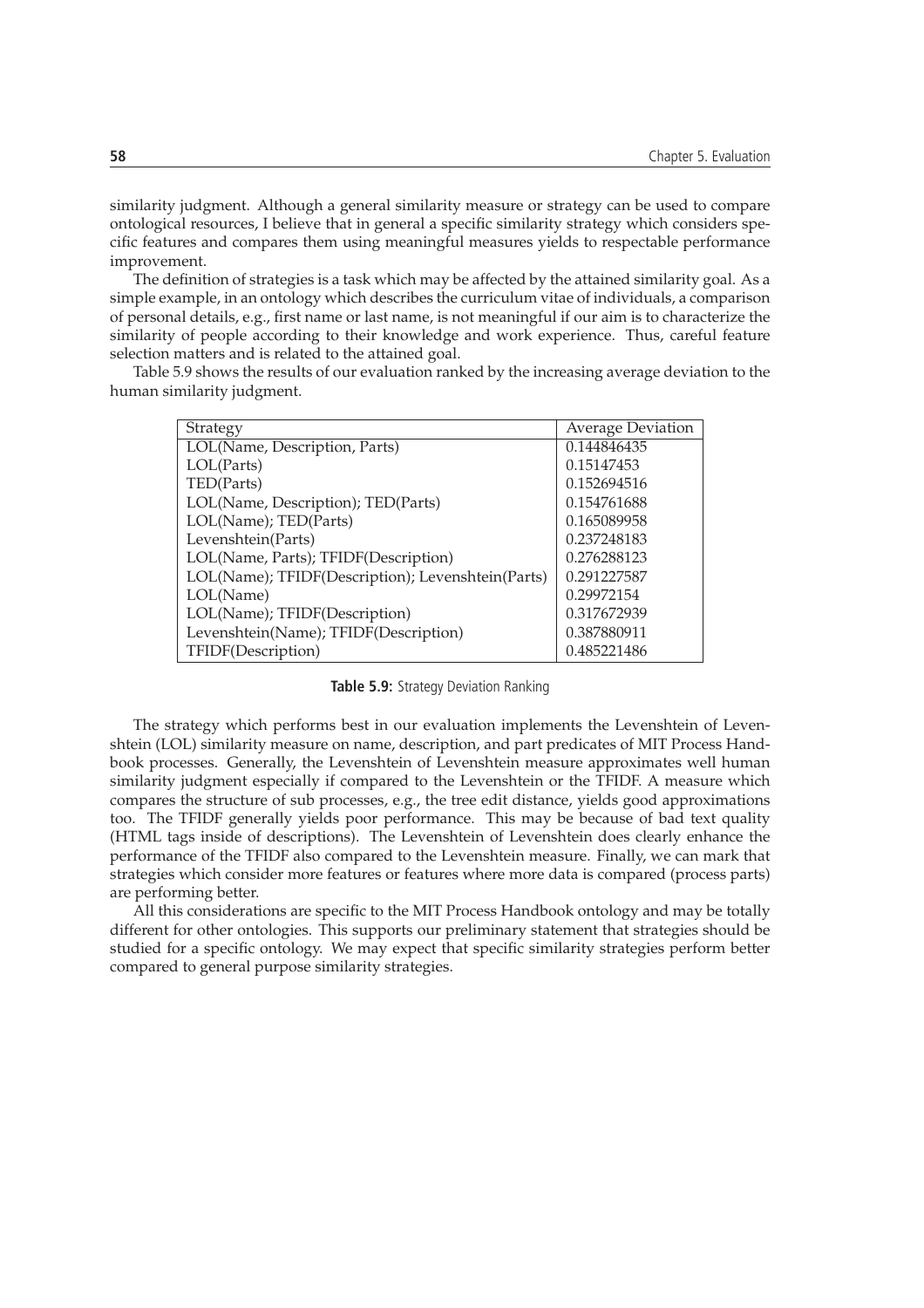# **6 Conclusions**

The seamless integration of our imprecise framework into ARQ and SPARQL is one of the major advantages of the proposed approach. Traditional SPARQL, Jena, and ARQ can be used to run iSPARQL queries. This allows an uncomplicated and fast deployment of iSPARQL on different systems.

I believe, the similarity between complex resources in ontologies may be measured by different logics, each resulting in varying similarity values. In order to evaluate the goodness of a logic, a gold standard is required (i.e., human similarity judgment). Thus, we are able to identify the logic which best approximates the gold standard. Complex ontology resources may not only be measured by different logics, but similarity logics also highly depend on the underlying ontology. The design of our imprecise framework is in line with the nature of similarities for complex ontology resources, since it allows extending strategies that meets best the properties of ontologies and their resources. Similarity strategies allow particular fine tuning and facilitate good approximation of human similarity judgment.

Our proposed iSPARQL optimization framework is a first approach for triple pattern selectivity estimation based on statistical information about the resources contained in the underlying ontology. As the quantitative query performance evaluation in Section 5.1 shows, the approach seems to be reasonable, and I believe this is the way to go. Obviously, more research work is required to get even more accurate estimations. It is remarkable that a few optimization rules which all aims the common goal to reduce the intermediate result set size of triple patterns highly affect query execution performance.

The optimization work discussed in this thesis, mainly focuses on static query reordering in order to get an execution plan which is optimal against the selectivity of triple patterns. Static optimization techniques may be combined with dynamic techniques to achieve optimization also when static techniques do not lead to any effective optimization (e.g., when the query is already optimized according to the selectivity of triple patterns).

# **6.1 Limitations**

Our flexibility for similarity strategies is also a drawback. Extending strategies not only requires a deep study of the underlying ontology and knowledge about similarity measures, but necessitates the implementation of specific classes, written in Java. Hence, implementing a specific strategy with good gold standard approximation is anything but a trivial task and the required effort not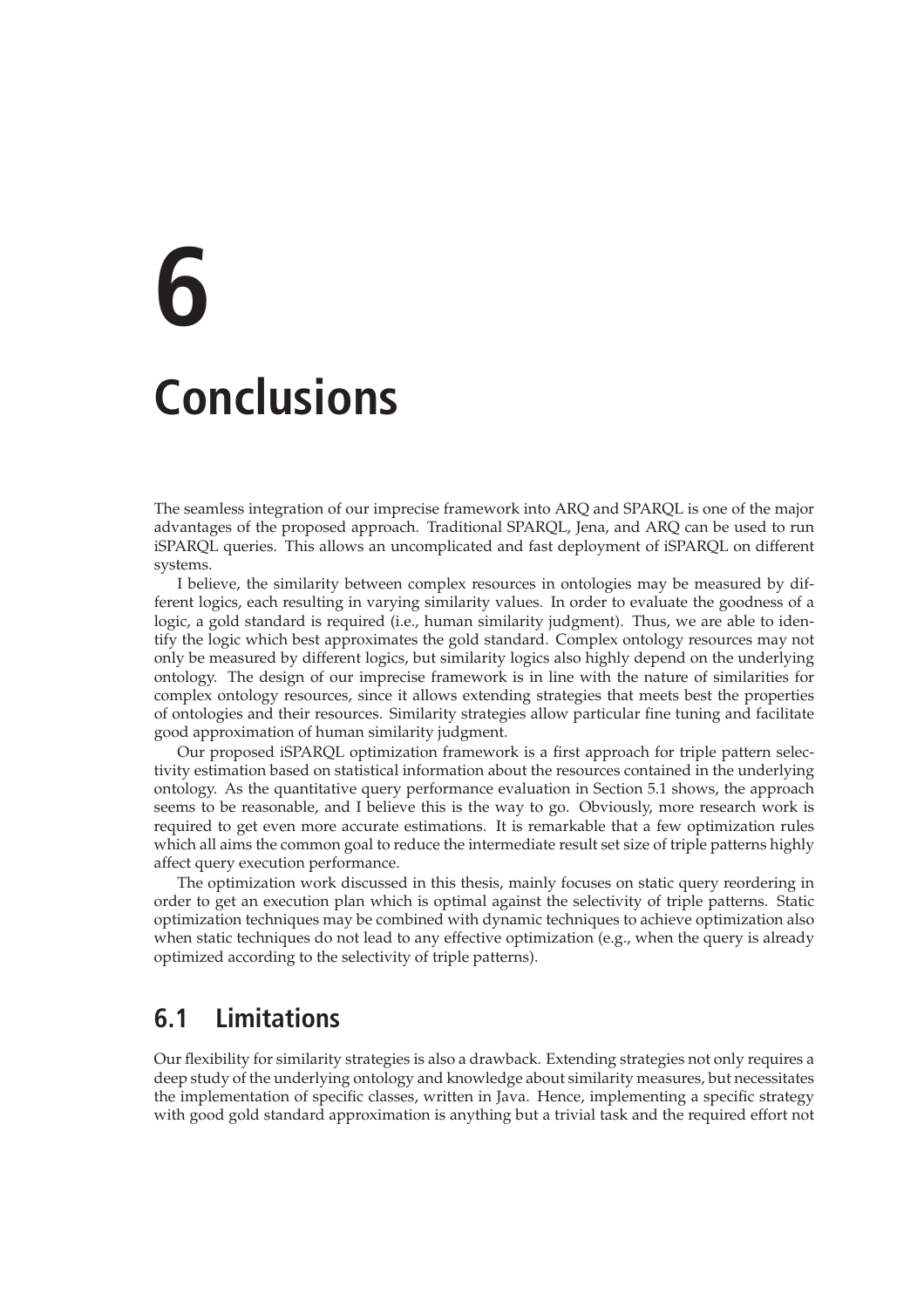negligible. Nevertheless, our imprecise framework allows the implementation of generic strategies too. Generic strategies are ontology independent and usually they involve a single similarity measure.

iSPARQL queries require a specific statement ordering. This is the major drawback of our approach. On the one hand, the SPARQL variables used as strategy arguments must be previously bound by ARQ. On the other hand, imprecise strategy statements need to conform a special ordering. Nevertheless, our iSPARQL optimizer (Chapter 4) implements a rule which reorders imprecise statements to meet this requirement. Hence, imprecise statements may be written in any ordering, provided that the optimizer is activated.

The proposed iSPARQL optimization framework implements a basic statistical model used for selectivity estimation. More research should be invested to improve the accuracy of estimations. For example, SPARQL variables constrained by an inequality operator (e.g.,  $>$ ,  $\lt$ ) are not considered yet while estimating the selectivity of patterns. It is straightforward, that the selectivity of a variable constrained in a FILTER expression can be estimated more accurately. Moreover, our framework calculates the object selectivity according to a specific predicate. This limitation can be avoided by generalizing the function for the selectivity estimation of triple pattern objects. In fact, when a predicate is unknown, we may compute the selectivity of an object by considering the histograms describing the object domain values for each predicate. Furthermore, the subject selectivity estimation formula used in our framework may be determined more accurately too. In fact, the subject selectivity is constant in our framework. A more precise statistic where the number of predicates are modeled for each resource class inside the ontology may lead to a more accurate subject selectivity estimation. For example, resources of a class Person may have more predicates compared to resources of a class Address. A statistical representation of the average number of predicates for resources according to the resource class may lead to more accurate and natural subject selectivity estimation. Last but not least, our framework does not consider the behavior of triple pattern selectivity for joined variables (please refer to the discussion about the selectivity propagation in Section 4.9). In fact, assigning the selectivity 1.0 to variables which are previously bound is a too rough approximation. In Section 4.9 we describe our proposed approach to solve this limitation.

# **6.2 Future Work**

Reordering of imprecise statements is assured only if OptARQ is activated. In fact, the required logic is implemented as rule in our optimization framework. To allow reordering of iSPARQL statements even when the optimizer is deactivated, we should split the corresponding rule (Section 4.7) into separate logics.

In order to enable a comfortable deployment of similarity strategies for iSPARQL, a possible extension could be a sort of building set which allows a configuration of similarity strategies. Instead of implementing similarity strategies imperatively, i.e., by giving a sequence of commands the strategy has to execute, we could implement them in a declarative way, i.e., describing *what* the strategy should do.

Some of the limitations described above, especially those for the iSPARQL optimization framework, may be a starting point for future work. We expect that resolving the limitations discussed will lead to more accurate selectivity estimation and thus, enhance the model to a more general one which may be even more robust in a productive field.

During the last decades, different statistical models have been proposed to characterize attribute value distributions. Our model uses an equal-width histogram to represent the object value domains (Chapter 4). Other histogram based approaches have been proposed and are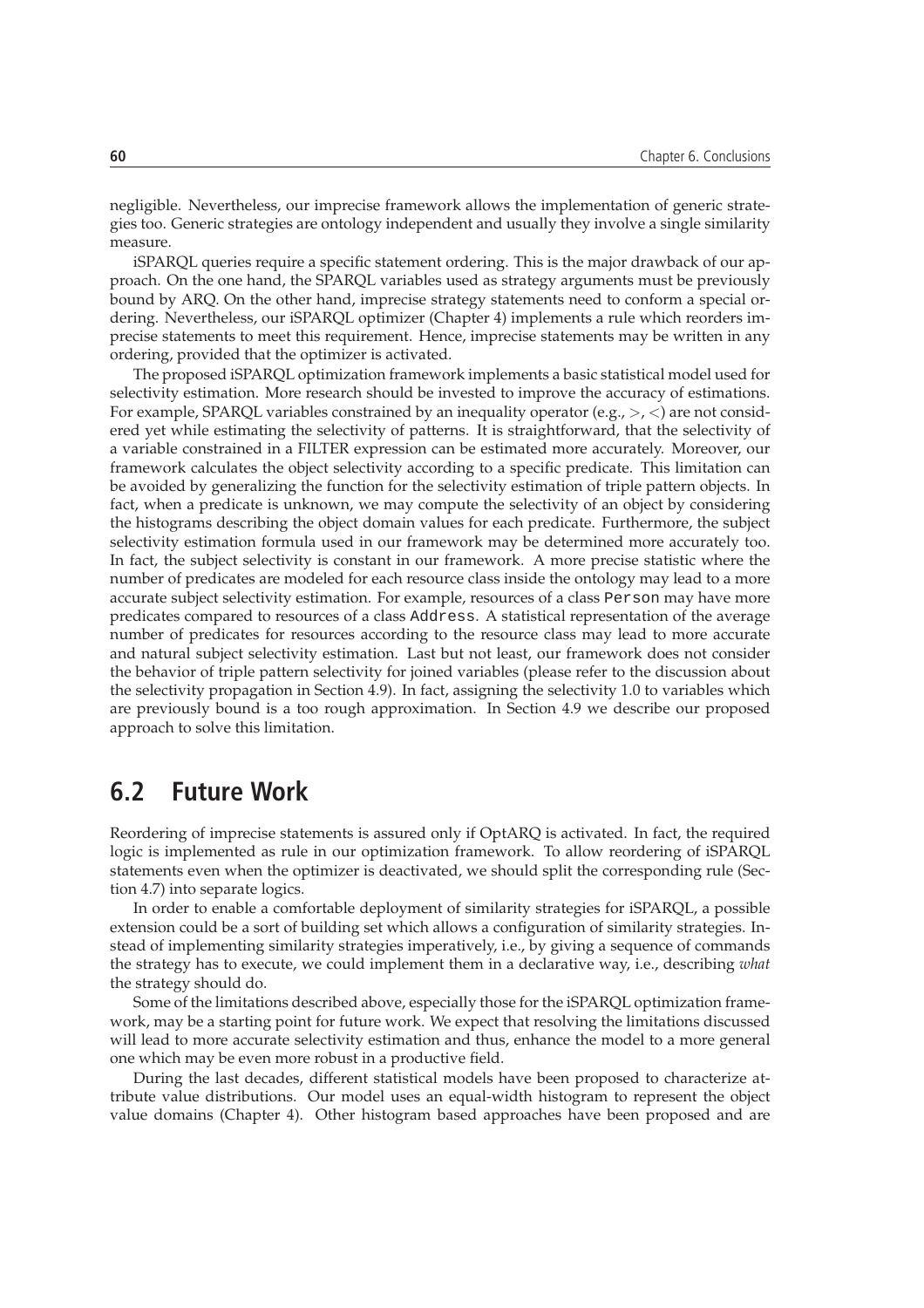summarized in [Oommen and Rueda, 2001]. They all aim the cost estimation of query execution plans. It has been shown that some methods are less erroneous on selectivity estimation compared to others. In fact, the equal-width histogram based selectivity estimation used in our optimization framework is a relatively simple approach which may lead to significantly higher estimation errors (i.e., large classes result into inaccurate estimation). Moreover, other selectivity estimation models have been proposed too, e.g., probabilistic selectivity estimation models [Getoor et al., 2001].

We focused mainly on static optimization techniques, e.g., query reordering or similarity indexing. In Section 4.8 we sketched the aggregation optimization which exploits the characteristics of some aggregation method. This optimization technique is performed during query execution. Thus, it belongs to the class of dynamic query optimization. Dynamic optimization involves techniques which consider the state of the environment. For example, a plan which is expected to be optimal before query execution may not be optimal during execution, perhaps because of a modified environment or outdated statistics. Thus, the optimizer generates sub-optimal plans due to invalid assumptions [Markl et al., 2004]. Because of the distributed nature of Semantic Web knowledge bases considering their attributes and environment changes during query execution will be fundamental.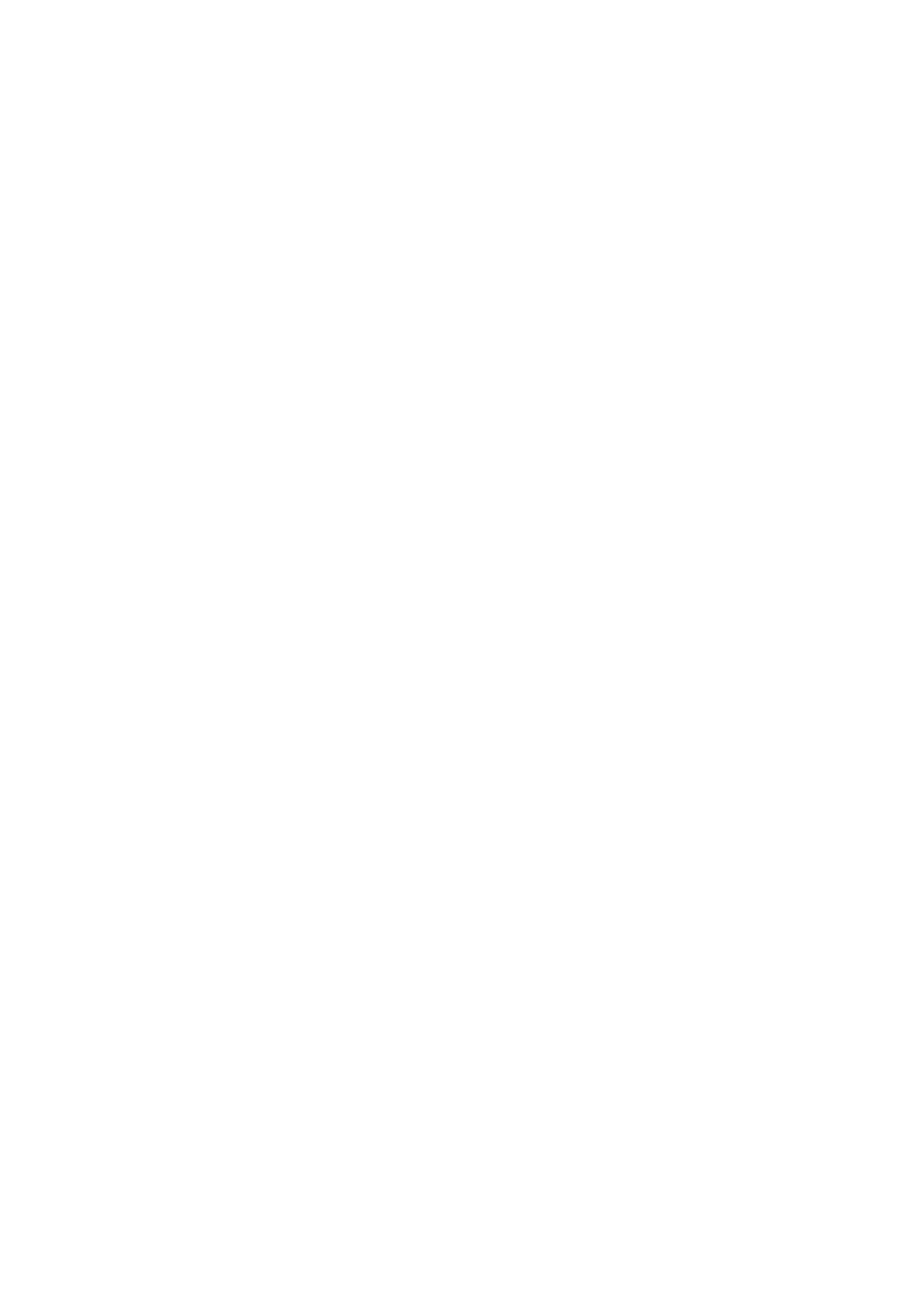## **A Appendix A**

**Listing A.1:** iSPARQL Extended Grammar

| $[21]$ | FilteredBasicGraphPattern ::=                                  |
|--------|----------------------------------------------------------------|
|        | BlockOfTriples?   ImpreciseBlockOfTriples?                     |
|        | (Constraint '.'? FilteredBasicGraphPattern )?                  |
| $[94]$ | ImpreciseBlockOfTriples ::=                                    |
|        | NameStatement '.'                                              |
|        | ArgumentsStatement   ScoresStatement '.'                       |
|        | ( AggregatorStatement '.' ThresholdStatement '.' )             |
|        | (IgnorecaseStatement   WeightsStatement '.' )                  |
|        | SimilarityStatement '.'                                        |
| $[95]$ | NameStatement<br>::= Var IRIrefName String '.'                 |
|        | [96] ArgumentsStatement ::= Var IRIrefArguments ObjectList '.' |
|        | [97] ScoresStatement ::= Var IRIrefScores ObjectList '.'       |
|        | [98] AggregatorStatement ::= Var IRIrefAggregator String '.'   |
|        | [99] ThresholdStatement ::= Var IRIrefThreshold String '.'     |
|        | [100] WeightsStatement ::= Var IRIrefWeights ObjectList '.'    |
|        | [101] IgnorecaseStatement ::= Var IRIrefIgnorecase String '.'  |
|        | [102] SimilarityStatement ::= Var IRIrefSimilarity Var '.'     |
|        | [103] IRIrefName<br>$\therefore$                               |
|        | java:ch.unizh.ifi.isparql.query.property.name                  |
|        | [104] IRIrefArguments<br>$\cdots$ : : =                        |
|        | java:ch.unizh.ifi.isparql.query.property.arguments             |
|        | [105] IRIrefScores<br>$\therefore$                             |
|        | java: ch. unizh. ifi. isparql. query. property. scores         |
|        | [106] IRIrefAggregator<br>$\cdots$ : : =                       |
|        | java:ch.unizh.ifi.isparql.query.property.aggregator            |
|        | [107] IRIrefThreshold<br>$\mathbf{1} \mathbf{1} =$             |
|        | java:ch.unizh.ifi.isparql.query.property.threshold             |
|        | [108] IRIrefWeights<br>$\therefore$                            |
|        | java:ch.unizh.ifi.isparql.query.property.weights               |
|        | [109] IRIrefIgnorecase<br>$\vdots$ :                           |
|        | java:ch.unizh.ifi.isparql.query.property.ignorecase            |
|        | [110] IRIrefSimilarity<br>$\therefore$ : : =                   |
|        | java:ch.unizh.ifi.isparql.query.property.similarity            |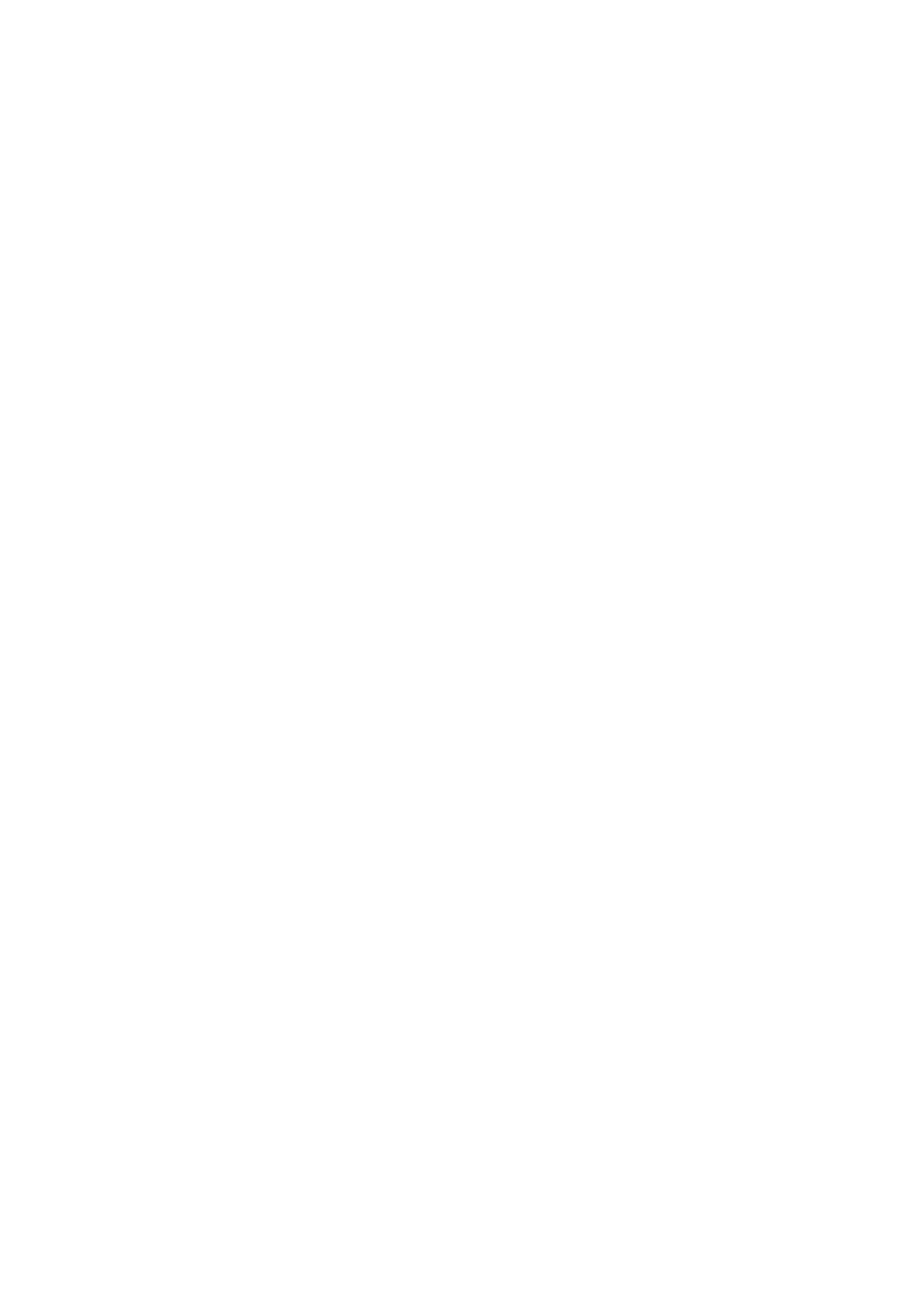## **B Appendix B**

**Listing B.1:** Final Example: Query

```
PREFIX swrc: <http://swrc.ontoware.org/ontology#>
PREFIX opus: \langle \text{http://lsdis.cs. uga.edu/projects/semdis/opus#}\ranglePREFIX rdfs: <http://www.w3.org/2000/01/rdf-schema#>
PREFIX is parql: <java: ch. unizh. if i. is parql. query. property.>
SELECT ? title1 ? proceedings1 ? year1 ? abstract2 ? series2
       ?volume2 ?booktitle2 ?month2 ?pages2 ?similarity3
WHERE
{
  ? resource2 swrc: year ? year2.
  ? resource1 rdfs: label ? title1.
  ? resource1 opus: book_title ? booktitle1 .
  ? resource2 swrc: title ? title2.
  ? resource2 swrc: abstract ? abstract2 .
  ? resource2 swrc: series ? series2 .
  ? resource2 swrc: volume ? volume2 .
  ? resource2 swrc: booktitle ? booktitle2.
  ? resource2 swrc: month ? month2 .
  ? resource2 swrc: pages ? pages2 .
  ? resource1 opus: year ? year1 .
  ? resource1 opus: contained_in_proceedings ? proceedings1 .
  ? resource3 rdfs: label ? title3 .
  FILTER (? year2 >= 2005)
  FILTER ( ? title 2 = " Semantic Methods for P2P Query Routing")
  ? strategy1 isparql:name "LOLStrCmp"
  ? strategy1 isparql: arguments (? booktitle1 ? booktitle2).
  ? strategy1 isparql: similarity ? similarity1 .
  ? strategy2 isparql:name "DiceStrCmp".
  ? strategy2 isparql: threshold 0.5
  ? strategy2 isparql: arguments (? title1 ? title2).
  ? strategy2 isparql: similarity ? similarity2 .
  ? strategy3 isparql:name "ScoreAggregator"
  ? strategy3 isparql: scores (? similarity1 ? similarity2).
  ? strategy3 isparql: similarity ? similarity3 .
```
}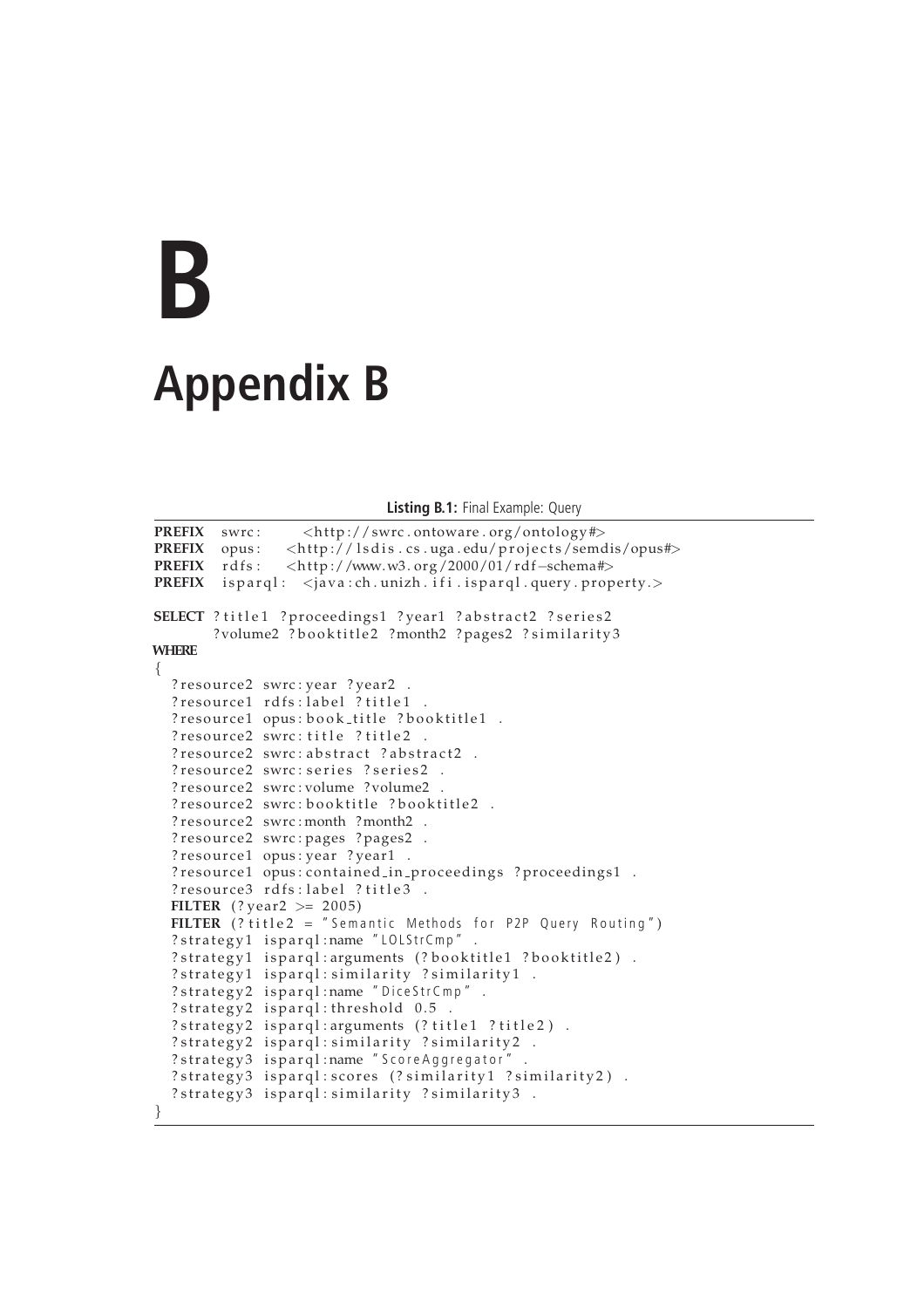**Listing B.2:** Final Example: Optimized Query

```
PREFIX swrc: <http://swrc.ontoware.org/ontology#><br>PREFIX opus: <http://lsdis.cs.uga.edu/projects/semc
                 \frac{1}{\sqrt{2}} // lsdis.cs.uga.edu/ projects/semdis/opus#>
PREFIX rdfs: <http://www.w3.org/2000/01/rdf-schema#>
PREFIX is parql: \langle java: ch. unizh. if i. is parql. query. property.
SELECT ? title1 ? proceedings1 ? year1 ? abstract2 ? series2
        ?volume2 ?booktitle2 ?month2 ?pages2 ?similarity3
WHERE
{
  ? resource2 swrc: title "Semantic Methods for P2P Query Routing".
  ? resource2 swrc: volume ? volume2
  ? resource2 swrc: series ? series2 .
  ? resource2 swrc: pages ? pages2 .
  ? resource2 swrc: abstract ? abstract2 .
  ? resource2 swrc: month ? month2.
  ? resource2 swrc: booktitle ? booktitle2.
  ? resource2 swrc: year ? year2 . FILTER (? year2 > = 2005)
  ? resource1 opus: contained_in_proceedings ? proceedings1 .
  ? resource1 opus: book_title ?booktitle1.
  ? resource1 rdfs: label ? title1 .
  ? resource1 opus: year ? year1 .
  ? strategy2 isparql:name "DiceStrCmp".
  ? strategy2 isparql: threshold 0.5.
  ? strategy2 isparql: argument1 ? title1.
  ?strategy2 isparql:argument2 "Semantic Methods for P2P Query Routing" .
  ?strategy2 isparql:similarity ?similarity2 .
  ? strategy1 isparql:name "LOLStrCmp".
  ? strategy1 isparql: arguments (? booktitle1 ? booktitle2).
  ? strategy1 isparql: similarity ? similarity1 .
  ? strategy3 isparql:name "ScoreAggregator".
  ? strategy3 isparql: scores (? similarity1 ? similarity2).
  ? strategy3 isparql: similarity ? similarity3.
}
```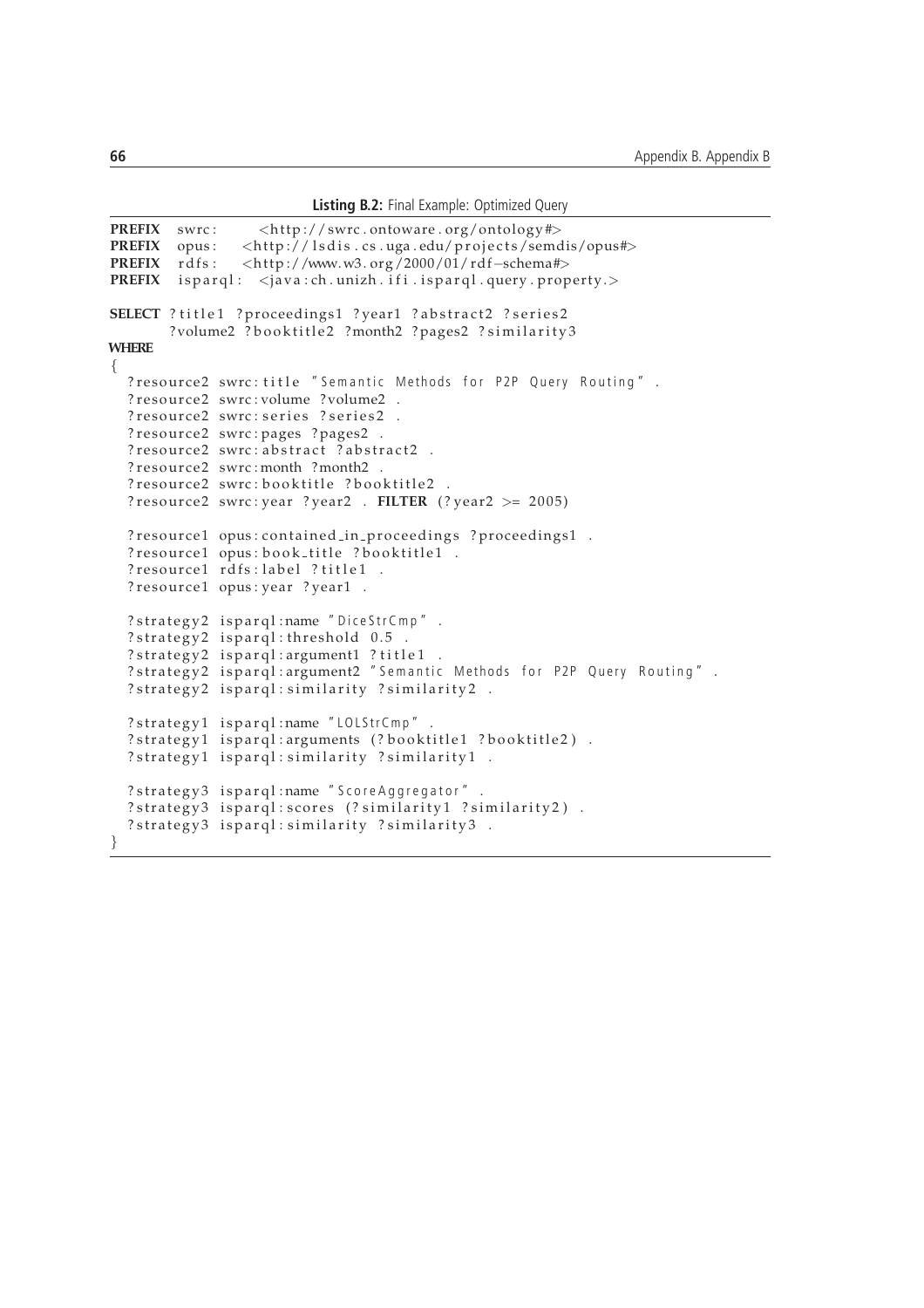## **Bibliography**

- [Antoniou and van Harmelen, 2004] Antoniou, G. and van Harmelen, F. (2004). *A Semantic Web Primer*. The MIT Press.
- [Baeza-Yates and Ribeiro-Neto, 1999] Baeza-Yates, R. and Ribeiro-Neto, B. (1999). *Modern Information Retrieval*. Addison Wesley Longman Publishing Co. Inc.
- [Berners-Lee et al., 1998] Berners-Lee, T., Fielding, R., and Masinter, L. (1998). Uniform Resource Identifiers (URI): Generic Syntax. RFC 2396.
- [Bernstein et al., 2005] Bernstein, A., Kaufmann, E., Kiefer, C., and Burki, C. (2005). Simpack: A ¨ Generic Java Library for Similiarity Measures in Ontologies.
- [Bernstein and Kiefer, 2006] Bernstein, A. and Kiefer, C. (2006). Imprecise RDQL: Towards Generic Retrieval in Ontologies Using Similarity Joins. In *21th Annual ACM Symposium on Applied Computing (ACM SAC 2006)*, New York, NY, USA. University of Zurich, Department of Informatics, ACM Press.
- [Chamberlin et al., 1981] Chamberlin, D. D., Astrahan, M. M., Blasgen, M. W., Gray, J. N., King, W. F., Lindsay, B. G., Lorie, R., Mehl, J. W., Price, T. G., Putzolu, F., Selinger, P. G., Schkolnick, M., Slutz, D. R., Traiger, I. L., Wade, B. W., and Yost, R. A. (1981). A History and Evaluation of System R. *Commun. ACM*, 24(10):632–646.
- [Chamberlin et al., 2001] Chamberlin, D. D., Florescu, D., Robie, J., Siméon, J., and Stefanescu, M. (2001). XQuery: A Query Language for XML. Technical report.
- [Cohen et al., 2003] Cohen, W., Ravikumar, P., and Fienberg, S. (2003). A Comparison of String Distance Metrics for Name-Matching Tasks.
- [Fensel, 2004] Fensel, D. (2004). *Ontologies: A Silver Bullet for Knowledge Management and Electronic Commerce*. Springer.
- [Gamma et al., 1995] Gamma, E., Helm, R., Johnson, R., and Vlissides, J. (1995). *Design Patterns: Elements of Reusable Object-Oriented Software*. Addison-Wesley Professional; 1st edition.
- [Ganesan et al., 2003] Ganesan, P., Garcia-Molina, H., and Widom, J. (2003). Exploiting Hierarchical Domain Structure to Compute Similarity. *ACM Trans. Inf. Syst.*, 21(1):64–93.
- [Getoor et al., 2001] Getoor, L., Taskar, B., and Koller, D. (2001). Selectivity Estimation using Probabilistic Models. In *SIGMOD '01: Proceedings of the 2001 ACM SIGMOD International Conference on Management of Data*, pages 461–472, New York, NY, USA. ACM Press.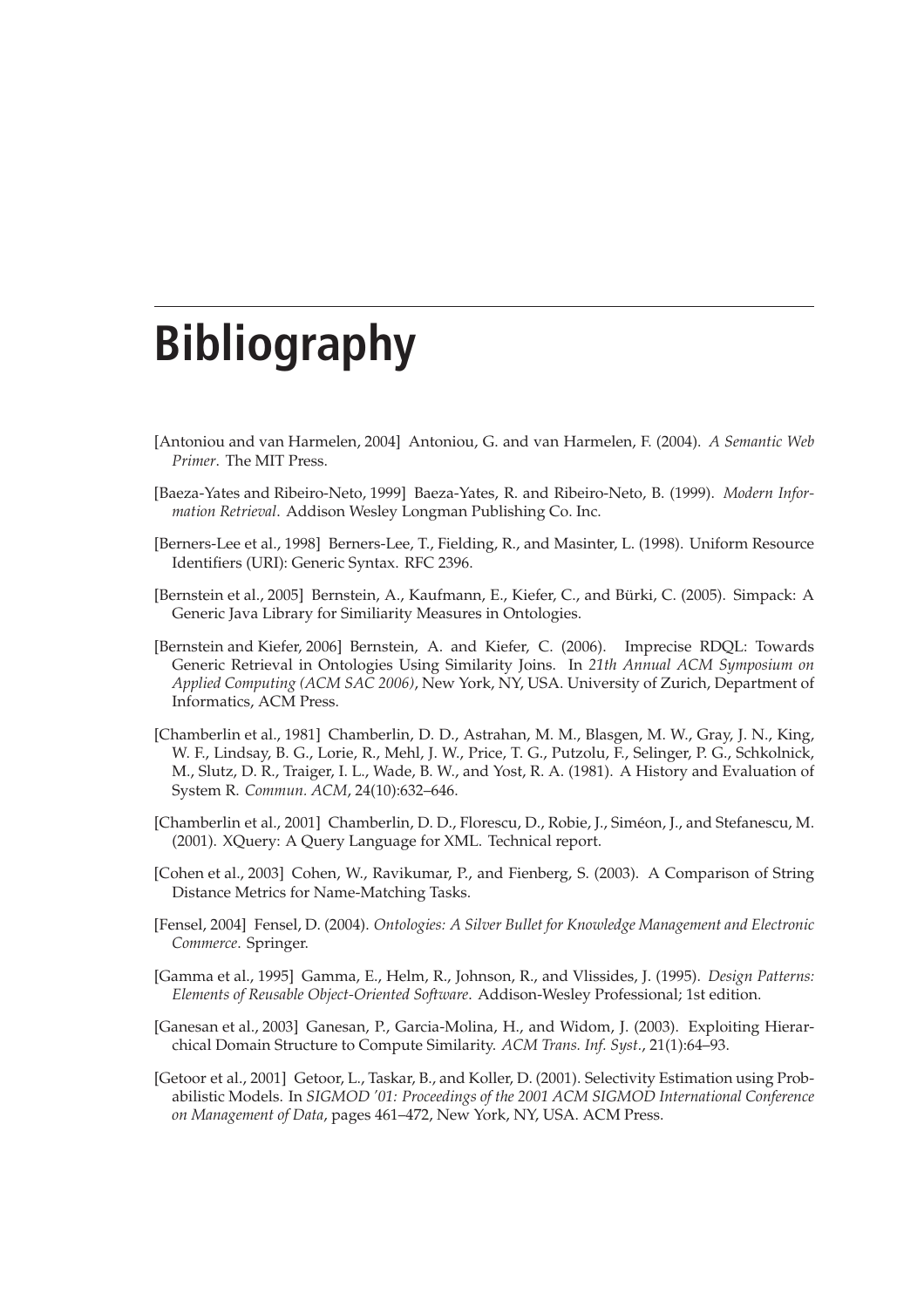- [Gruber, 1993] Gruber, T. R. (1993). Towards Principles for the Design of Ontologies Used for Knowledge Sharing. In Guarino, N. and Poli, R., editors, *Formal Ontology in Conceptual Analysis and Knowledge Representation*, Deventer, The Netherlands. Kluwer Academic Publishers.
- [Hliaoutakis et al., 2006] Hliaoutakis, A., Varelas, G., Voutsakis, E., Ptrakis, E., and Milios, E. (2006). Information Retrieval by Semantic Similarity. *International Journal on Semantic Web and Information Systems*, 3(3):55–72.
- [Hurtardo et al., 2006] Hurtardo, C. A., Pulovassilis, A., and Wood, P. T. (2006). A Relaxed Approach to RDF Querying.
- [Klusch et al., 2006] Klusch, M., Fries, B., and Sycara, K. (2006). Automated Semantic Web Service Discovery with OWLS-MX. In *Proceedings of 5th International Conference on Autonomous Agents and Multi-Agent Systems (AAMAS)*. ACM Press.
- [Levenshtein, 1966] Levenshtein, V. I. (1966). Binary Codes Capable of Correcting Deletions, Insertions, and Reversals. *Soviet Physics Doklady*, 10(8):707–710.
- [Lin, 1998] Lin, D. (1998). An Information-Theoretic Definition of Similarity. In *Proc. 15th International Conference on Machine Learning*, pages 296–304. Morgan Kaufmann, San Francisco, CA.
- [Malone et al., 2003] Malone, T. W., Crowston, K., and Herman, G. A. (2003). *Organizing Business Knowledge: The MIT Process Handbook*. MIT Press.
- [Manola and Miller, 2004] Manola, F. and Miller, E. (2004). RDF Primer. Technical report, W3C.
- [Markl et al., 2004] Markl, V., Raman, V., Simmen, D., Lohman, G., Pirahesh, H., and Cilimdzic, M. (2004). Robust Query Processing through Progressive Optimization. In *SIGMOD '04: Proceedings of the 2004 ACM SIGMOD International Conference on Management of Data*, pages 659– 670, New York, NY, USA. ACM Press.
- [Medin et al., 1993] Medin, D. L., Goldstone, R. L., and Gentner, D. (1993). Respects for Similarity. *Psychological Review*, 100(2):254–278.
- [Miller and Charles, 1991] Miller, G. and Charles, W. (1991). Contextual Correlates of Semantic Similarity. *Language and Cognitive Processes*.
- [Motik and Sattler, 2006] Motik, B. and Sattler, U. (2006). A Comparison of Reasoning Techniques for Querying Large Description Logic ABoxes.
- [Oommen and Rueda, 2001] Oommen, B. and Rueda, L. (2001). The Efficiency of Modern-day Histogram-like Techniques for Query Optimization.
- [Perez et al., 2006] Perez, J., Arenas, M., and Gutierrez, C. (2006). Semantics and Complexity of SPARQL.
- [Piatetsky-Shapiro et al., 1984] Piatetsky-Shapiro, G., Piatetsky-Shapiro, C. C., and Connell, C. (1984). Accurate Estimation of the Number of Tuples Satisfying a Condition. In *SIGMOD '84: Proceedings of the 1984 ACM SIGMOD International Conference on Management of Data*, pages 256–276, New York, NY, USA. ACM Press.
- [Prud'hommeaux and Seaborne, 2006] Prud'hommeaux, E. and Seaborne, A. (2006). SPARQL Query Language for RDF. Technical report, W3C.